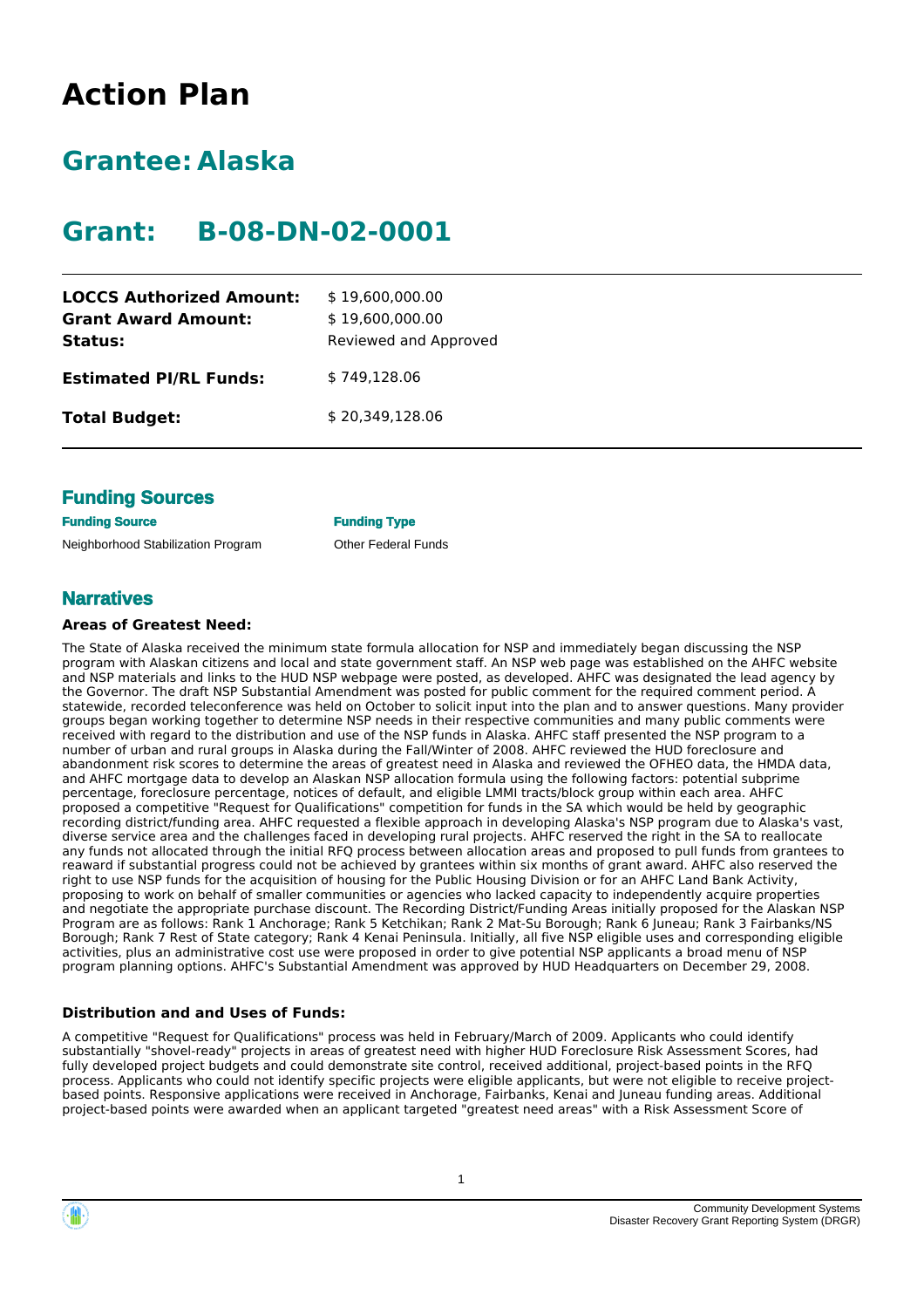between 3-6 within their application. Applications were not received for projects in the Mat-Su Borough funding area, the Ketchikan funding area, and the rest of state funding area. As per the SA, funds were reallocated from the three areas without applicants into the Fairbanks/North Star Borough funding area and the Municipality of Anchorage funding area on a formula basis as the projects proposed exceeded the amount of funds initially available. Additional funds were not allocated to the Kenai and Juneau areas due to their initial ranking of four and six on the statewide distribution table. Due to the lack of applications targeting the LR-25 set-aside, acquisition of foreclosed or abandoned homes or residential properties, \$1.9 million in program funds plus an additional potential \$190,000 in administrative funds were held back from the reallocation process to fully fund LH-25 activities in greater need areas. AHFC is exploring a reallocation strategy which may specifically target the Mat-Su Borough for this activity due to the Borough's designation as an area of greater need during the initial distribution process. Prior to moving forward in the allocation of the LH-25 set-aside funds, AHFC proposes to wait for the release of the HUD "NSP Bridge Document" that AHFC anticipates will modify the discount rate required to be negotiated by grantees on properties and the appraisal requirements found in the initial notice. Many potential applicants felt the required discount rate could be difficult to achieve in Alaska and opted to undertake redevelopment activities under Use(E)rather than undertake acquisition activities for abandoned or foreclosed homes, which required the negotiation of a discount. Proposals were reviewed by an evaluation committee and a final "Intent to Award" released on May 1, 2009. No award protests were received. Substantially "shovel-ready" projects are moving quickly forward with environmental reviews. When appropriate, a tiered environmental review process will be utilized. Activities proposed by NSP awardees are as follows: acquisition, rehabilitation, demolition (clearance of blight), new housing construction, relocation, and housing counseling. Additional activities may be added if the LH-25 set-aside projects target additional eligible activities. Additional reallocation of NSP funds and new uses/activities could be proposed if grantees fail to demonstrate substantial progress within six months of execution of grant award. AHFC reserved 10% of the NSP allocation for administration activities and will use a portion of the funds for AHFC Admin. and a portion for Grantee Admin. as set forth in DRGR. All awardees plan to have NSP funds totally expended by March 6, 2013, although a few projects proposedmay not be totally completed by this date. Revision #2: Prior to any draw down activities, two project names were modified as well as their activity naming conventions to better correlate with the AHFC Grants Management System. CDIA was changed to CDI and HFH1 to HFH. No changes in grantee/award amount were made. Project NSP-09-CIH-1 modified NSP properties as some of the properties identified in their initial application were not available. The Revision #2 upd

#### **Definitions and Descriptions:**

Affordable Rents - AHFC sets a maximum rent for NSP units. Affordable rents are based on the bedroom size of the unit. They are to be set no higher than the lesser of the LIHTC program rent, the HUD Fair Market Rent, or the AHFC Payment Standard for the Section 8 Housing Choice Voucher Program.

Affordable Rents - revised definition published in March of 2013. No formal comments were received as a result of this publication. "Affordable Rents" for the Alaska Neighborhood Stabilization Programs 1&3 are defined as rents paid by the tenant. In the case of an NSP-assisted unit housed within a rent-restricted, mixed financing project such as: NSP/LIHTC program, NSP/811 program, NSP/202 program, NSP/NAHASDA or NSP/Public Housing program, affordable rents for the NSPassisted units within the rent-restricted, mixed finance project will be defined as the affordable rent for the unit set by the partner program. Although NSP does not require annual re-examination of income for existing tenants, if the NSP-assisted unit is housed within a project that requires an annual re-examination of income, the more restrictive, partner-program requirements shall apply.

For NSP-assisted units within an NSP-only project, affordable rents paid by the tenant will be set no higher than the lesser of the HUD Fair Market Rent or the AHFC Payment Standard for the Section 8 Housing Choice Voucher Program and will be based on the bedroom size of the unit. Income will be reviewed prior to occupancy for each new tenant. Blighted Structures - A structure is blighted when it exhibits objectively determinable signs of deterioration sufficient to constitute a threat to human health, safety, and public welfare and/or multiple code violations. AHFC reserves the right to inspect a property that is proposed to be blighted to determine whether the property meets the national standard. All blighted structures are to be inspected by a qualified inspector and a written report must be submitted that confirms that the property is blighted prior to beginning the demolition of the structure.

#### **Low Income Targeting:**

Over \$5 million will be spent on families at or below 50% AMI which will count toward the mandated 25% of 50% AMI setaside. With the passage of the Dodd-Frank Act, the balance of unexpended funds in two development projects serving a 50% AMI population will be reprogrammed as additional set-aside activities.

#### **Acquisition and Relocation:**

Several grantees who purchased and rehabilitated foreclosed properties are planning additional affordable housing development with program income generated from the sale of homes. These activities are in the planning stages and activities have been added to the project when the redevelopment is projected to take place as a Use E rather than a Use B activity.

Relocation activities continue on one project in Fairbanks. A one-day URA Training was held in May of 2010 by Jade Santoro, HUD Relocation Specialist and the three-day HUD "All the Right Moves" Training was held in September of 2010. One additional 30-day publication was done and individual informational outreach letters were sent to former tenants and additional relocation claims were filed as a result of this outreach. Relocation expenses were paid from several sources of funds outside of the NSP activity. All relocation payments will be completed within the second quarter of 2013.

#### **Public Comment:**

Comments on the revised affordable rent definition will be reported at the conclusion of the comment period.

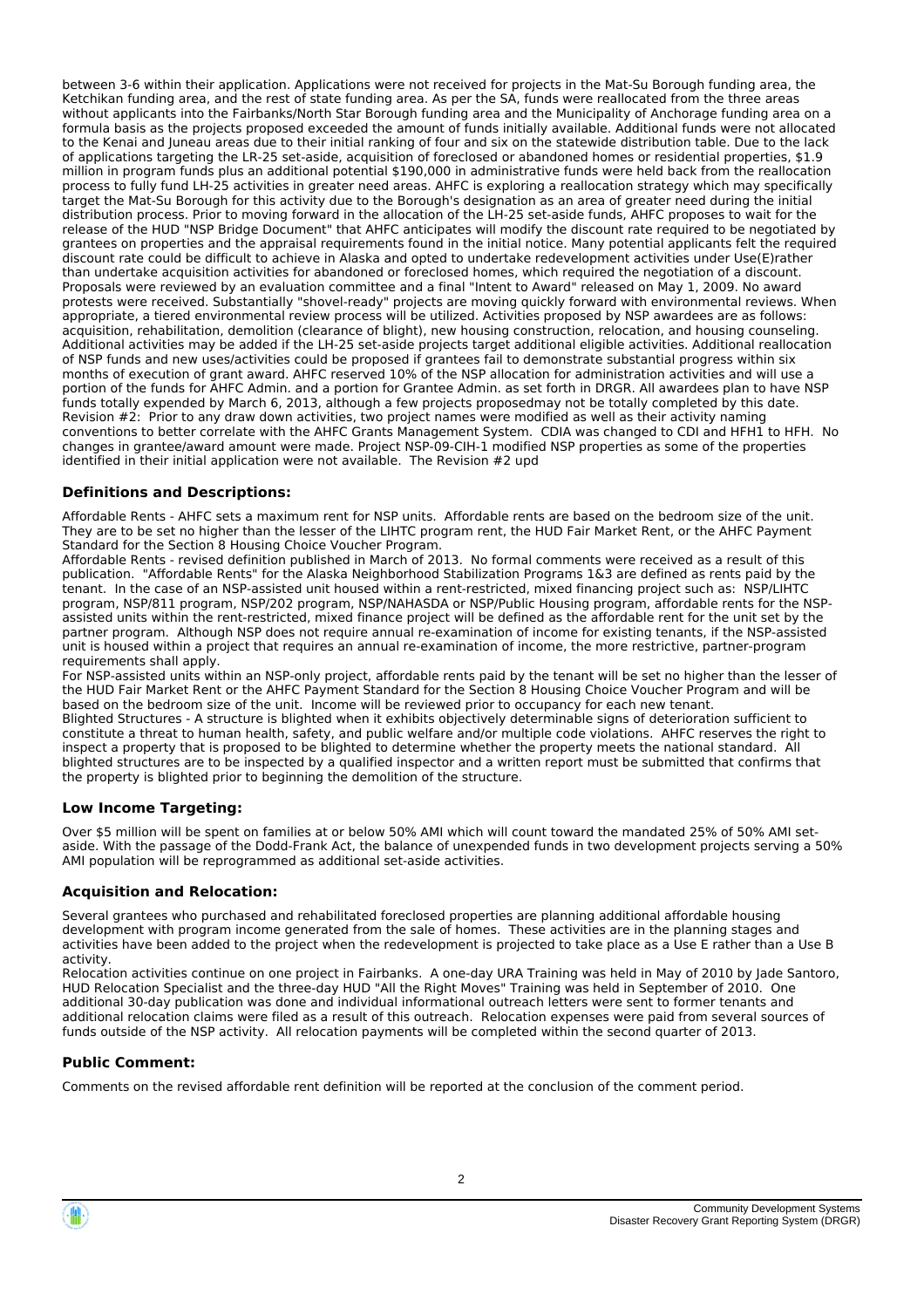# **Project Summary**

| <b>Project #</b> | <b>Project Title</b>          | <b>Grantee Activity #</b>     | <b>Activity Title</b>                            | <b>Grantee Program</b> |
|------------------|-------------------------------|-------------------------------|--------------------------------------------------|------------------------|
| 9999             | <b>Restricted Balance</b>     | No activities in this project |                                                  |                        |
| NSP-09-AHF-1     | AHFC-Administration           | NSP-09-AHF-1-1                | AHFC-Administration                              |                        |
| NSP-09-ANH-1     | ANH-NSP (E) Redevelopment     | NSP-09-ANH-1-1                | ANH-NSP (E) Redev - Acq.                         |                        |
|                  |                               | NSP-09-ANH-1-2                | ANH-NSP - Administration                         |                        |
|                  |                               | NSP-09-ANH-1-4                | ANH-NSP (E) Redev - Acq.                         |                        |
|                  |                               | NSP-09-ANH-1-5                |                                                  |                        |
|                  |                               | NSP-09-ANH-1-6                |                                                  |                        |
|                  |                               | NSP-09-ANH-1-7                |                                                  |                        |
|                  |                               | NSP-09-ANH-1-8                |                                                  |                        |
| NSP-09-BKT-1     | NSP LR-25 BUCKET              | No activities in this project |                                                  |                        |
| NSP-09-BKT-2     | LR-25 BUCKET Admin.           | No activities in this project |                                                  |                        |
| NSP-09-CDI-1     | CDI-NSP $(D)$ & $(E)$         | NSP-09-CDI-1-1                | CDI - NSP (D) Demolition                         |                        |
|                  |                               | NSP-09-CDI-1-2                | CDI-NSP (E) Redev - Acq.                         |                        |
|                  |                               | NSP-09-CDI-1-3                | CDI - NSP (E) Redev - Reloc.                     |                        |
|                  |                               | NSP-09-CDI-1-4                | Use E-Redev. Dem. Pro.-NHC                       |                        |
| NSP-09-CIH-1     | CIH-NSP $(B)$ & $(D)$ $(E)$   | NSP-09-CIH-1-1                | CIH-NSP (B) Pur & Rehab -                        |                        |
|                  |                               | NSP-09-CIH-1-2                | Acq<br>CIH - NSP (E) Redev. - NHC                |                        |
|                  |                               | NSP-09-CIH-1-5                | CIH - NSP (E) Redev - NHC                        |                        |
|                  |                               | NSP-09-CIH-1-6                | CIH - NSP (B) Rehab                              |                        |
| NSP-09-FNH-1     | FNH-NSP (B) Pur & Reh.        | NSP-09-FNH-1-1                | FNH - NSP (B) Pur & Rehab-<br>Acq.               |                        |
|                  |                               | NSP-09-FNH-1-2                | FNHS-NSP (B) Pur & Rehab-                        |                        |
|                  |                               | NSP-09-FNH-1-3                | Reh<br>FNH - NSP - Administration                |                        |
| NSP-09-HFH-1     | HFH-NSP (E) Red. AcNHC        | NSP-09-HFH-1-1                | HFH - (E) Redev - NHC                            |                        |
|                  |                               | NSP-09-HFH-1-2                | HFH - Administration                             |                        |
|                  |                               | NSP-09-HFH-1-3                | ANH-NSP (E) Redev - Acq.                         |                        |
|                  |                               | NSP-09-HFH-1-3-1              | HFH - (E) Redev - Acq                            |                        |
| NSP-09-JHT-1     | JHT-NSP (B) Pur & Reh         | NSP-09-JHT-1-1                | JHT-NSP (B) Pur & Rehab -                        |                        |
|                  |                               | NSP-09-JHT-1-2                | Acq                                              |                        |
|                  |                               | NSP-09-JHT-1-5                | JHT-NSP - Administration                         |                        |
|                  |                               | NSP-09-JHT-1-9                | JHT-NSP (E) - Acq                                |                        |
| NSP-09-KPH-1     | KPH-NSP (B) Purchase & Rehab. | NSP-09-KPH-1-1                | KPHI - NSP (B) Pur & Rehab-                      |                        |
|                  |                               | NSP-09-KPH-1-2                | Acq,<br>KPHI - NSP (B) P & R - Rehab             |                        |
|                  |                               | NSP-09-KPH-1-3                | KPHI - NSP (B) Pur & Rehab -<br>Acq              |                        |
|                  |                               | NSP-09-KPH-1-4                | KPHI - NSP (B) P & R - Rehab                     |                        |
|                  |                               | NSP-09-KPH-1-5                | KPH-NSP (E) Redev Acq-<br>NHC                    |                        |
| NSP-09-RCP-1     | Rural CAP-NSP (E) Redev-Anch  | NSP-09-RCP-1-1                | Rural CAP-NSP (B)                                |                        |
|                  |                               | NSP-09-RCP-1-2                | Acquisition<br>Rural CAP - NSP (E) Redev<br>NHC. |                        |
|                  |                               | NSP-09-RCP-1-3                | Rural CAP-NSP (B) Rehab                          |                        |

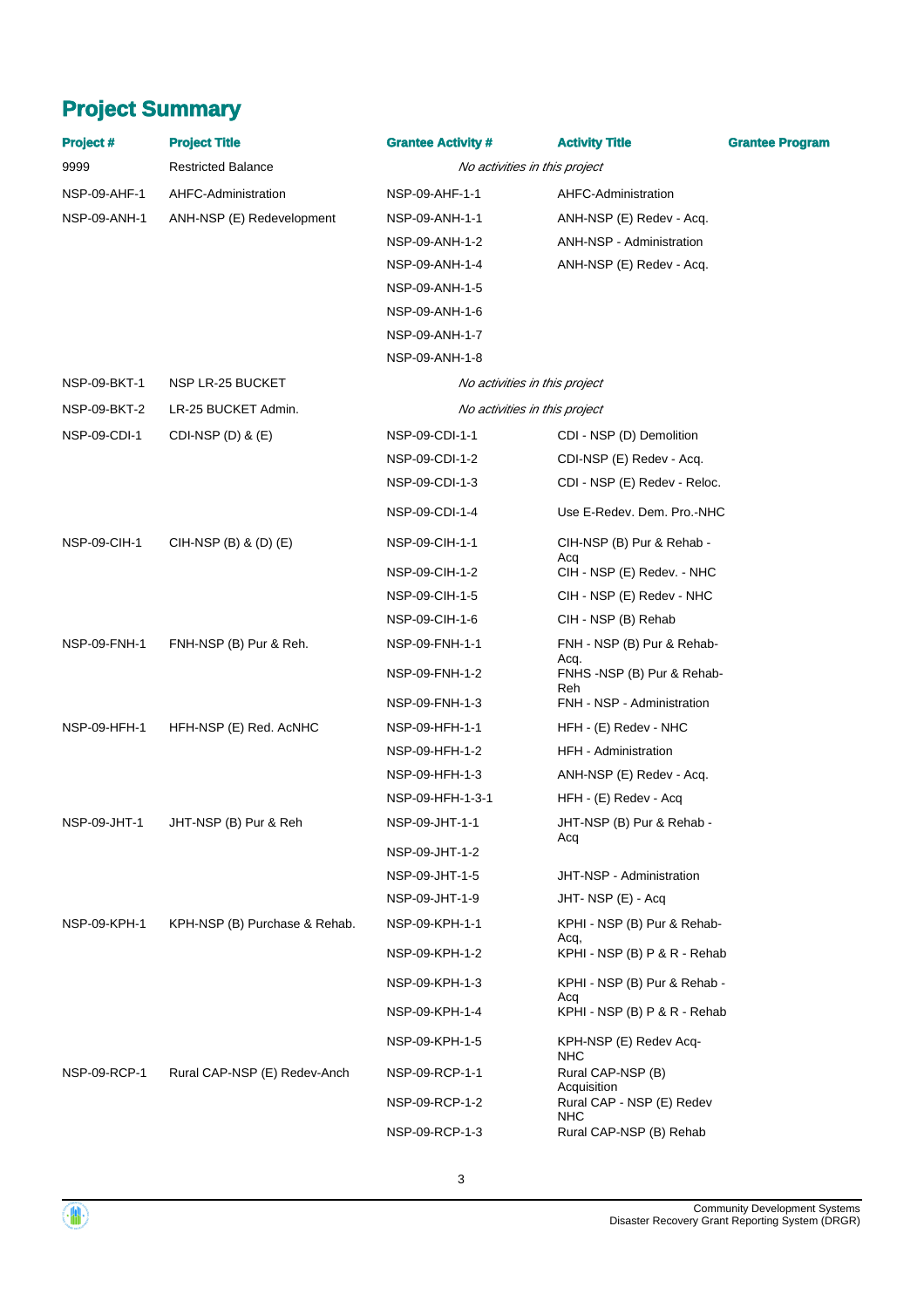|              |                                 | NSP-09-RCP-1-4 | RCP-NSP (E) Redev-NHC<br>LH <sub>25</sub> |
|--------------|---------------------------------|----------------|-------------------------------------------|
| NSP-09-RCP-2 | Rural CAP - NSP (E) Redev-Kenai | NSP-09-RCP-2-1 | Rural CAP - NSP (E) Redev -<br>Aca.       |
|              |                                 | NSP-09-RCP-2-2 | Rural CAP - NSP (E) Redev-<br><b>NHC</b>  |

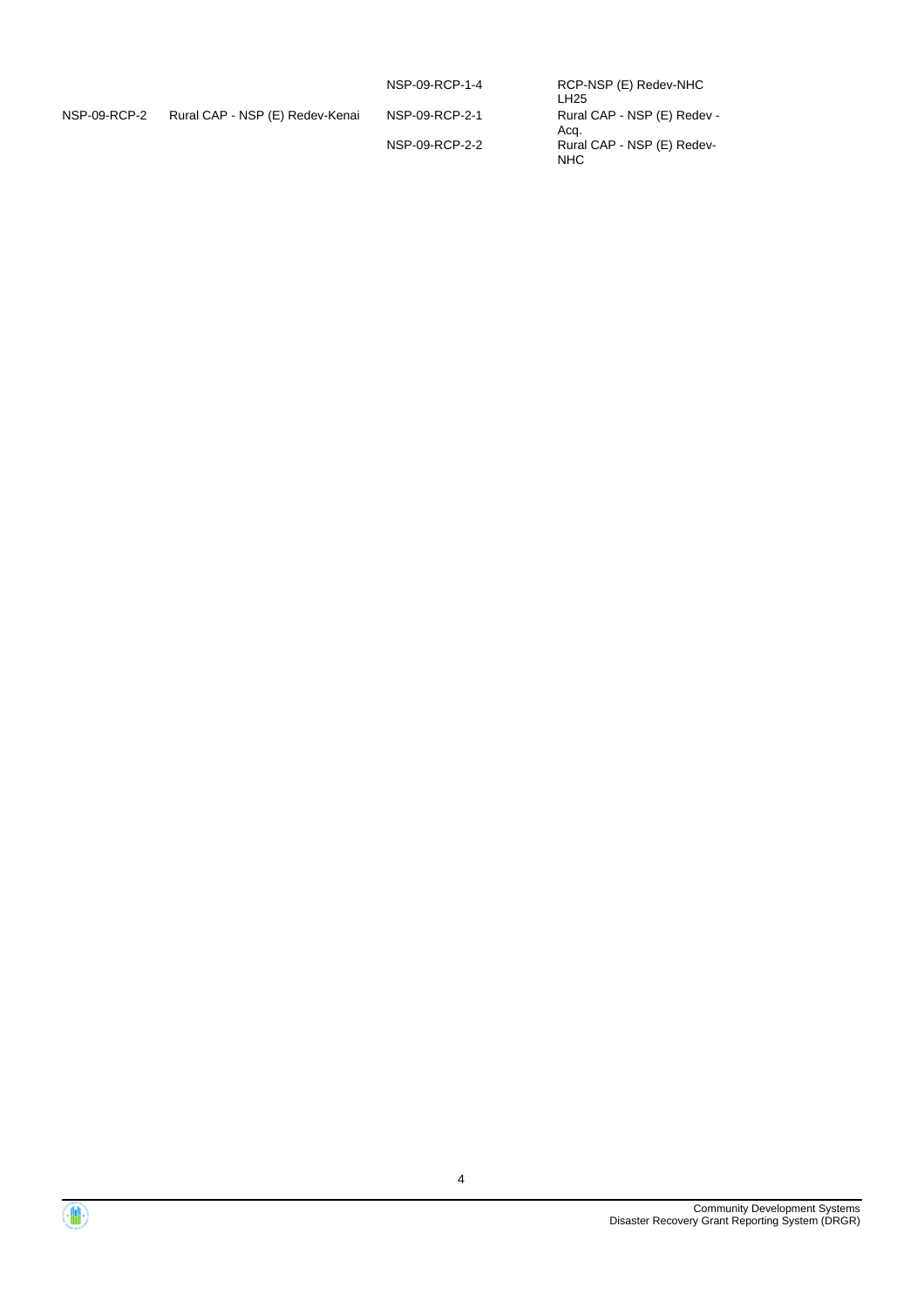# **Activities**

## **Project # / NSP-09-AHF-1 / AHFC-Administration Grantee Activity Number: NSP-09-AHF-1-1 Projected Start Date: Activity Status: Projected End Date: Activity Type:** 10/06/2008 03/06/2013 Administration **Completed** Completed **Completed Activity Title: AHFC-Administration Project Number:** NSP-09-AHF-1 **Project Title:** AHFC-Administration **Project Draw Block by HUD: Project Draw Block Date by HUD:** Not Blocked **Activity Draw Block by HUD: Activity Draw Block Date by HUD:**

Not Blocked

## **Block Drawdown By Grantee:** Not Blocked **Most Impacted and**

Not Applicable (for Planning/Administration or Unprogrammed Funds only) **National Objective:**

### **Benefit Report Type:**

NA

## **Proposed budgets for organizations carrying out Activity:**

| <b>Responsible Organization</b>     | <b>Organization Type</b> | <b>Proposed Budget</b> |
|-------------------------------------|--------------------------|------------------------|
| Alaska Housing Finance Corporation1 | Unknown                  | \$1.613.054.00         |
|                                     |                          |                        |
| <b>Funding Source Name</b>          | <b>Matching Funds</b>    | <b>Funding Amount</b>  |

#### **Location Description:**

Alaska 1 - statewide

## **Activity Description:**

AHFC administrative costs for administering the statewide NSP program. Administrative funds are being used for NSP eligible activities including: planning activities, salary and fringe,

**Total Budget:** \$ 1,213,054.00

**Total Funds:** \$ 1,213,054.00

**Other Funds:** \$0.00

**Distressed Budget:** \$ 0.00

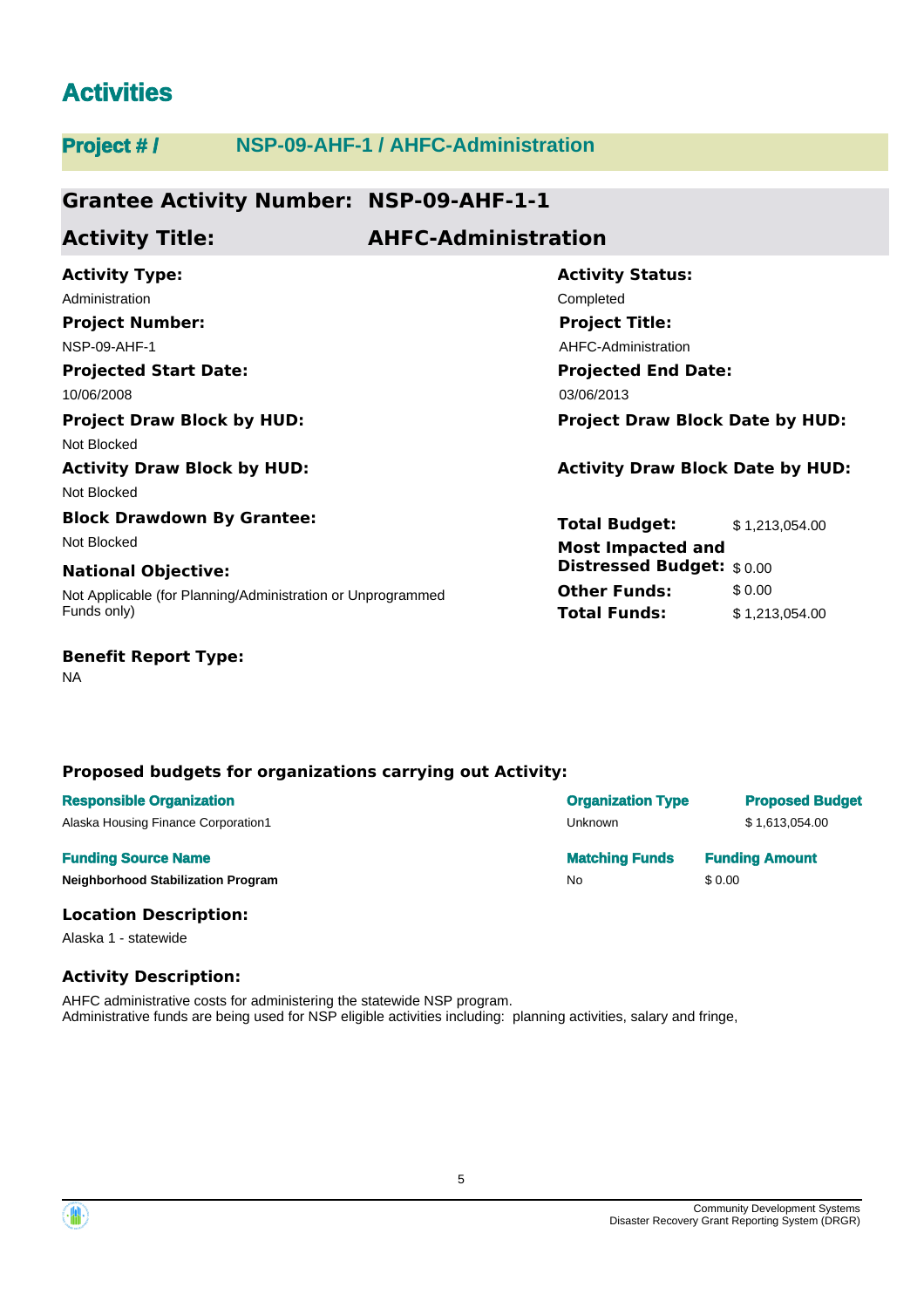travel and training expenses, mileage, and office supplies.

A three-day NSP1 Training was hosted by AHFC in Anchorage in August of 2010 for NSP Grantees. ICF provided the training and the training topics were similar to the topics addressed in the national NSP trainings. Grantees evaluated the training as good to excellent.

The NSP Program Manager attended the December 8, 2010, NSP Clinic in Detroit, MI, but due to the distance and the fact that the training was a one-day training, none of Alaska's NSP grantees attended. One grantee has expressed an interest in attending the LA Clinic. A waiver was secured for Alaskan grantees to attend the LA clinic without the State Grantee.

| <b>Environmental Assessment: EXEMPT</b> |             |
|-----------------------------------------|-------------|
| <b>Environmental Reviews:</b>           | <b>None</b> |

Activity **Attributes:** None

**Activity Supporting Documents:** None

**Project # / NSP-09-ANH-1 / ANH-NSP (E) Redevelopment**

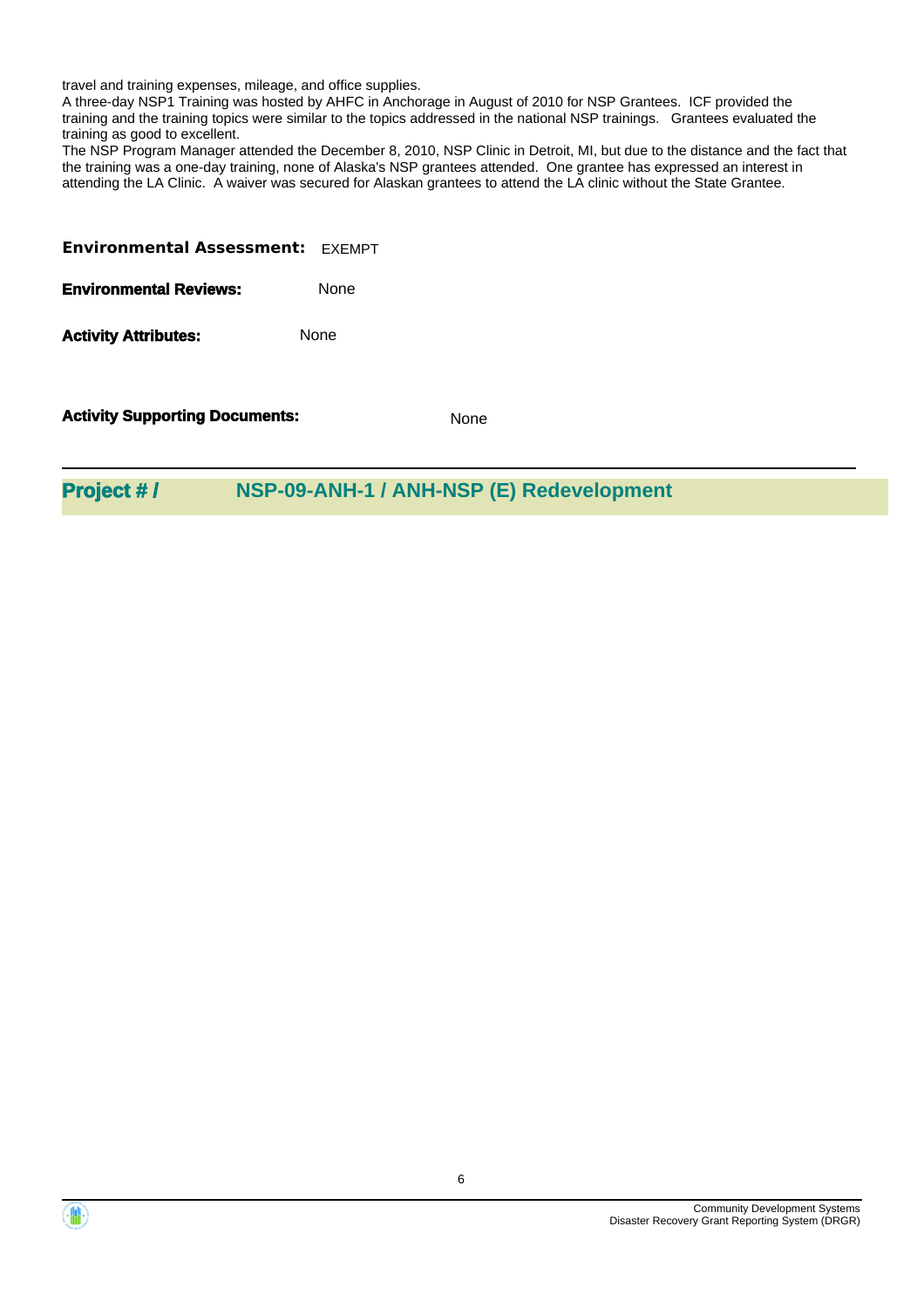## **Activity Title: ANH-NSP (E) Redev - Acq.**

| <b>Activity Type:</b>                                        | <b>Activity Status:</b>                 |              |  |
|--------------------------------------------------------------|-----------------------------------------|--------------|--|
| Acquisition - general                                        | Under Way                               |              |  |
| <b>Project Number:</b>                                       | <b>Project Title:</b>                   |              |  |
| <b>NSP-09-ANH-1</b>                                          | ANH-NSP (E) Redevelopment               |              |  |
| <b>Projected Start Date:</b>                                 | <b>Projected End Date:</b>              |              |  |
| 11/01/2009                                                   | 03/01/2019                              |              |  |
| <b>Project Draw Block by HUD:</b>                            | <b>Project Draw Block Date by HUD:</b>  |              |  |
| Not Blocked                                                  |                                         |              |  |
| <b>Activity Draw Block by HUD:</b>                           | <b>Activity Draw Block Date by HUD:</b> |              |  |
| Not Blocked                                                  |                                         |              |  |
| <b>Block Drawdown By Grantee:</b>                            | <b>Total Budget:</b>                    | \$673,262.53 |  |
| Not Blocked                                                  | <b>Most Impacted and</b>                |              |  |
| <b>National Objective:</b>                                   | <b>Distressed Budget:</b> \$0.00        |              |  |
| LMMI: Low, Moderate and Middle Income National Objective for | <b>Other Funds:</b>                     | \$0.00       |  |
| NSP Only                                                     | <b>Total Funds:</b>                     | \$673,262.53 |  |

## **Benefit Report Type:**

Direct (Households)

| <b>Proposed Beneficiaries</b><br># Renter Households | <b>Total</b><br>30 |              | Low<br>30 | <b>Mod</b> | Low/Mod%<br>100.00 |
|------------------------------------------------------|--------------------|--------------|-----------|------------|--------------------|
| # of Households                                      | 30                 |              | 30        |            | 100.00             |
| # of Permanent Jobs Created                          | 1                  |              |           | 1          | 100.00             |
| <b>Proposed Accomplishments</b>                      |                    | <b>Total</b> |           |            |                    |
| # of Multifamily Units                               |                    | 30           |           |            |                    |
| # of Housing Units                                   |                    | 30           |           |            |                    |
| Total acquisition compensation to owners             |                    | 670000       |           |            |                    |
| # of Parcels acquired voluntarily                    |                    | 2            |           |            |                    |
| # of Parcels acquired by admin settlement            |                    |              |           |            |                    |
| # of Parcels acquired by condemnation                |                    |              |           |            |                    |
| # of buildings (non-residential)                     |                    |              |           |            |                    |
| # of Properties                                      |                    | 1            |           |            |                    |

| <b>Responsible Organization</b>                                     | <b>Organization Type</b> | <b>Proposed Budget</b> |
|---------------------------------------------------------------------|--------------------------|------------------------|
| Anchorage Neighborhood Housing Services dba NeighborWorks Anchorage | Unknown                  | \$673.261.25           |



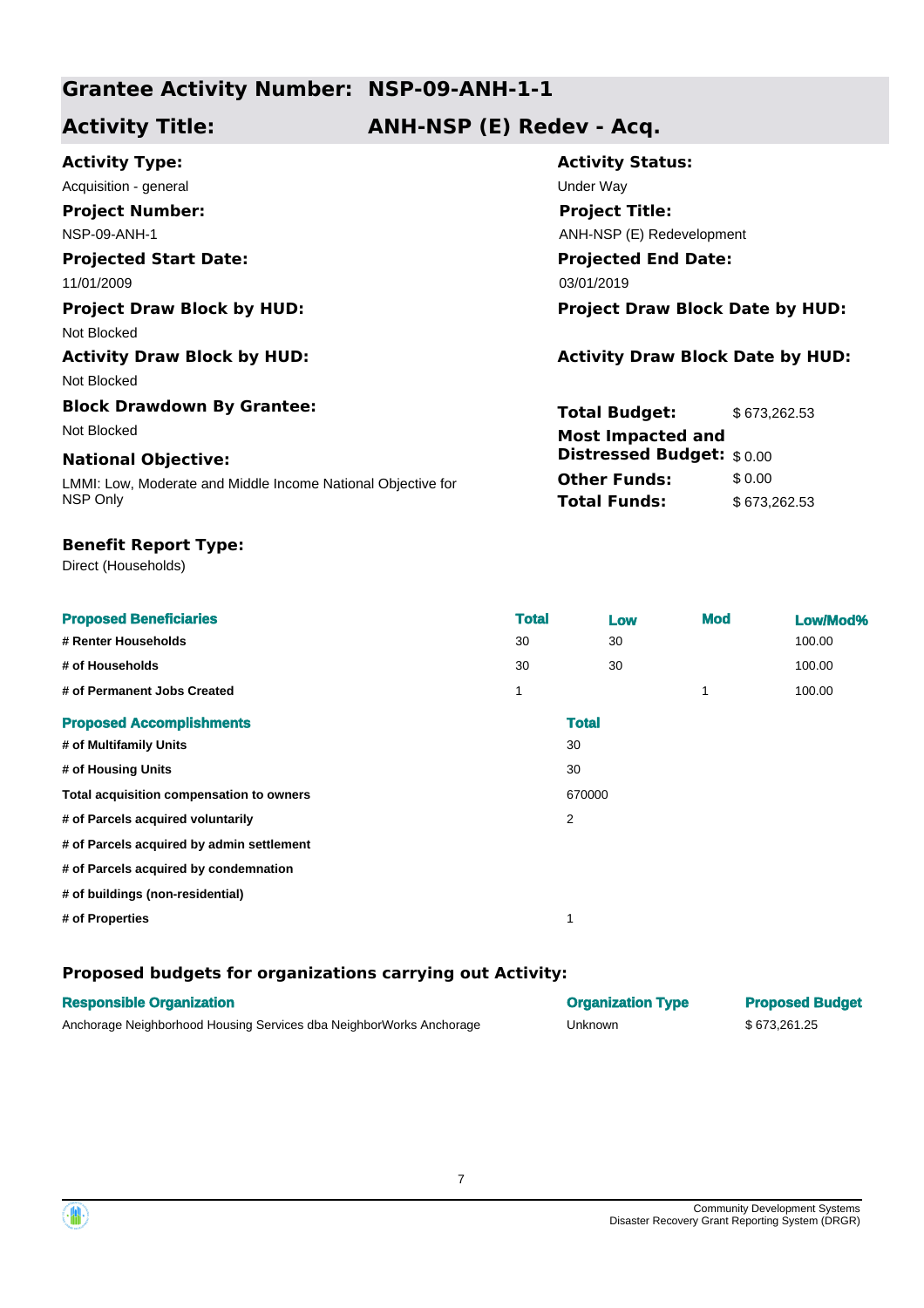**Neighborhood Stabilization Program No \$ 0.00** \$ 0.00

**Funding Source Name Matching Funds Funding Amount Matching Funds Funding Amount** 

#### **Location Description:**

October 13, 2011 Update: The property acquisition located at 11650 Eagle River Road (T14N,R2W,S11,Lot 27/Lot 47,S2REM) will now be reported as activity NSP-09-ANH-1-1.

Other grantee acquisition activities, previously reported on this activity, will be reported as separate activities, NSP-09-ANH-1-3 through NSP-09-ANH-1-7. Performance measures will be adjusted downward to reflect only the ER production numbers. Location description prior to splitting out of multi-family acquisitions/Pre-October 2011 Reporting: Properties acquired across the Municipality of Anchorage funding area. ANHS targeted census tracts/block groups, whenever possible, with a HUD Foreclosure Risk Assessment Score of between 3-6.

Six properties acquired: 1403 West 32nd Avenue, 1830 Kuskokwim, 1540 Charter Circle, Anchorage, Alaska; T14N, R2W, Section 11 Lot 27 N2REM, Lot 47 S2REM, ER; Lots 1-4 Coffey Subdivision, and 8314 Duben, Anchorage Alaska.

### **Activity Description:**

Property transfered to AHFC in June 2017.

October 13, 2011 Update: Redevelop two adjacent lots (approximately 87,382 sq.ft.) into 50 units of affordable housing for low income families.

Activity description prior to splitting out of multi-family acquisitions/Pre-October 2011 Reporting: Grantee acquired properties for redevelopment into affordable housing units, targeting individuals with special needs. Grantee plans to partner with the ARC, ACMHS, AHI, the Urban League, and other groups to develop affordable housing options for special needs populations. ANHS was a successful applicant in a recent HUD 202 and 811 competitions, with the project sites acquired using NSP. Grantee will apply for senior, tax credit, and additional 202/811 project funding to continue to develop projects. Grantee is actively moving forward replatting properties, removing debris, and completing other predevelopment activities. Specific activities on each property reported on the quarterly report.

| <b>Environmental Assessment: COMPLETED</b> |      |
|--------------------------------------------|------|
| <b>Environmental Reviews:</b>              | None |
| <b>Activity Attributes:</b>                | None |
| <b>Activity Supporting Documents:</b>      | None |



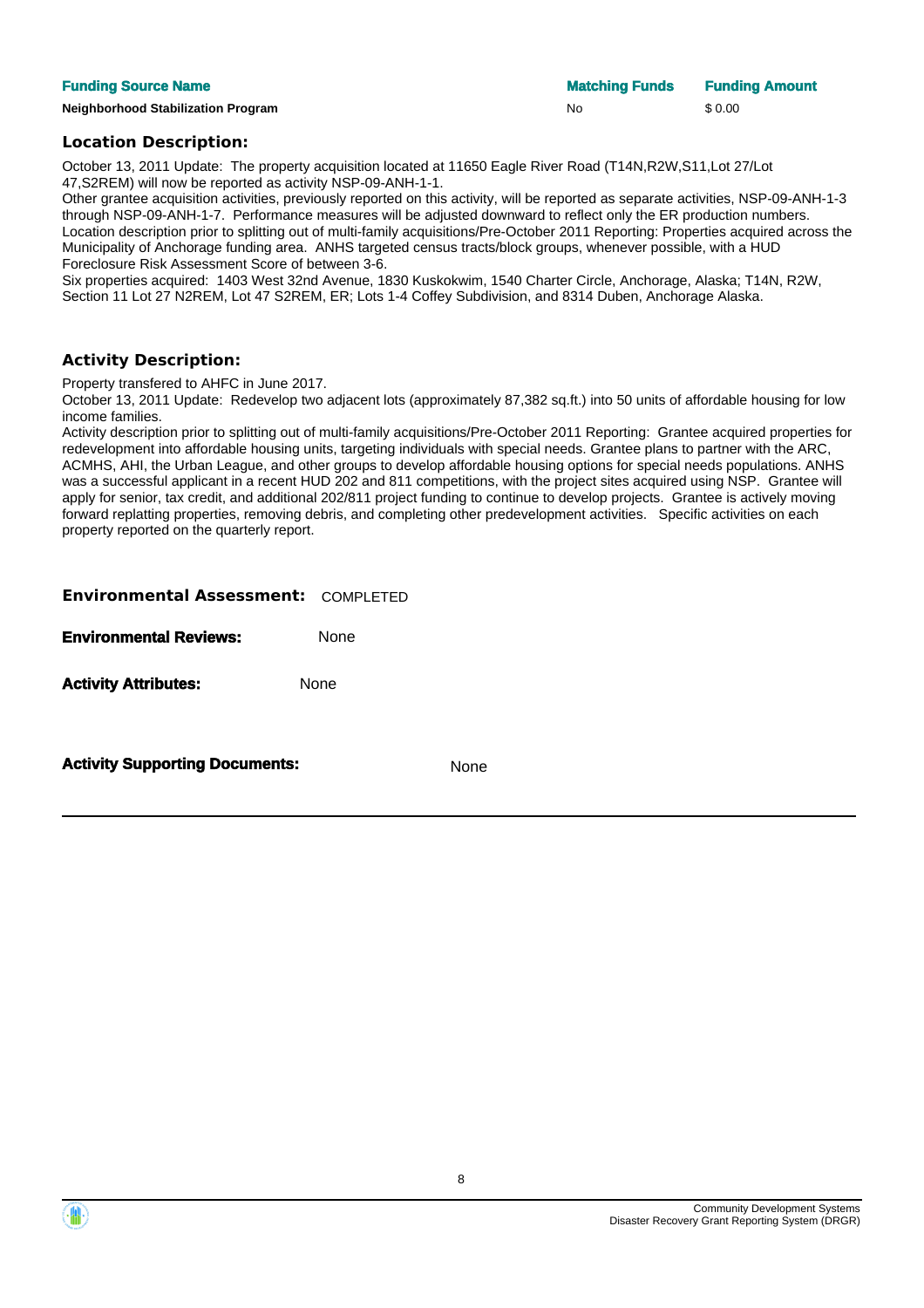## **Activity Title: ANH-NSP - Administration**

| Completed<br><b>Project Title:</b><br>ANH-NSP (E) Redevelopment<br><b>Projected End Date:</b> |                                                                                                                                                  |
|-----------------------------------------------------------------------------------------------|--------------------------------------------------------------------------------------------------------------------------------------------------|
|                                                                                               |                                                                                                                                                  |
|                                                                                               |                                                                                                                                                  |
|                                                                                               |                                                                                                                                                  |
|                                                                                               |                                                                                                                                                  |
|                                                                                               |                                                                                                                                                  |
|                                                                                               | <b>Project Draw Block Date by HUD:</b>                                                                                                           |
|                                                                                               |                                                                                                                                                  |
|                                                                                               | <b>Activity Draw Block Date by HUD:</b>                                                                                                          |
|                                                                                               |                                                                                                                                                  |
|                                                                                               | \$212,211.00                                                                                                                                     |
|                                                                                               |                                                                                                                                                  |
|                                                                                               |                                                                                                                                                  |
|                                                                                               | \$0.00                                                                                                                                           |
|                                                                                               | \$212,211.00                                                                                                                                     |
|                                                                                               | 03/06/2013<br><b>Total Budget:</b><br><b>Most Impacted and</b><br><b>Distressed Budget:</b> \$0.00<br><b>Other Funds:</b><br><b>Total Funds:</b> |

## **Benefit Report Type:**

NA

## **Proposed budgets for organizations carrying out Activity:**

| <b>Responsible Organization</b>                                     | <b>Organization Type</b> | <b>Proposed Budget</b> |
|---------------------------------------------------------------------|--------------------------|------------------------|
| Anchorage Neighborhood Housing Services dba NeighborWorks Anchorage | Unknown                  | \$212.211.00           |

## **Location Description:**

N/A

## **Activity Description:**

Administrative activities for the grant, primarily to fund NSP Program Manager position-salary/fringe, mileage, training workshops, and environmental reviews for properties that were not purchased due to an issue(s) being identified in the environmental review assessment that eliminated a property as an acceptable option for an NSP-funded acquisition.

| <b>Environmental Assessment: COMPLETED</b> |             |
|--------------------------------------------|-------------|
| <b>Environmental Reviews:</b>              | <b>None</b> |
| <b>Activity Attributes:</b>                | <b>None</b> |
|                                            |             |

**Activity Supporting Documents:** None

9

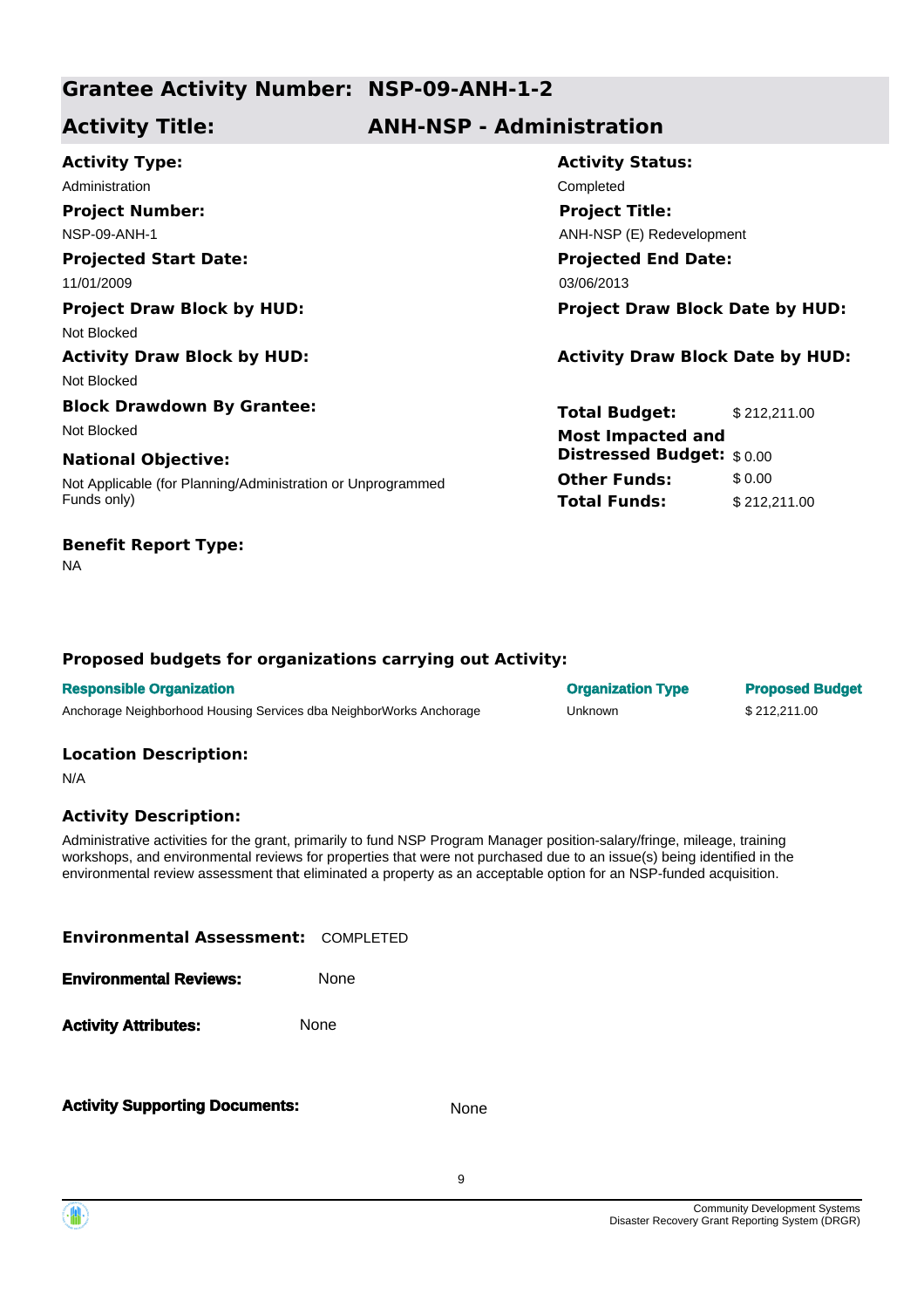## **Activity Title: ANH-NSP (E) Redev - Acq.**

| <b>Activity Type:</b>                                        | <b>Activity Status:</b>                 |  |  |
|--------------------------------------------------------------|-----------------------------------------|--|--|
| Acquisition - general                                        | Under Way                               |  |  |
| <b>Project Number:</b>                                       | <b>Project Title:</b>                   |  |  |
| <b>NSP-09-ANH-1</b>                                          | ANH-NSP (E) Redevelopment               |  |  |
| <b>Projected Start Date:</b>                                 | <b>Projected End Date:</b>              |  |  |
| 12/09/2009                                                   | 07/02/2018                              |  |  |
| <b>Project Draw Block by HUD:</b>                            | <b>Project Draw Block Date by HUD:</b>  |  |  |
| Not Blocked                                                  |                                         |  |  |
| <b>Activity Draw Block by HUD:</b>                           | <b>Activity Draw Block Date by HUD:</b> |  |  |
| Not Blocked                                                  |                                         |  |  |
| <b>Block Drawdown By Grantee:</b>                            | <b>Total Budget:</b><br>\$433,424.62    |  |  |
| Not Blocked                                                  | <b>Most Impacted and</b>                |  |  |
| <b>National Objective:</b>                                   | <b>Distressed Budget:</b> \$0.00        |  |  |
| LMMI: Low, Moderate and Middle Income National Objective for | <b>Other Funds:</b><br>\$0.00           |  |  |
| NSP Only                                                     | <b>Total Funds:</b><br>\$433,424.62     |  |  |

#### **Benefit Report Type:**

Direct (Households)

| <b>Proposed Beneficiaries</b>             | <b>Total</b> | Low          | <b>Mod</b> | Low/Mod% |
|-------------------------------------------|--------------|--------------|------------|----------|
| # Renter Households                       | 40           |              |            | 0.00     |
| # of Households                           | 40           |              |            | 0.00     |
| <b>Proposed Accomplishments</b>           |              | <b>Total</b> |            |          |
| # of Multifamily Units                    |              | 40           |            |          |
| # of Housing Units                        |              | 40           |            |          |
| Total acquisition compensation to owners  |              | 680000       |            |          |
| # of Parcels acquired voluntarily         |              | 4            |            |          |
| # of Parcels acquired by admin settlement |              |              |            |          |
| # of Parcels acquired by condemnation     |              |              |            |          |
| # of buildings (non-residential)          |              |              |            |          |



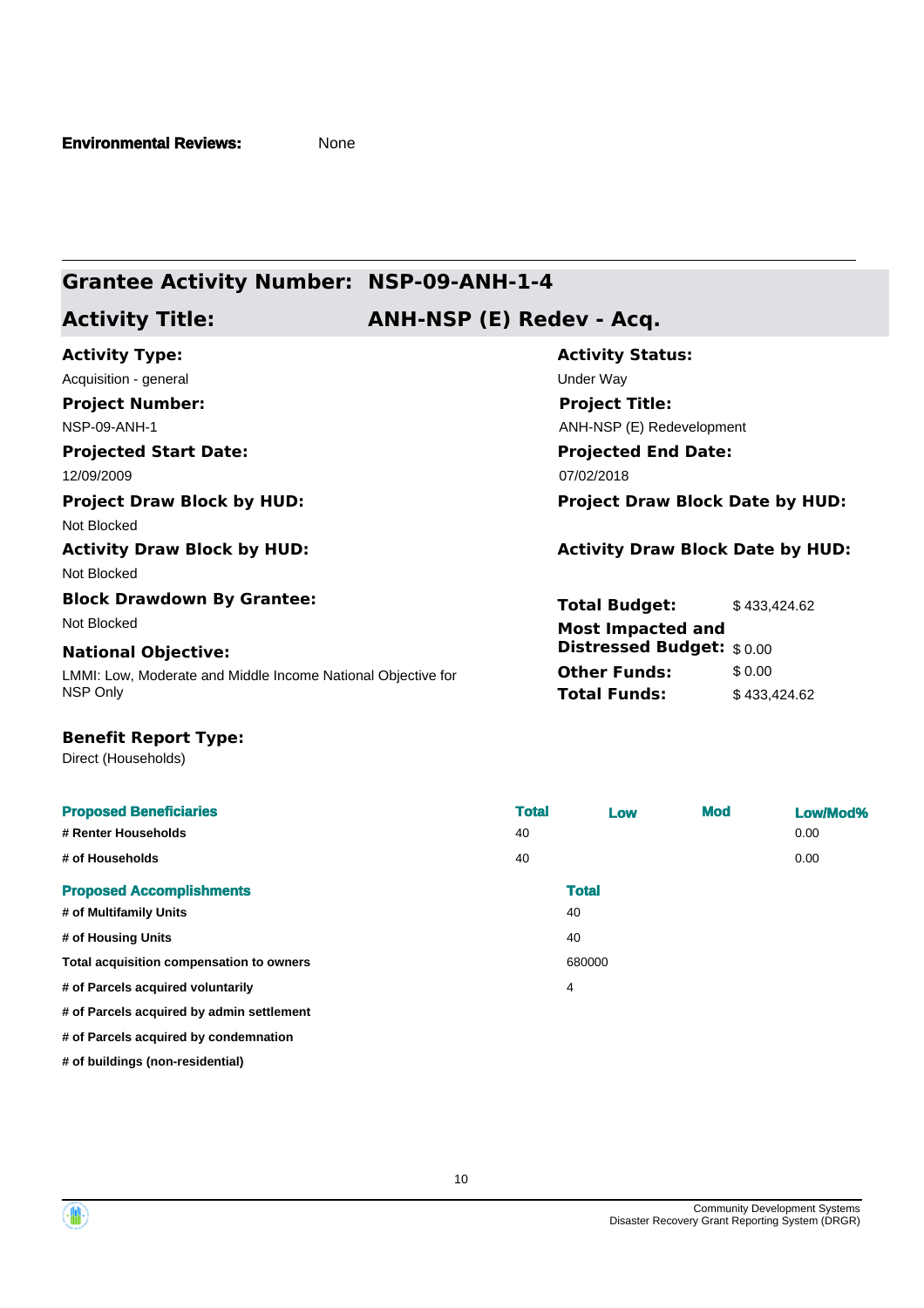## **Proposed budgets for organizations carrying out Activity:**

| <b>Responsible Organization</b>                                     | <b>Organization Type</b> | <b>Proposed Budget</b> |
|---------------------------------------------------------------------|--------------------------|------------------------|
| Anchorage Neighborhood Housing Services dba NeighborWorks Anchorage | Unknown                  | \$433.424.62           |
|                                                                     |                          |                        |

### **Location Description:**

Lots 1-4, Edw. D. Coffey Subdivision, 201,223, 245,215 West 24th Place, Anchorage, Alaska

## **Activity Description:**

Purchase four vacant lots in an existing subdivision in Anchorage Alaska.

CHDO to fully develop project with other funding sources. A portion of the acquisition was funded through other funding sources. Project sponsor proposed to fund 20 units of affordable rental housing for seniors or the disabled and 20 units of affordable housing for families. Sponsor has applied for HUD Section 202/811 funding and has expressed intent to apply for the IRS LIHTC funding to provide construction financing for this site development. AHFC has extended ANH's option to sell this lot until June 30, 2018.

| <b>Environmental Assessment: COMPLETED</b> |      |      |
|--------------------------------------------|------|------|
| <b>Environmental Reviews:</b>              | None |      |
| <b>Activity Attributes:</b>                | None |      |
| <b>Activity Supporting Documents:</b>      |      | None |

Community Development Systems

Disaster Recovery Grant Reporting System (DRGR)

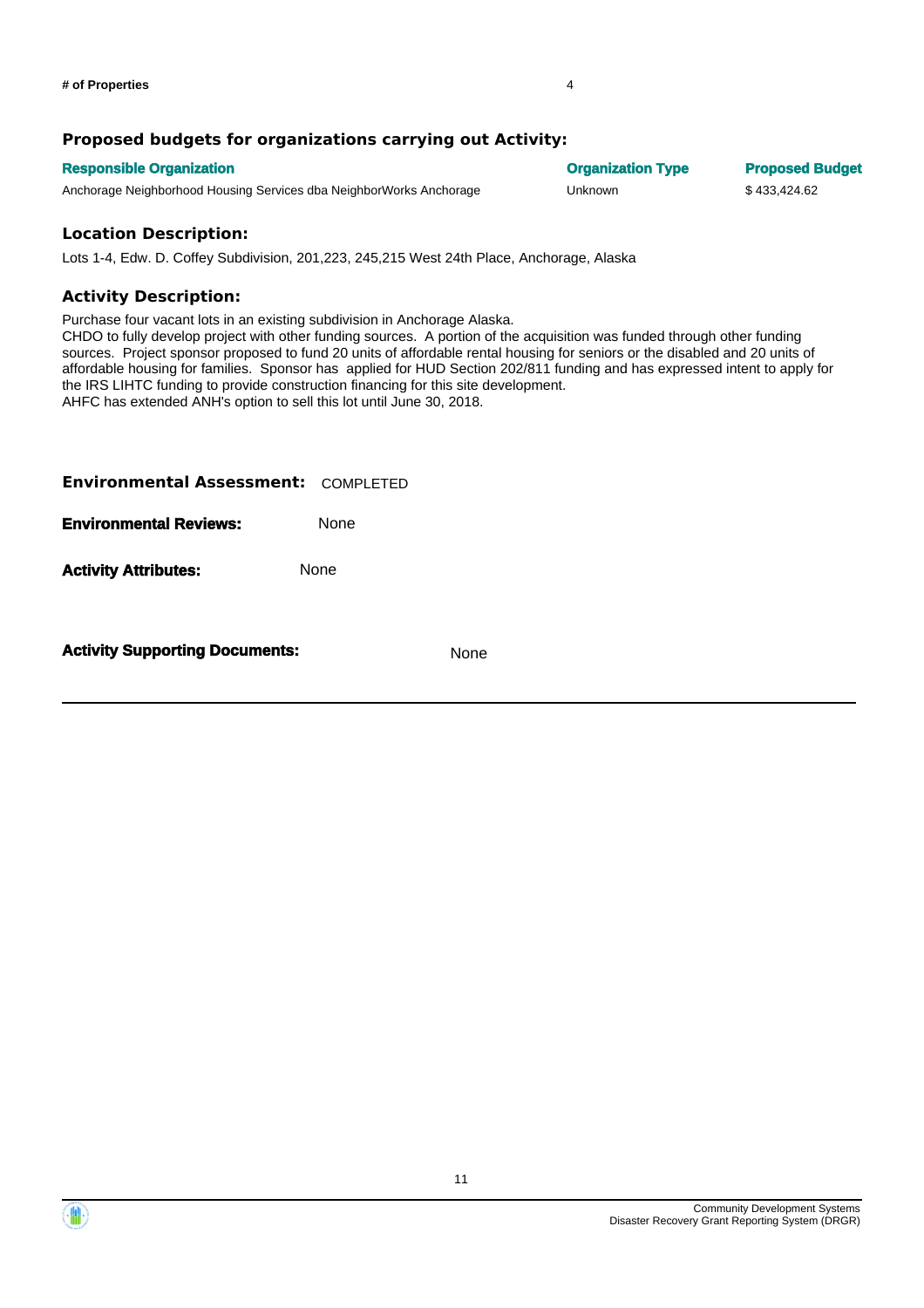## **Activity Title: ANH-NSP (E) Redev - Acq.**

| <b>Activity Type:</b>                                        | <b>Activity Status:</b>                 |  |  |
|--------------------------------------------------------------|-----------------------------------------|--|--|
| Acquisition - general                                        | Completed                               |  |  |
| <b>Project Number:</b>                                       | <b>Project Title:</b>                   |  |  |
| <b>NSP-09-ANH-1</b>                                          | ANH-NSP (E) Redevelopment               |  |  |
| <b>Projected Start Date:</b>                                 | <b>Projected End Date:</b>              |  |  |
| 12/09/2009                                                   | 03/06/2013                              |  |  |
| <b>Project Draw Block by HUD:</b>                            | <b>Project Draw Block Date by HUD:</b>  |  |  |
| Not Blocked                                                  |                                         |  |  |
| <b>Activity Draw Block by HUD:</b>                           | <b>Activity Draw Block Date by HUD:</b> |  |  |
| Not Blocked                                                  |                                         |  |  |
| <b>Block Drawdown By Grantee:</b>                            | <b>Total Budget:</b><br>\$92,650.62     |  |  |
| Not Blocked                                                  | <b>Most Impacted and</b>                |  |  |
| <b>National Objective:</b>                                   | Distressed Budget: \$0.00               |  |  |
| LMMI: Low, Moderate and Middle Income National Objective for | <b>Other Funds:</b><br>\$ 0.00          |  |  |
| NSP Only                                                     | <b>Total Funds:</b><br>\$92,650.62      |  |  |
|                                                              |                                         |  |  |

## **Benefit Report Type:**

Direct (Households)

| <b>Proposed Beneficiaries</b>             | <b>Total</b> |              | Low | <b>Mod</b> | Low/Mod% |
|-------------------------------------------|--------------|--------------|-----|------------|----------|
| # Renter Households                       | 3            |              | 3   |            | 100.00   |
| # of Households                           | 3            |              | 3   |            | 100.00   |
| # of Permanent Jobs Created               |              |              |     |            | 0.0      |
| <b>Proposed Accomplishments</b>           |              | <b>Total</b> |     |            |          |
| # of Singlefamily Units                   |              |              |     |            |          |
| # of Housing Units                        |              |              |     |            |          |
| Total acquisition compensation to owners  |              | 90000        |     |            |          |
| # of Parcels acquired voluntarily         |              | 1            |     |            |          |
| # of Parcels acquired by admin settlement |              |              |     |            |          |
| # of Parcels acquired by condemnation     |              |              |     |            |          |
| # of buildings (non-residential)          |              |              |     |            |          |
| # of Properties                           |              |              |     |            |          |

| <b>Responsible Organization</b>                                     | <b>Organization Type</b> | <b>Proposed Budget</b> |
|---------------------------------------------------------------------|--------------------------|------------------------|
| Anchorage Neighborhood Housing Services dba NeighborWorks Anchorage | Unknown                  | \$92.650.62            |



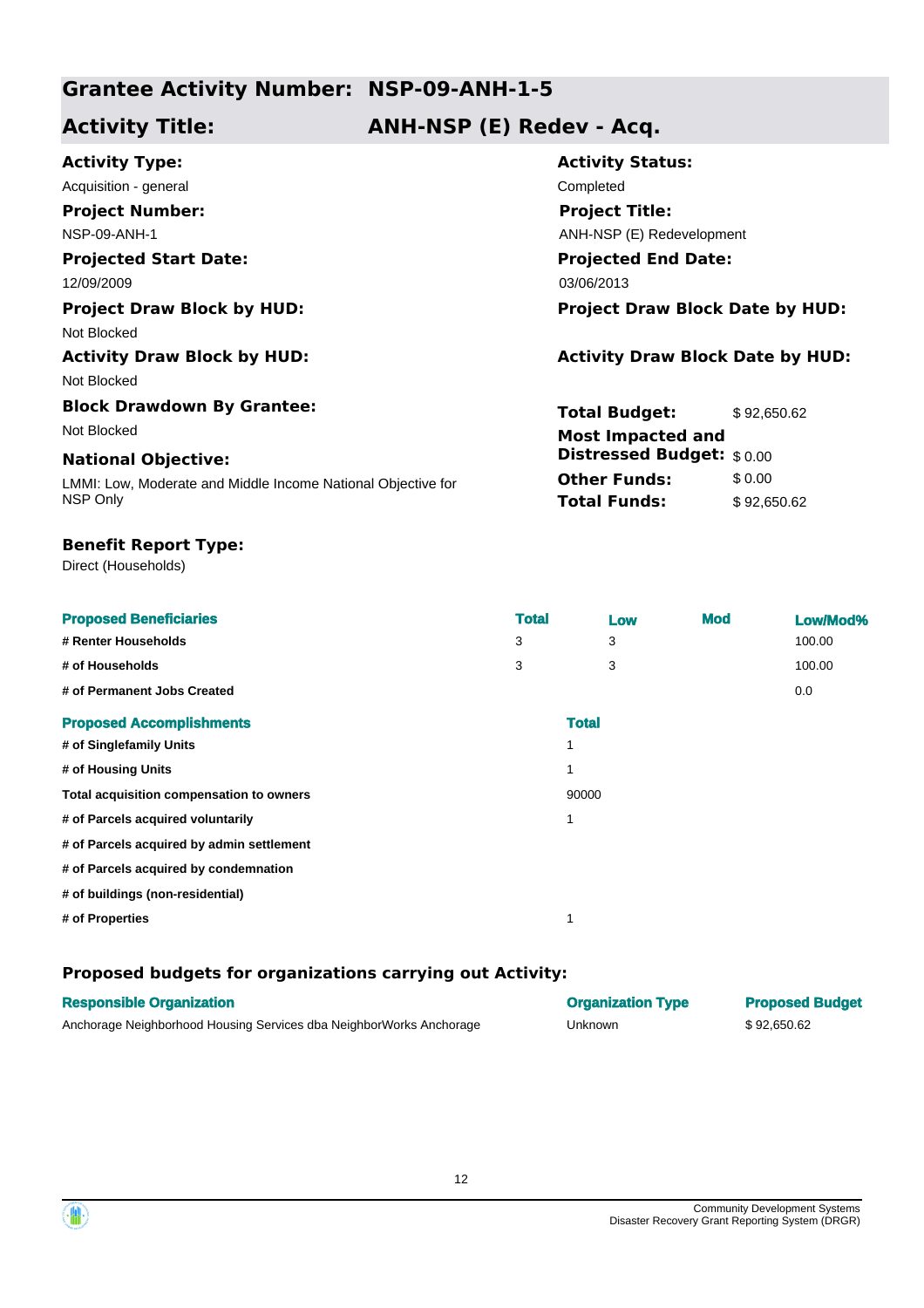1830 Kuskokwim, Anchorage, Alaska 99504

## **Activity Description:**

To acquire a vacant lot, zoned R-1A, Residential, within an existing subdivision in Anchorage. Properties surrounding the lot were developed in the 1950's.

Property to be developed with ARC funding sources. Residents to be low or extremely low income persons with disabilities. The property will house three individuals. A fourth bedroom is reserved for ARC staff activities.

| <b>Environmental Assessment: COMPLETED</b> |             |
|--------------------------------------------|-------------|
| <b>Environmental Reviews:</b>              | <b>None</b> |
| <b>Activity Attributes:</b>                | <b>None</b> |
|                                            |             |

**Activity Supporting Documents:** None



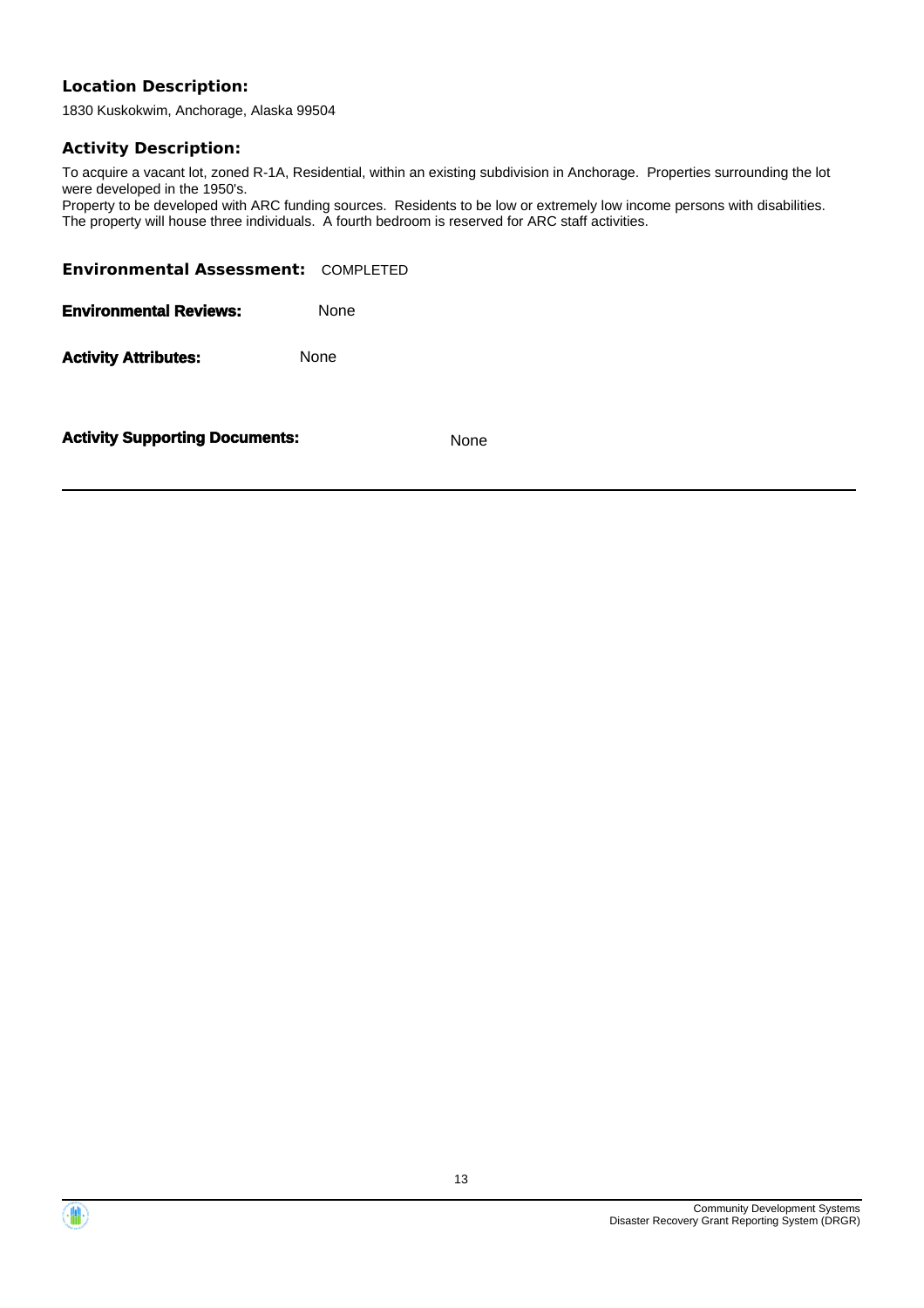## **Activity Title: ANH-NSP (E) Redev - Acq.**

| <b>Activity Type:</b>                                        | <b>Activity Status:</b>                 |  |  |
|--------------------------------------------------------------|-----------------------------------------|--|--|
| Acquisition - general                                        | Completed                               |  |  |
| <b>Project Number:</b>                                       | <b>Project Title:</b>                   |  |  |
| <b>NSP-09-ANH-1</b>                                          | ANH-NSP (E) Redevelopment               |  |  |
| <b>Projected Start Date:</b>                                 | <b>Projected End Date:</b>              |  |  |
| 12/09/2009                                                   | 03/06/2013                              |  |  |
| <b>Project Draw Block by HUD:</b>                            | <b>Project Draw Block Date by HUD:</b>  |  |  |
| Not Blocked                                                  |                                         |  |  |
| <b>Activity Draw Block by HUD:</b>                           | <b>Activity Draw Block Date by HUD:</b> |  |  |
| Not Blocked                                                  |                                         |  |  |
| <b>Block Drawdown By Grantee:</b>                            | <b>Total Budget:</b><br>\$493,639.00    |  |  |
| Not Blocked                                                  | <b>Most Impacted and</b>                |  |  |
| <b>National Objective:</b>                                   | <b>Distressed Budget:</b> \$0.00        |  |  |
| LMMI: Low, Moderate and Middle Income National Objective for | <b>Other Funds:</b><br>\$0.00           |  |  |
| NSP Only                                                     | <b>Total Funds:</b><br>\$493,639.00     |  |  |

## **Benefit Report Type:**

Direct (Households)

| <b>Proposed Beneficiaries</b>             | <b>Total</b> | Low          | <b>Mod</b> | Low/Mod% |
|-------------------------------------------|--------------|--------------|------------|----------|
| # Renter Households                       | 20           |              | 20         | 100.00   |
| # of Households                           | 20           |              | 20         | 100.00   |
| <b>Proposed Accomplishments</b>           |              | <b>Total</b> |            |          |
| # of Multifamily Units                    |              | 20           |            |          |
| # of Housing Units                        |              | 20           |            |          |
| Total acquisition compensation to owners  |              | 490000       |            |          |
| # of Parcels acquired voluntarily         |              | 1            |            |          |
| # of Parcels acquired by admin settlement |              |              |            |          |
| # of Parcels acquired by condemnation     |              |              |            |          |
| # of buildings (non-residential)          |              |              |            |          |
| # of Properties                           |              |              |            |          |

| <b>Responsible Organization</b>                                     | <b>Organization Type</b> | <b>Proposed Budget</b> |
|---------------------------------------------------------------------|--------------------------|------------------------|
| Anchorage Neighborhood Housing Services dba NeighborWorks Anchorage | Unknown                  | \$493.639.98           |



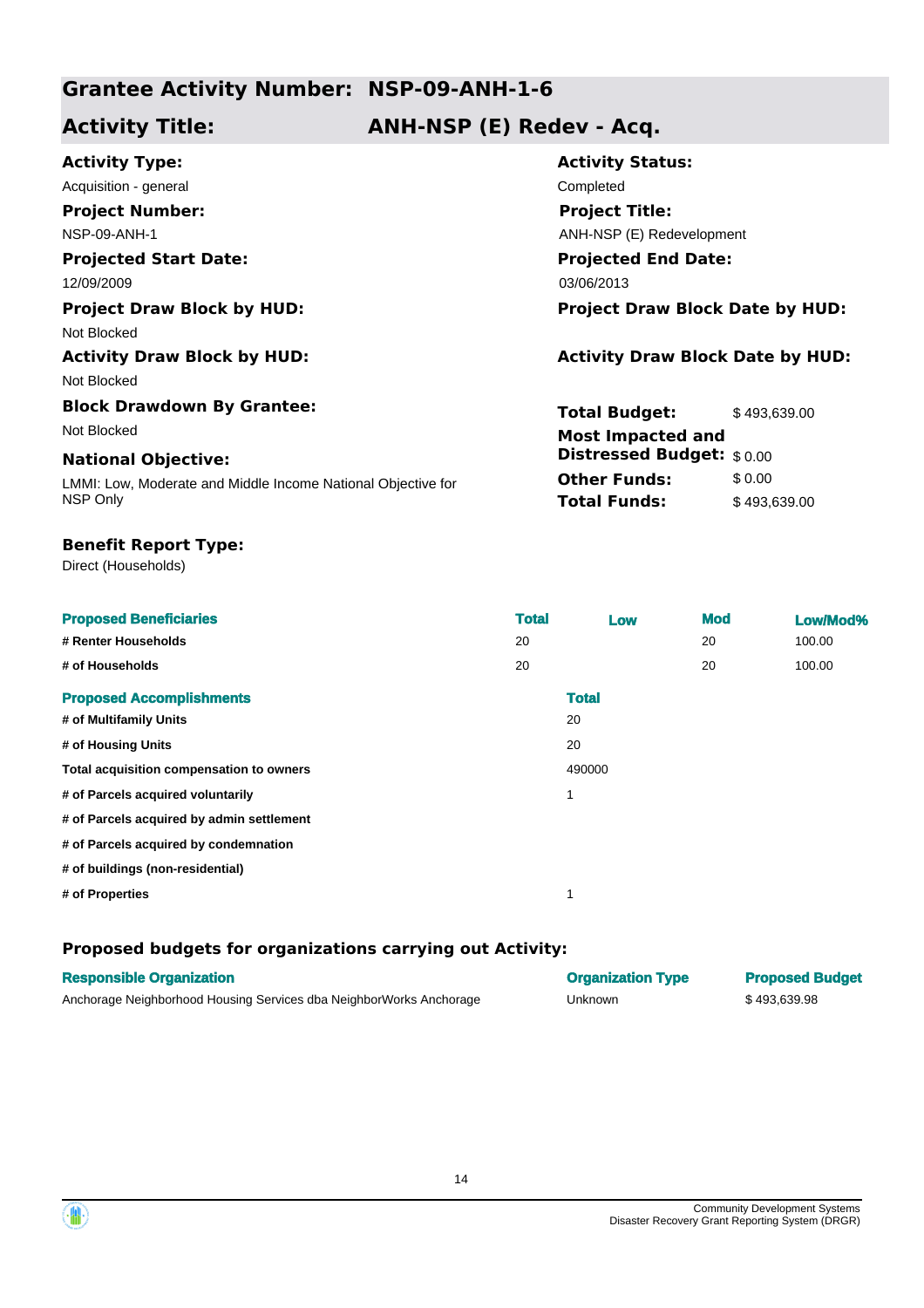1540 Charter Circle, Anchorage, Alaska

### **Activity Description:**

Purchase a vacant 36,571 sq. ft. lot, zoned R-4SL, within an existing subdivision in Anchorage, Alaska. CHDO will redevelop the property into 20 units of affordable rental housing for low income seniors. Sponsor has applied for and received HUD Section 202 funding to provide construction financing for this project and broke ground in the summer of 2011.

| <b>Environmental Assessment: COMPLETED</b> |             |
|--------------------------------------------|-------------|
| <b>Environmental Reviews:</b>              | <b>None</b> |
| <b>Activity Attributes:</b>                | <b>None</b> |
|                                            |             |

**Activity Supporting Documents:** None



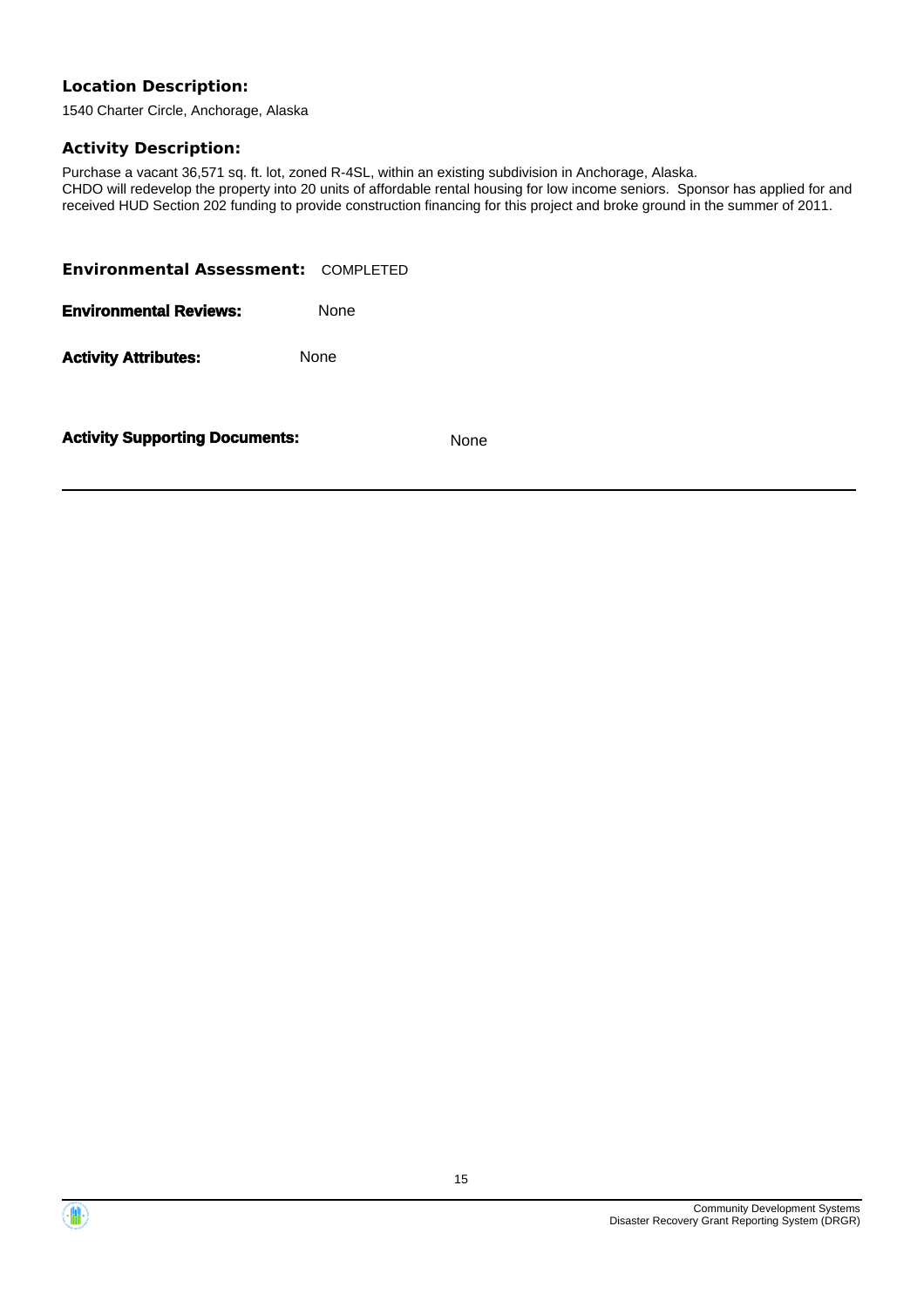## **Activity Title: ANH-NSP (E) Redev - Acq.**

| <b>Activity Status:</b>                 |  |  |
|-----------------------------------------|--|--|
| Completed                               |  |  |
| <b>Project Title:</b>                   |  |  |
| ANH-NSP (E) Redevelopment               |  |  |
| <b>Projected End Date:</b>              |  |  |
| 03/06/2013                              |  |  |
| <b>Project Draw Block Date by HUD:</b>  |  |  |
|                                         |  |  |
| <b>Activity Draw Block Date by HUD:</b> |  |  |
|                                         |  |  |
| <b>Total Budget:</b><br>\$186,156.00    |  |  |
| <b>Most Impacted and</b>                |  |  |
| <b>Distressed Budget:</b> \$0.00        |  |  |
| <b>Other Funds:</b><br>\$0.00           |  |  |
| <b>Total Funds:</b><br>\$186,156.00     |  |  |
|                                         |  |  |

### **Benefit Report Type:**

Direct (Households)

| <b>Proposed Beneficiaries</b>             | <b>Total</b> | Low          | <b>Mod</b> | Low/Mod% |
|-------------------------------------------|--------------|--------------|------------|----------|
| # Renter Households                       | 10           |              | 10         | 100.00   |
| # of Households                           | 10           |              | 10         | 100.00   |
| <b>Proposed Accomplishments</b>           |              | <b>Total</b> |            |          |
| # of Multifamily Units                    |              | 10           |            |          |
| # of Housing Units                        |              | 10           |            |          |
| Total acquisition compensation to owners  |              | 175000       |            |          |
| # of Parcels acquired voluntarily         |              | 2            |            |          |
| # of Parcels acquired by admin settlement |              |              |            |          |
| # of Parcels acquired by condemnation     |              |              |            |          |
| # of buildings (non-residential)          |              |              |            |          |
| # of Properties                           |              | 2            |            |          |

| <b>Responsible Organization</b>                                     | <b>Organization Type</b> | <b>Proposed Budget</b> |
|---------------------------------------------------------------------|--------------------------|------------------------|
| Anchorage Neighborhood Housing Services dba NeighborWorks Anchorage | Unknown                  | \$186.156.30           |



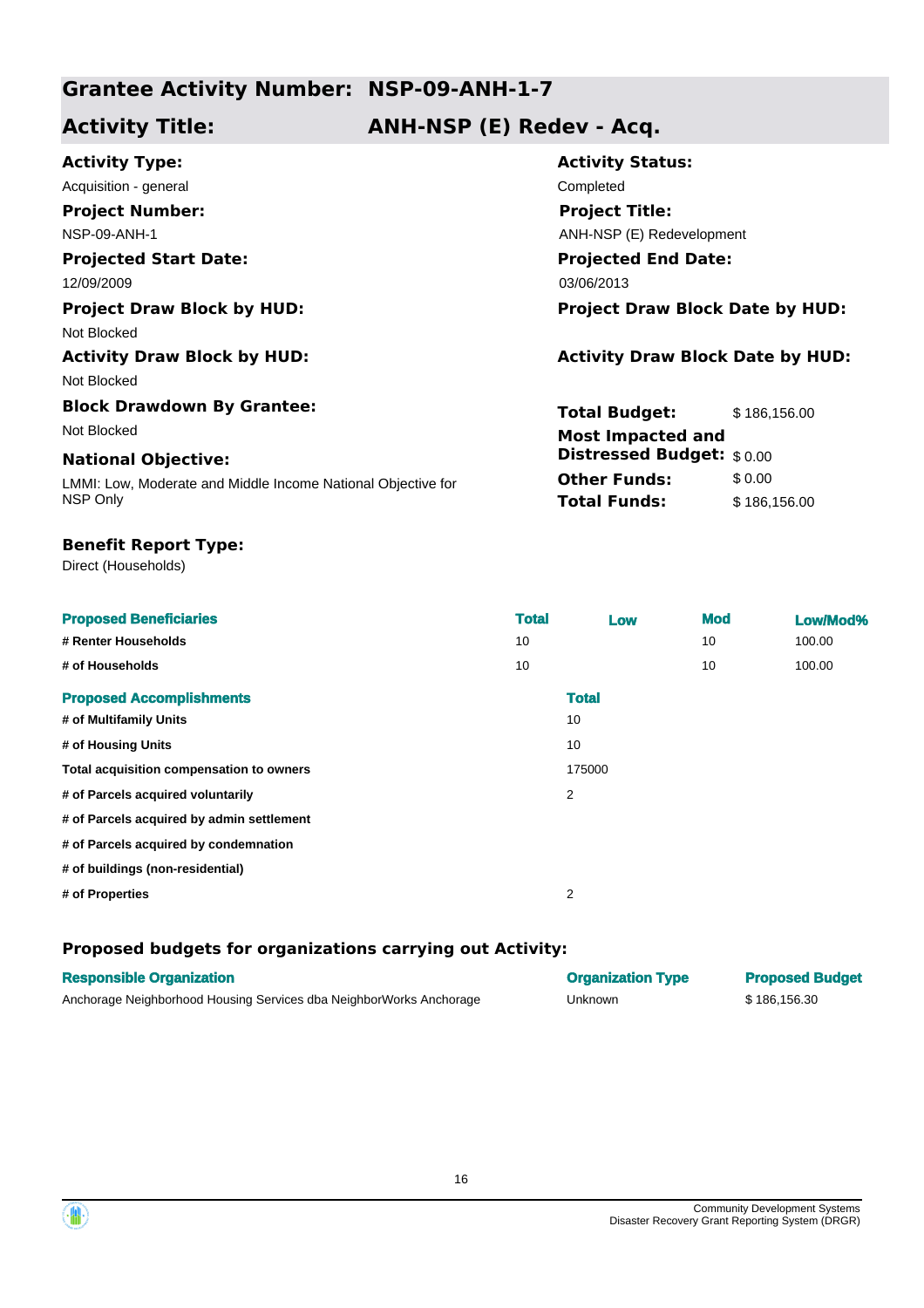Lots 10 and E 1/2 of Lot 11, Irey Subdivision, (1403 West 32nd), Anchorage, AK

### **Activity Description:**

Purchase of two adjacent lots in the Irey Subdivision. CHDO will develop the two adjacent lots into ten units of affordable rental housing with other CHDO resources.

| <b>Environmental Assessment: COMPLETED</b> |      |
|--------------------------------------------|------|
| <b>Environmental Reviews:</b>              | None |
| <b>Activity Attributes:</b>                | None |
| <b>Activity Supporting Documents:</b>      | None |



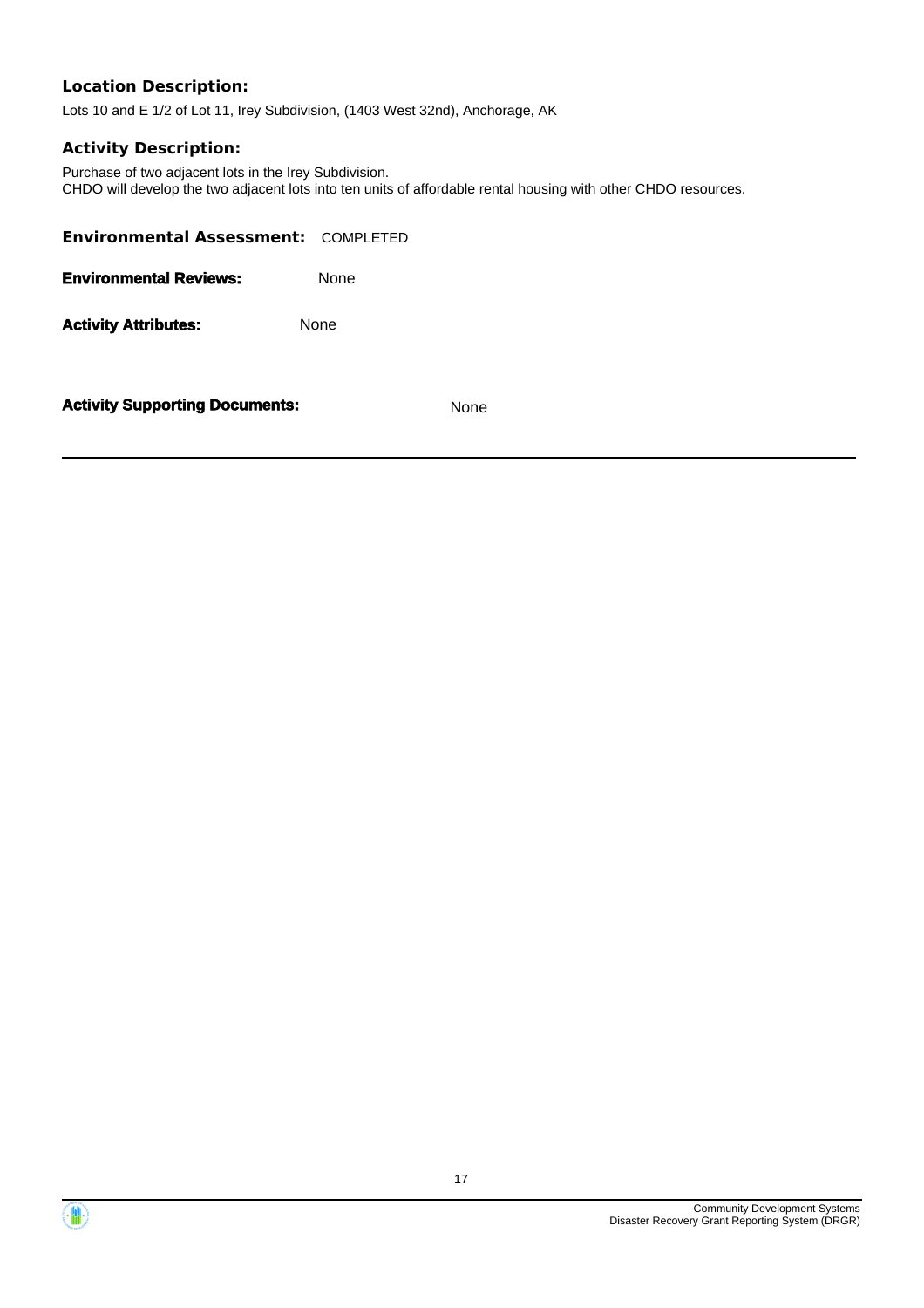## **Activity Title: ANH-NSP (E) Redev - Acq.**

| <b>Activity Type:</b>                                        | <b>Activity Status:</b>                 |              |  |
|--------------------------------------------------------------|-----------------------------------------|--------------|--|
| Acquisition - general                                        | Under Way                               |              |  |
| <b>Project Number:</b>                                       | <b>Project Title:</b>                   |              |  |
| <b>NSP-09-ANH-1</b>                                          | ANH-NSP (E) Redevelopment               |              |  |
| <b>Projected Start Date:</b>                                 | <b>Projected End Date:</b>              |              |  |
| 09/17/2012                                                   | 06/01/2018                              |              |  |
| <b>Project Draw Block by HUD:</b>                            | <b>Project Draw Block Date by HUD:</b>  |              |  |
| Not Blocked                                                  |                                         |              |  |
| <b>Activity Draw Block by HUD:</b>                           | <b>Activity Draw Block Date by HUD:</b> |              |  |
| Not Blocked                                                  |                                         |              |  |
| <b>Block Drawdown By Grantee:</b>                            | <b>Total Budget:</b>                    | \$400,000.00 |  |
| Not Blocked                                                  | <b>Most Impacted and</b>                |              |  |
| <b>National Objective:</b>                                   | <b>Distressed Budget:</b> \$0.00        |              |  |
| LMMI: Low, Moderate and Middle Income National Objective for | <b>Other Funds:</b>                     | \$0.00       |  |
| NSP Only                                                     | <b>Total Funds:</b>                     | \$400,000.00 |  |

### **Benefit Report Type:**

Direct (Households)

| <b>Proposed Beneficiaries</b>             | <b>Total</b> | Low          |   | <b>Mod</b> | Low/Mod% |
|-------------------------------------------|--------------|--------------|---|------------|----------|
| # Renter Households                       | 3            |              |   | 3          | 100.00   |
| # of Households                           | 3            |              | 3 |            | 100.00   |
| # of Permanent Jobs Created               |              |              |   |            | 0.0      |
| <b>Proposed Accomplishments</b>           |              | <b>Total</b> |   |            |          |
| # of Singlefamily Units                   |              |              |   |            |          |
| # of Multifamily Units                    |              | 3            |   |            |          |
| # of Housing Units                        |              | 3            |   |            |          |
| Total acquisition compensation to owners  |              | 395000       |   |            |          |
| # of Parcels acquired voluntarily         |              | 1            |   |            |          |
| # of Parcels acquired by admin settlement |              |              |   |            |          |
| # of Parcels acquired by condemnation     |              |              |   |            |          |
| # of buildings (non-residential)          |              |              |   |            |          |
| # of Properties                           |              | 1            |   |            |          |

| <b>Responsible Organization</b> | <b>Organization Type</b> | <b>Proposed Budget</b> |
|---------------------------------|--------------------------|------------------------|
|                                 |                          |                        |

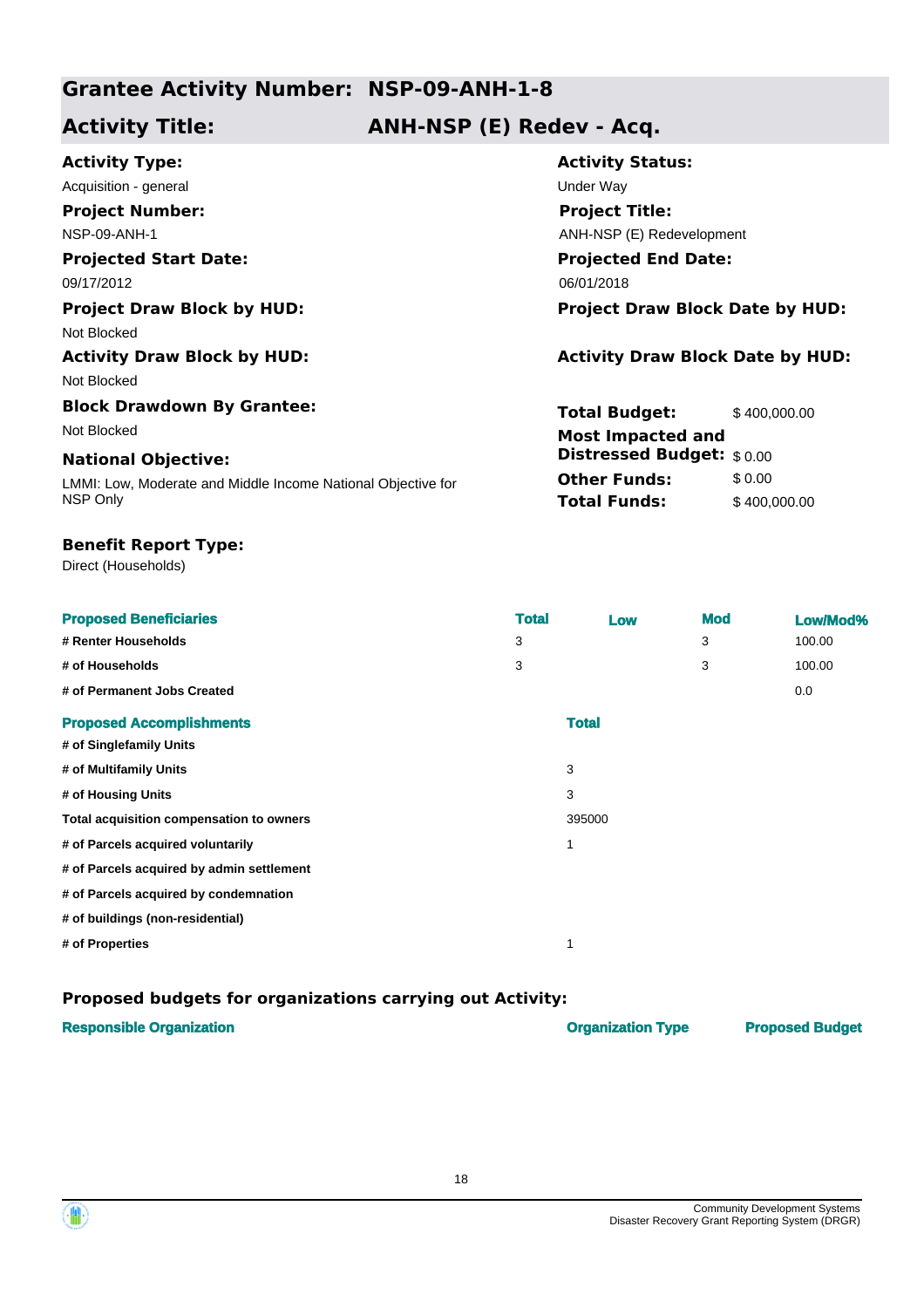Proposed acquisition of vacant land for redevelopment located at 1304-1310 32nd Avenue, Anchorage, Alaska.

#### **Activity Description:**

\$400,000 of NSP1 admin was deobligated, repurposed and reprogramed for the development of housing rather than for use for administrative activities. The repurposing of NSP1 admin was made possible when Congress established the NSP3 program which provided additional NSP administrative funds for salaries/fringe and planning activities which wasn't available in 2009 when NSP1 allocations between program and administrative funds were initially determined. The \$400,000 of reprogrammed funds were subsequently made available for a second supplemental allocation of NSP1 funds for one additional NSP affordable housing project as per the supplemental allocation language set forth in the approved Substantial Amendment. Acquisition of one additional vacant property for the development of one additional NSP project is proposed. The development of 15-20 one and two bedroom units of affordable housing for individuals at or below 80% area median income is proposed for the site. The environmental assessment is complete and a FONSI has been published for the proposed site of the additional project. Acquisition to be completed before 12/31/12.

June 2020 Update: Cook Inlet Housing Authority has acquired the lot purchased under this activity. They were awarded Low Income Housing Tax credits to develop a 20 unit multi-family building that will contain 100% low income rental units. 3 of these units will be designated as NSP units to be more in line with AHFC's project cost standard and the percentage NSP Funds represent of the total development costs.

#### **Environmental Assessment:** COMPLETED

**Environmental Reviews:** None

**Activity Attributes:** None

**Activity Supporting Documents:** None

## **Project # / NSP-09-CDI-1 / CDI-NSP (D) & (E)**

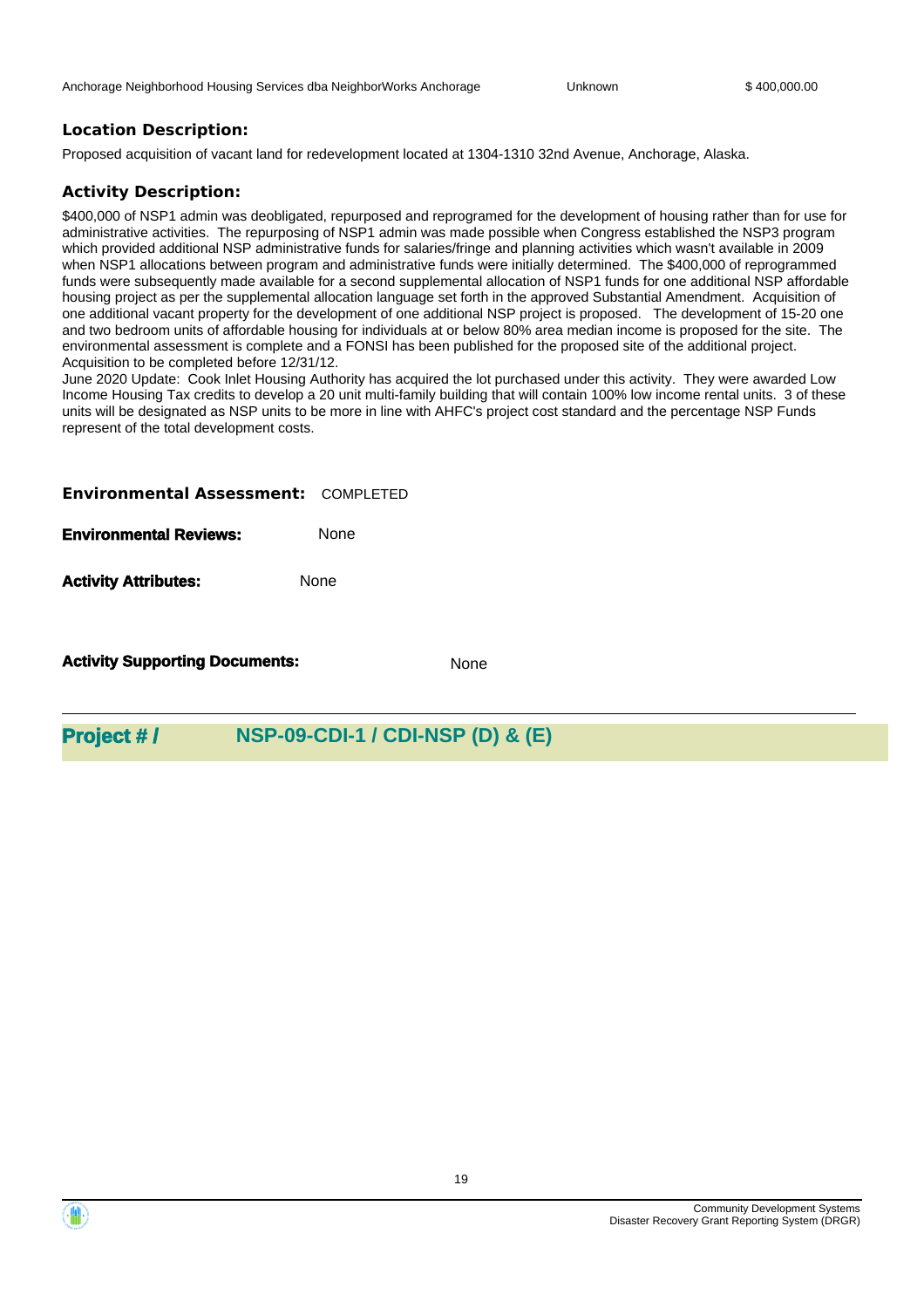## **Activity Title: CDI - NSP (D) Demolition**

| <b>Activity Type:</b>                                        | <b>Activity Status:</b>                 |                |  |
|--------------------------------------------------------------|-----------------------------------------|----------------|--|
| <b>Clearance and Demolition</b>                              | Completed                               |                |  |
| <b>Project Number:</b>                                       | <b>Project Title:</b>                   |                |  |
| <b>NSP-09-CDI-1</b>                                          | CDI-NSP $(D)$ & $(E)$                   |                |  |
| <b>Projected Start Date:</b>                                 | <b>Projected End Date:</b>              |                |  |
| 06/01/2009                                                   | 03/06/2013                              |                |  |
| <b>Project Draw Block by HUD:</b>                            | <b>Project Draw Block Date by HUD:</b>  |                |  |
| Not Blocked                                                  |                                         |                |  |
| <b>Activity Draw Block by HUD:</b>                           | <b>Activity Draw Block Date by HUD:</b> |                |  |
| Not Blocked                                                  |                                         |                |  |
| <b>Block Drawdown By Grantee:</b>                            | <b>Total Budget:</b>                    | \$1,346,702.56 |  |
| Not Blocked                                                  | <b>Most Impacted and</b>                |                |  |
| <b>National Objective:</b>                                   | Distressed Budget: \$0.00               |                |  |
| LMMI: Low, Moderate and Middle Income National Objective for | <b>Other Funds:</b>                     | \$0.00         |  |
| NSP Only                                                     | <b>Total Funds:</b>                     | \$1,346,702.56 |  |
| <b>Benefit Report Type:</b><br>Area Benefit (Survey)         |                                         |                |  |

| <b>Proposed Beneficiaries</b><br># of Persons | <b>Total</b> | Low          | <b>Mod</b> | Low/Mod%<br>0.0 |
|-----------------------------------------------|--------------|--------------|------------|-----------------|
| <b>Proposed Accomplishments</b>               |              | <b>Total</b> |            |                 |
| Activity funds eligible for DREF (Ike Only)   |              |              |            |                 |
| # of Non-business Organizations benefitting   |              |              |            |                 |
| # of Businesses                               |              |              |            |                 |
| # of public facilities                        |              |              |            |                 |
| # of buildings (non-residential)              |              |              |            |                 |
| # of Properties                               | 3            |              |            |                 |

## **Proposed budgets for organizations carrying out Activity:**

| <b>Responsible Organization</b>    | <b>Organization Type</b> | <b>Proposed Budget</b> |
|------------------------------------|--------------------------|------------------------|
| Community Development, Inc.-Alaska | Unknown                  | \$1.368.000.00         |

## **Location Description:**

October 13, 2011 Update: Three blighted building were targeted for demolition with NSP funding, identified as Fairview Manor, Buildings 2,3 and 4. Building 2 and 4 have been demolished. Building 3 is scheduled for demolition prior to the end of 2011.



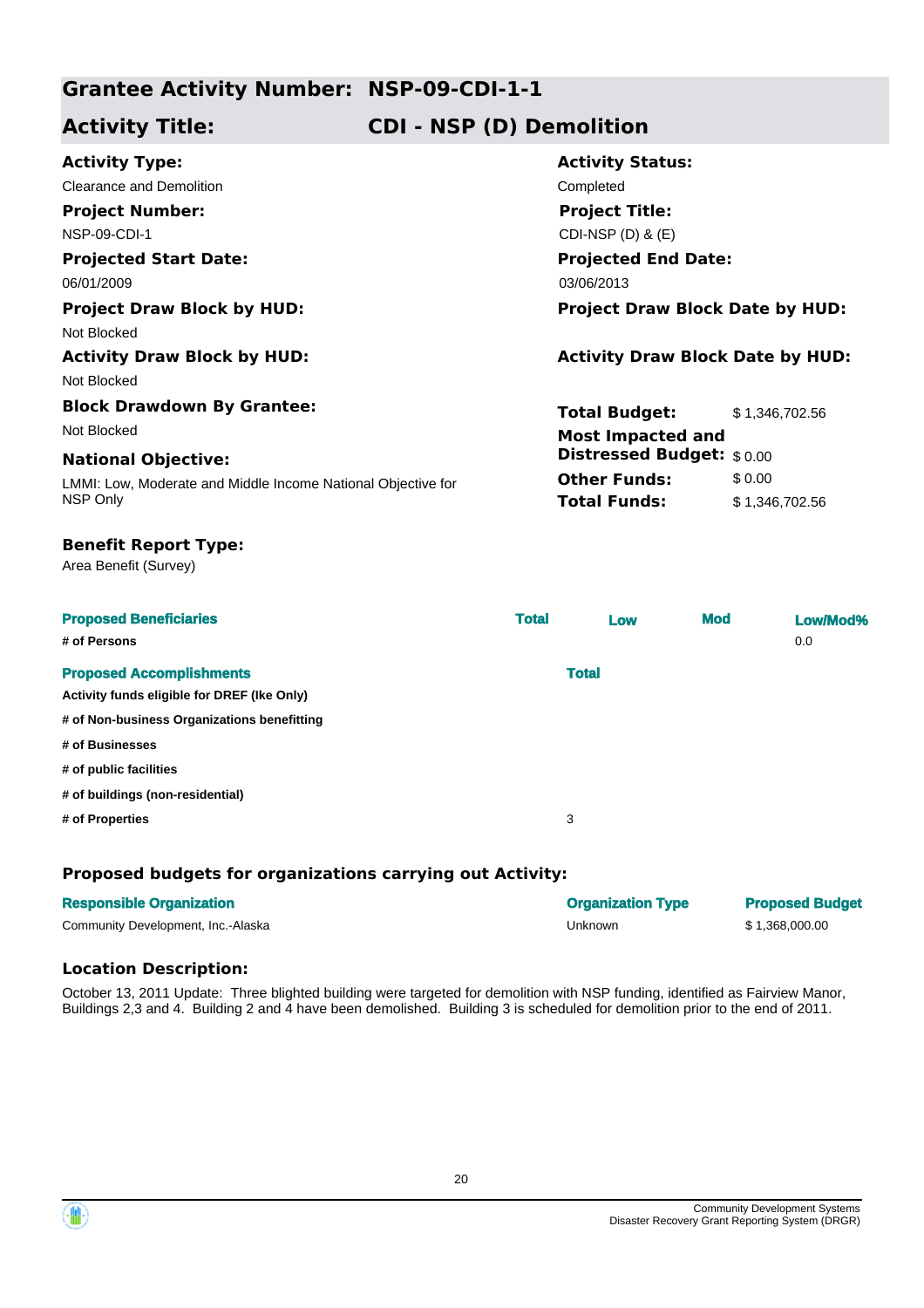Former site of Fairview Manor in Fairbanks Alaska. A thirteen acre site with multiple buildings which the city of Fairbanks has determined are blighted. Located in CT 000200, Block 1, an LMMA with a Foreclosure Risk Assessment Score of 5 and determined to be an "area of greatest need" in Alaska. The remaining three tracts (approximately 7 acres) are proposed for NSP activities, with two tracts (Tracts B&C) targeted for the demolition activity.

## **Activity Description:**

October 13, 2011 Update:Three blighted multi-family buildings will be cleared with NSP funds to allow for the redevelopment of affordable housing for families and seniors. Building 2 was demolished in September of 2009. Building 4 was demolished in July of 2011. Building 3 is scheduled for demolition prior to the end of 2011. Two hundred and four (204) units of blighted housing will be demolished as a result of this activity.

| <b>Environmental Assessment: COMPLETED</b> |             |      |
|--------------------------------------------|-------------|------|
| <b>Environmental Reviews:</b>              | <b>None</b> |      |
| <b>Activity Attributes:</b>                | None        |      |
| <b>Activity Supporting Documents:</b>      |             | None |



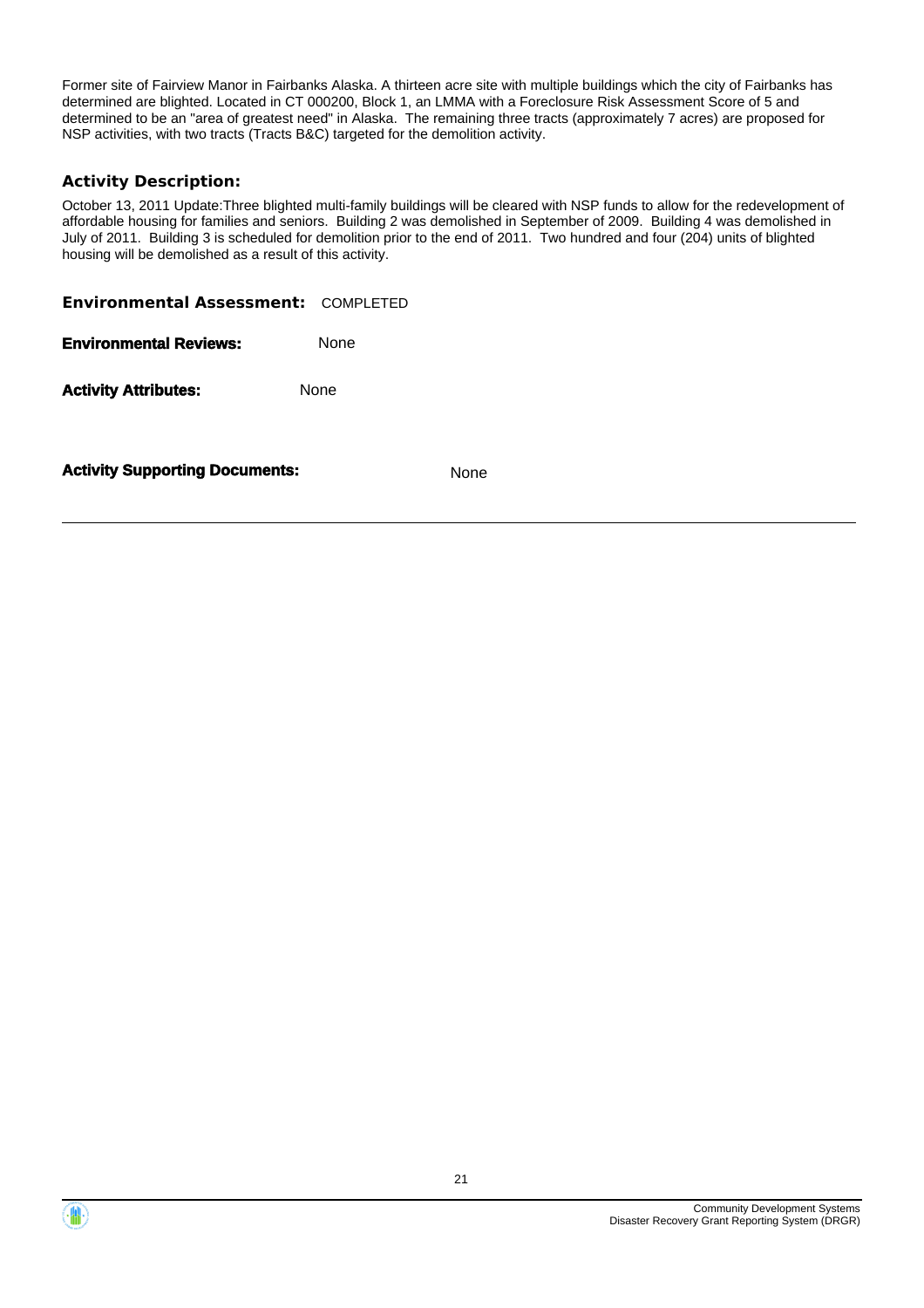## **Activity Title: CDI-NSP (E) Redev - Acq.**

| <b>Activity Type:</b>                                        | <b>Activity Status:</b>                 |                |
|--------------------------------------------------------------|-----------------------------------------|----------------|
| Acquisition - general                                        | Completed                               |                |
| <b>Project Number:</b>                                       | <b>Project Title:</b>                   |                |
| <b>NSP-09-CDI-1</b>                                          | CDI-NSP $(D)$ & $(E)$                   |                |
| <b>Projected Start Date:</b>                                 | <b>Projected End Date:</b>              |                |
| 06/01/2009                                                   | 03/06/2013                              |                |
| <b>Project Draw Block by HUD:</b>                            | <b>Project Draw Block Date by HUD:</b>  |                |
| Not Blocked                                                  |                                         |                |
| <b>Activity Draw Block by HUD:</b>                           | <b>Activity Draw Block Date by HUD:</b> |                |
| Not Blocked                                                  |                                         |                |
| <b>Block Drawdown By Grantee:</b>                            | <b>Total Budget:</b>                    | \$1,005,470.17 |
| Not Blocked                                                  | <b>Most Impacted and</b>                |                |
| <b>National Objective:</b>                                   | <b>Distressed Budget:</b> \$0.00        |                |
| LMMI: Low, Moderate and Middle Income National Objective for | <b>Other Funds:</b>                     | \$0.00         |
| NSP Only                                                     | <b>Total Funds:</b>                     | \$1,005,470.17 |
|                                                              |                                         |                |

### **Benefit Report Type:**

Direct (Households)

| <b>Proposed Beneficiaries</b><br># of Households | <b>Total</b><br>94 | Low          | <b>Mod</b> | Low/Mod%<br>0.00 |
|--------------------------------------------------|--------------------|--------------|------------|------------------|
| <b>Proposed Accomplishments</b>                  |                    | <b>Total</b> |            |                  |
| # of Housing Units                               |                    | 94           |            |                  |
| # of Parcels acquired voluntarily                |                    | 2            |            |                  |
| # of Parcels acquired by admin settlement        |                    |              |            |                  |
| # of Parcels acquired by condemnation            |                    |              |            |                  |
| # of buildings (non-residential)                 |                    |              |            |                  |
| # of Properties                                  |                    | 2            |            |                  |

## **Proposed budgets for organizations carrying out Activity:**

| <b>Responsible Organization</b>    | <b>Organization Type</b> | <b>Proposed Budget</b> |
|------------------------------------|--------------------------|------------------------|
| Community Development, Inc.-Alaska | Unknown                  | \$2.813.225.50         |

### **Location Description:**

Former site of Fairview Manor in Fairbanks Alaska. Thirteen acre site which was declared blighted by the city of Fairbanks. Census Tract 000200, Block Group 1, which has a Foreclosure Risk Assessment Score of 5 which is a "greatest need area" in Alaska. Acquisition of Tracts B & D.

22



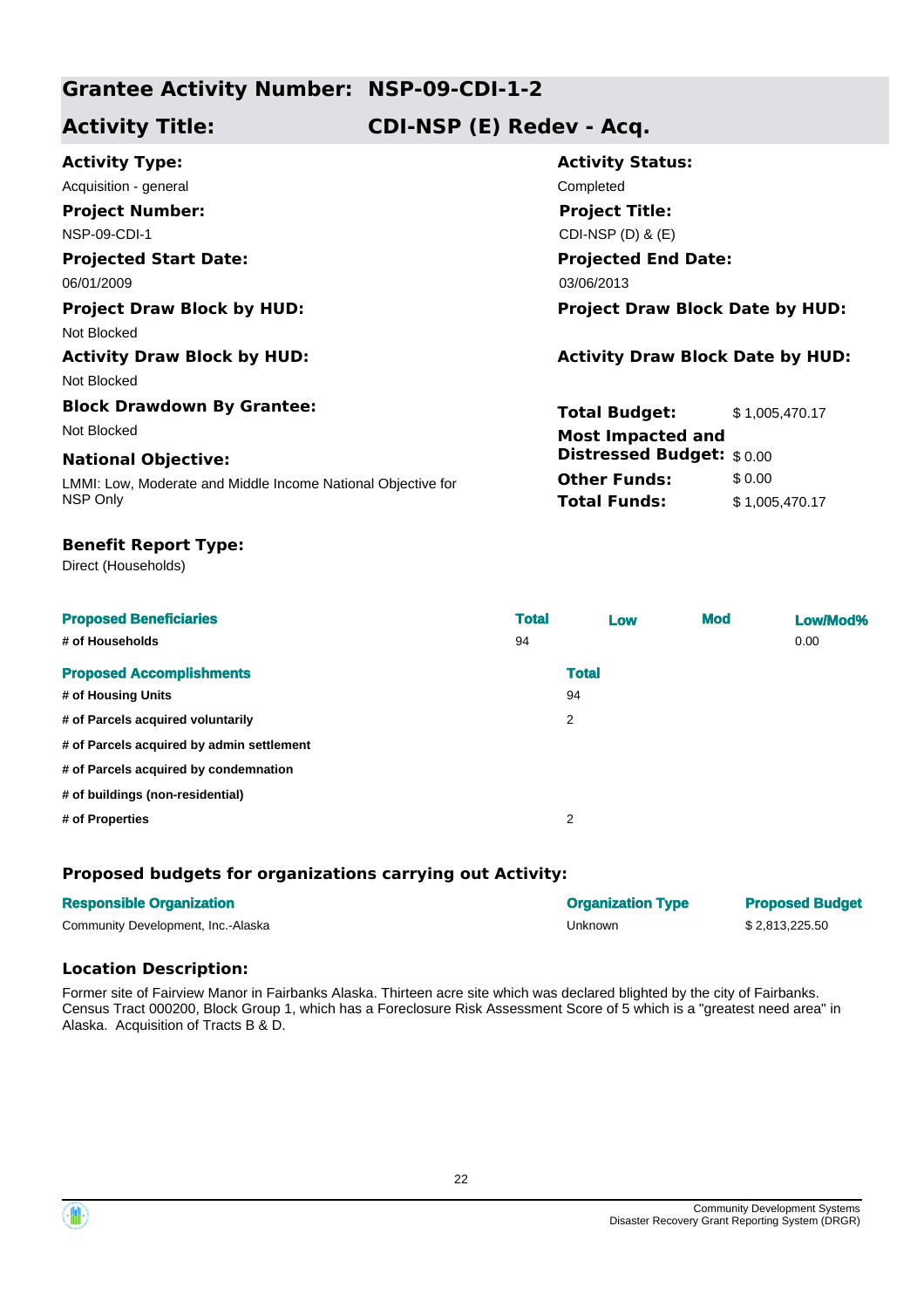## **Activity Description:**

Purchase of two parcels which will allow the site to be developed into affordable housing. Approximately 94 units of affordable housing to be developed in addition to senior housing on Tract 4. This is a large mixed use project with NSP comprising approximately 11% of the total cost of development. Initially three tracts were to be acquired, but one tract did not qualify for the acquisition activity due to the tenants living in two buildings on the one tract. The funds initially programmed for the acquisition of Tract C activity was reprogrammed to a "New Housing Construction" activity on Tract B. Acquisition of Parcels B and D took place in September of 2009. Phase I of the senior housing project, sponsored by the Retirement Community of Fairbanks, recently closed and the land was donated to the senior project concurrent with closing. NSP Note, Deed of Trust, and Declaration of Restrictive Covenants in place. Phase 2 of the senior project has been proposed by the Retirement Community of Fairbanks and agency is awaiting notification.

| <b>Activity Supporting Documents:</b>      |             | <b>None</b> |
|--------------------------------------------|-------------|-------------|
| <b>Activity Attributes:</b>                | None        |             |
| <b>Environmental Reviews:</b>              | <b>None</b> |             |
| <b>Environmental Assessment: COMPLETED</b> |             |             |



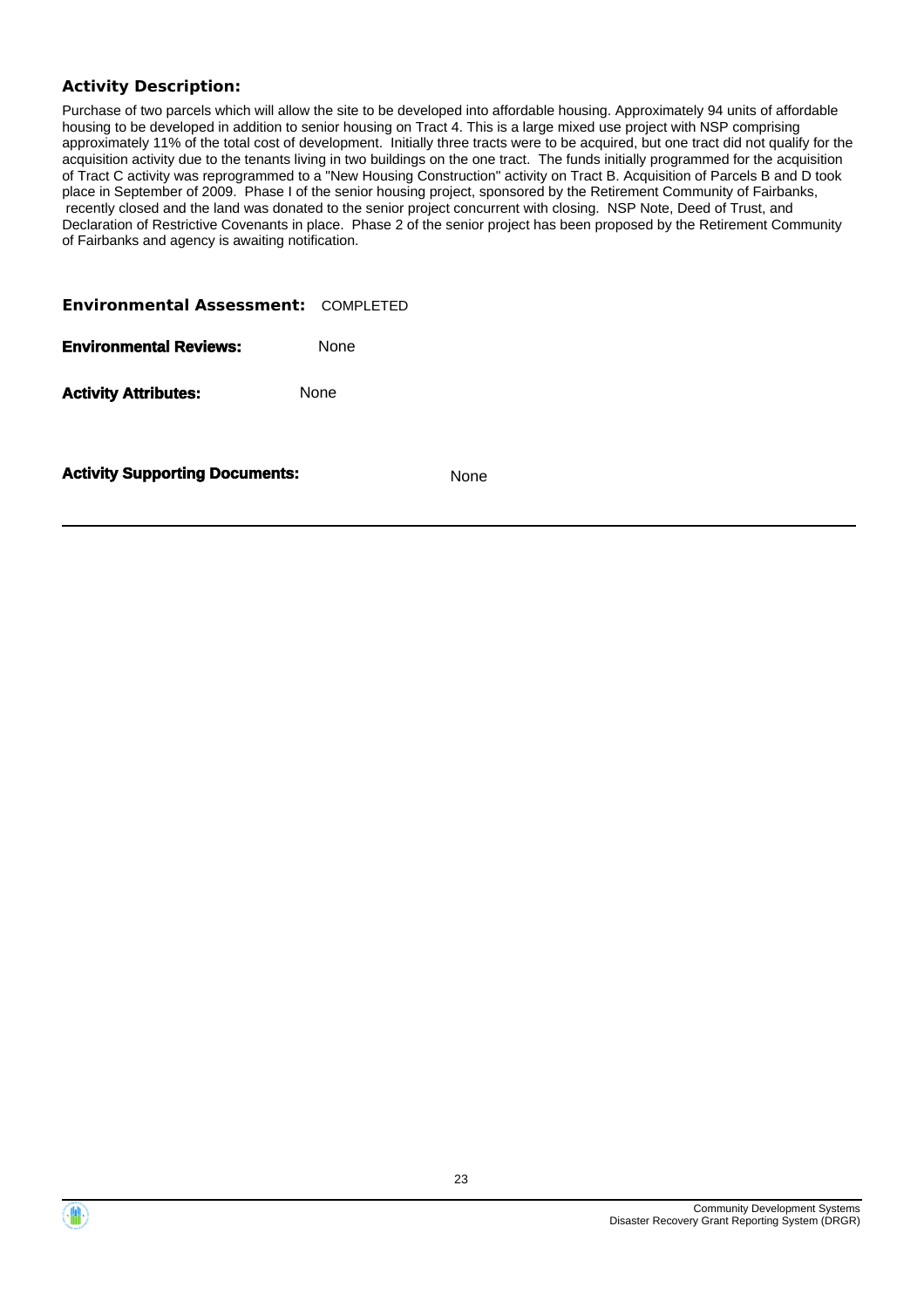**Activity Title: CDI - NSP (E) Redev - Reloc.**

| <b>Activity Type:</b>                                        | <b>Activity Status:</b>                 |              |  |
|--------------------------------------------------------------|-----------------------------------------|--------------|--|
| Relocation payments and assistance                           | Completed                               |              |  |
| <b>Project Number:</b>                                       | <b>Project Title:</b>                   |              |  |
| <b>NSP-09-CDI-1</b>                                          | CDI-NSP (D) & (E)                       |              |  |
| <b>Projected Start Date:</b>                                 | <b>Projected End Date:</b>              |              |  |
| 06/01/2009                                                   | 03/06/2013                              |              |  |
| <b>Project Draw Block by HUD:</b>                            | <b>Project Draw Block Date by HUD:</b>  |              |  |
| Not Blocked                                                  |                                         |              |  |
| <b>Activity Draw Block by HUD:</b>                           | <b>Activity Draw Block Date by HUD:</b> |              |  |
| Not Blocked                                                  |                                         |              |  |
| <b>Block Drawdown By Grantee:</b>                            | <b>Total Budget:</b>                    | \$169,023.77 |  |
| Not Blocked                                                  | <b>Most Impacted and</b>                |              |  |
| <b>National Objective:</b>                                   | Distressed Budget: \$0.00               |              |  |
| LMMI: Low, Moderate and Middle Income National Objective for | <b>Other Funds:</b>                     | \$0.00       |  |
| NSP Only                                                     | <b>Total Funds:</b>                     | \$169,023.77 |  |
|                                                              |                                         |              |  |

## **Benefit Report Type:**

Direct (Households)

| <b>Proposed Beneficiaries</b>   | <b>Total</b> | <b>Low</b> | <b>Mod</b> | Low/Mod% |
|---------------------------------|--------------|------------|------------|----------|
| # Renter Households             | 94           | 44         | 50         | 100.00   |
| # of Households                 | 94           | 44         | 50         | 100.00   |
| <b>Proposed Accomplishments</b> | <b>Total</b> |            |            |          |

**Activity funds eligible for DREF (Ike Only)**

**# of Non-business Organizations benefitting**

**# of Businesses**

## **Proposed budgets for organizations carrying out Activity:**

| <b>Responsible Organization</b>    | <b>Organization Type</b> | <b>Proposed Budget</b> |
|------------------------------------|--------------------------|------------------------|
| Community Development, Inc.-Alaska | Unknown                  | \$147.726.33           |

### **Location Description:**

Former site of Fairview Manor in Fairbanks Alaska. Site declared blighted as per the city of Fairbanks. This project is located in Census Tract 000200, Block 1 with a Foreclosure Risk Assessment Score of 5 and is a "greatest need area" within Alaska.

## **Activity Description:**



 $\langle \mathbf{m} \rangle$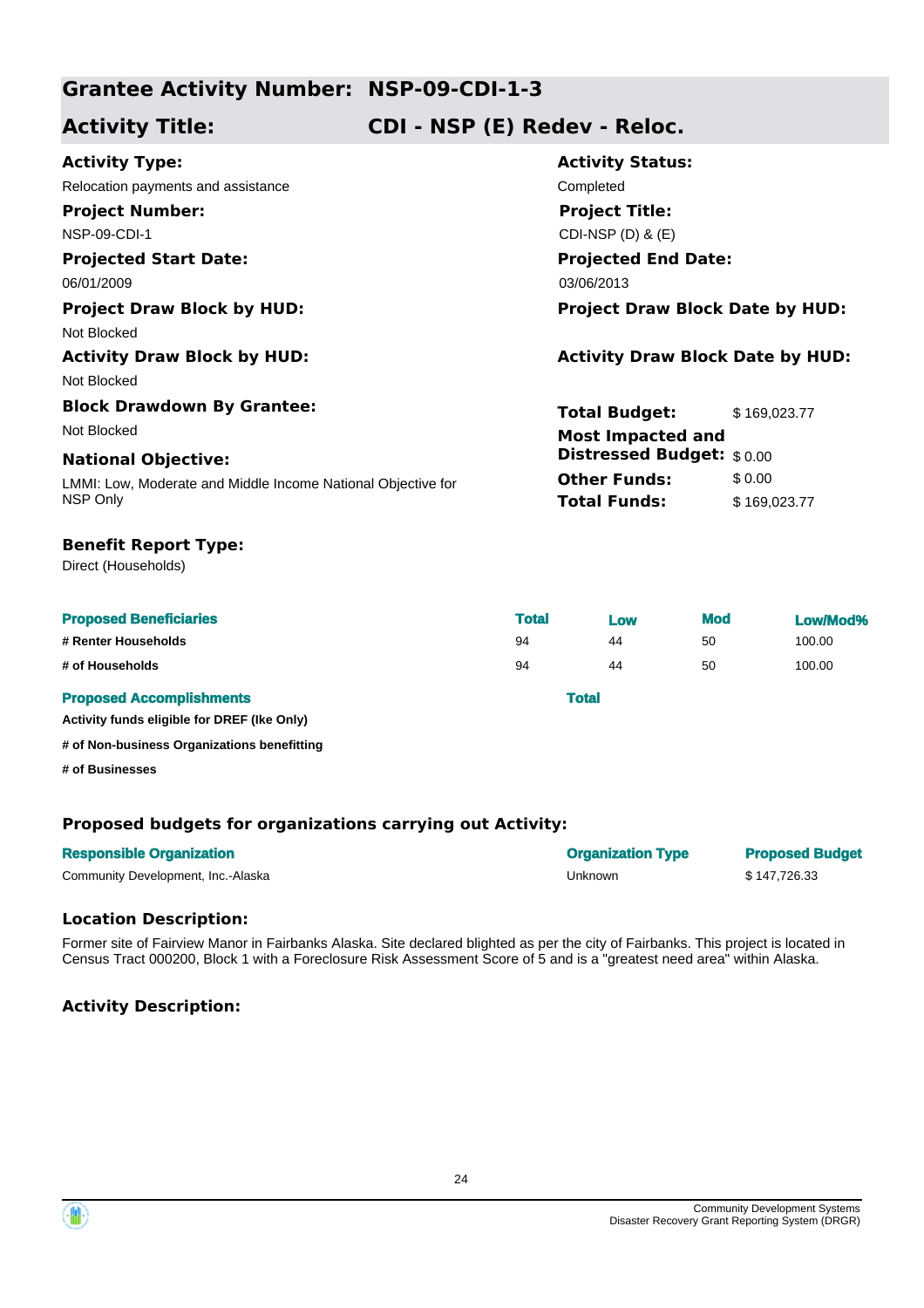Relocation activities for residents in Building 2 occurred in 2009 and 2010. A Relocation Specialist was hired in the Spring of 2010 in order to facilitate the collection of URA paperwork, counseling, and other URA activities that specifically relate to this project. Planning is underway for the relocation of the tenants in Building 4 prior to the demolition of the building in mid-2011. Phase I is complete and income-eligible tenants moved from buildings 3 and 4 into the new tax credit property. All new tenants in buildings 3 and 4 receive move-in notices and will not be eligible for URA. CDI is in the process of completing the Phase II project and additional eligible families will move from Buildings 3 and 4 into Phase II. Due the high income of a portion of the families currently housed in Buildings 3 and 4, not all families will qualify to move back to the new income-restricted properties. The demolition schedule for the two remaining buildings is on a staggered schedule so that tenants can be relocated within the project whenever possible and the project does not impact the rental market within the city of Fairbanks.

#### **Environmental Assessment:**

Activity **Attributes:** None

**Activity Supporting Documents:** None

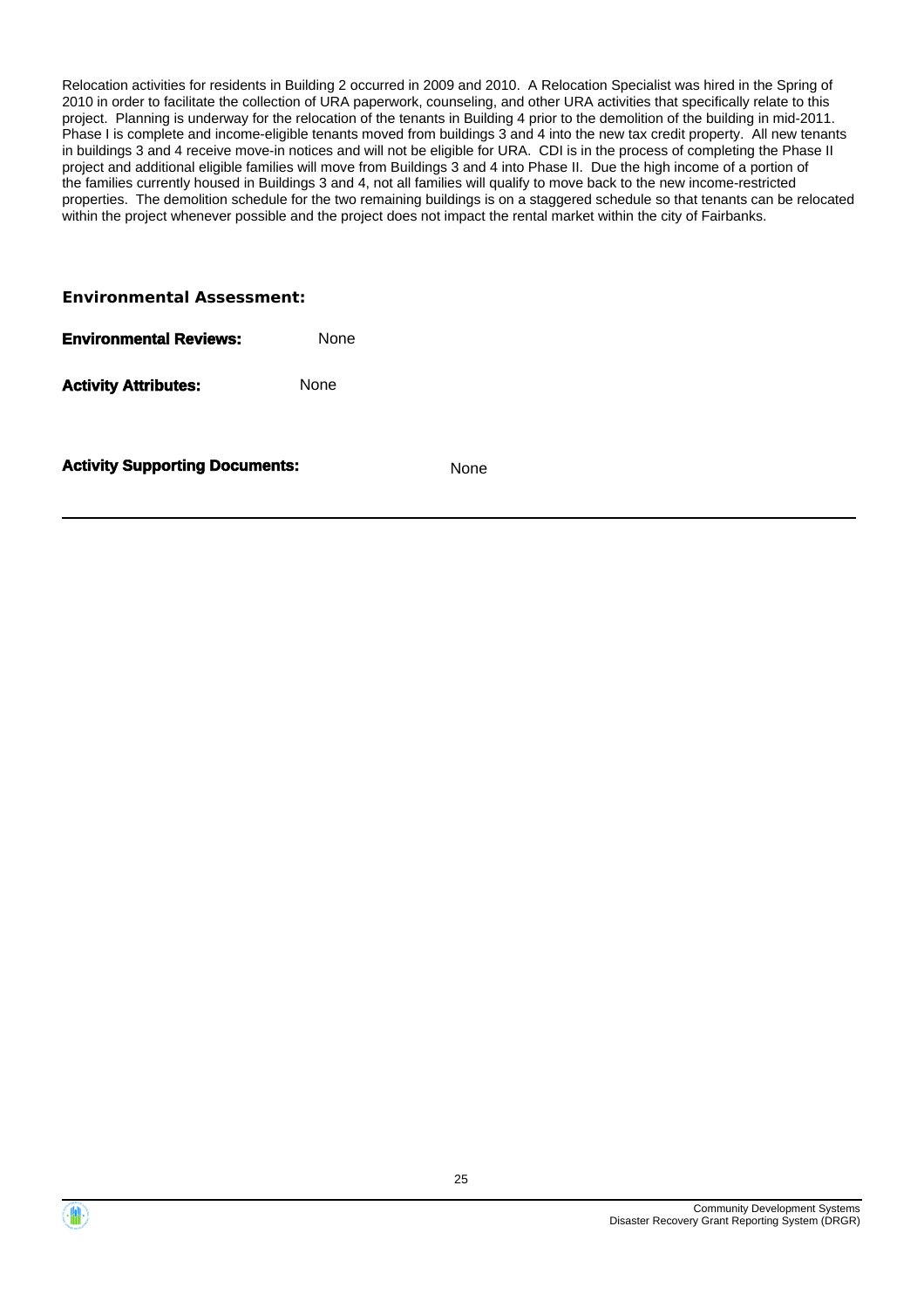**Activity Title: Use E-Redev. Dem. Pro.-NHC**

| <b>Activity Type:</b>                                        | <b>Activity Status:</b>                 |                |  |
|--------------------------------------------------------------|-----------------------------------------|----------------|--|
| Construction of new housing                                  | Completed                               |                |  |
| <b>Project Number:</b>                                       | <b>Project Title:</b>                   |                |  |
| <b>NSP-09-CDI-1</b>                                          | CDI-NSP $(D)$ & $(E)$                   |                |  |
| <b>Projected Start Date:</b>                                 | <b>Projected End Date:</b>              |                |  |
| 06/22/2010                                                   | 03/06/2013                              |                |  |
| <b>Project Draw Block by HUD:</b>                            | <b>Project Draw Block Date by HUD:</b>  |                |  |
| Not Blocked                                                  |                                         |                |  |
| <b>Activity Draw Block by HUD:</b>                           | <b>Activity Draw Block Date by HUD:</b> |                |  |
| Not Blocked                                                  |                                         |                |  |
| <b>Block Drawdown By Grantee:</b>                            | <b>Total Budget:</b>                    | \$1,780,029.00 |  |
| Not Blocked                                                  | <b>Most Impacted and</b>                |                |  |
| <b>National Objective:</b>                                   | Distressed Budget: \$0.00               |                |  |
| LMMI: Low, Moderate and Middle Income National Objective for | <b>Other Funds:</b>                     | \$0.00         |  |
| NSP Only                                                     | <b>Total Funds:</b>                     | \$1,780,029.00 |  |

### **Benefit Report Type:**

Direct (Households)

| <b>Proposed Beneficiaries</b>               | <b>Total</b> | Low          | <b>Mod</b> | Low/Mod% |
|---------------------------------------------|--------------|--------------|------------|----------|
| # Renter Households                         | 55           | 34           | 21         | 100.00   |
| # of Households                             | 55           | 34           | 21         | 100.00   |
| <b>Proposed Accomplishments</b>             |              | <b>Total</b> |            |          |
| # of Multifamily Units                      |              | 56           |            |          |
| # of Housing Units                          |              | 56           |            |          |
| Activity funds eligible for DREF (Ike Only) |              |              |            |          |
| #Units with other green                     |              |              |            |          |
| #Sites re-used                              | 1            |              |            |          |
| #Units exceeding Energy Star                |              | 56           |            |          |
| #Units with bus/rail access                 |              | 56           |            |          |
| #Low flow showerheads                       |              | 56           |            |          |
| #Low flow toilets                           |              | 56           |            |          |
| #Units with solar panels                    |              |              |            |          |

| <b>Responsible Organization</b> | <b>Organization Type</b> | <b>Proposed Budget</b> |
|---------------------------------|--------------------------|------------------------|
|                                 |                          |                        |



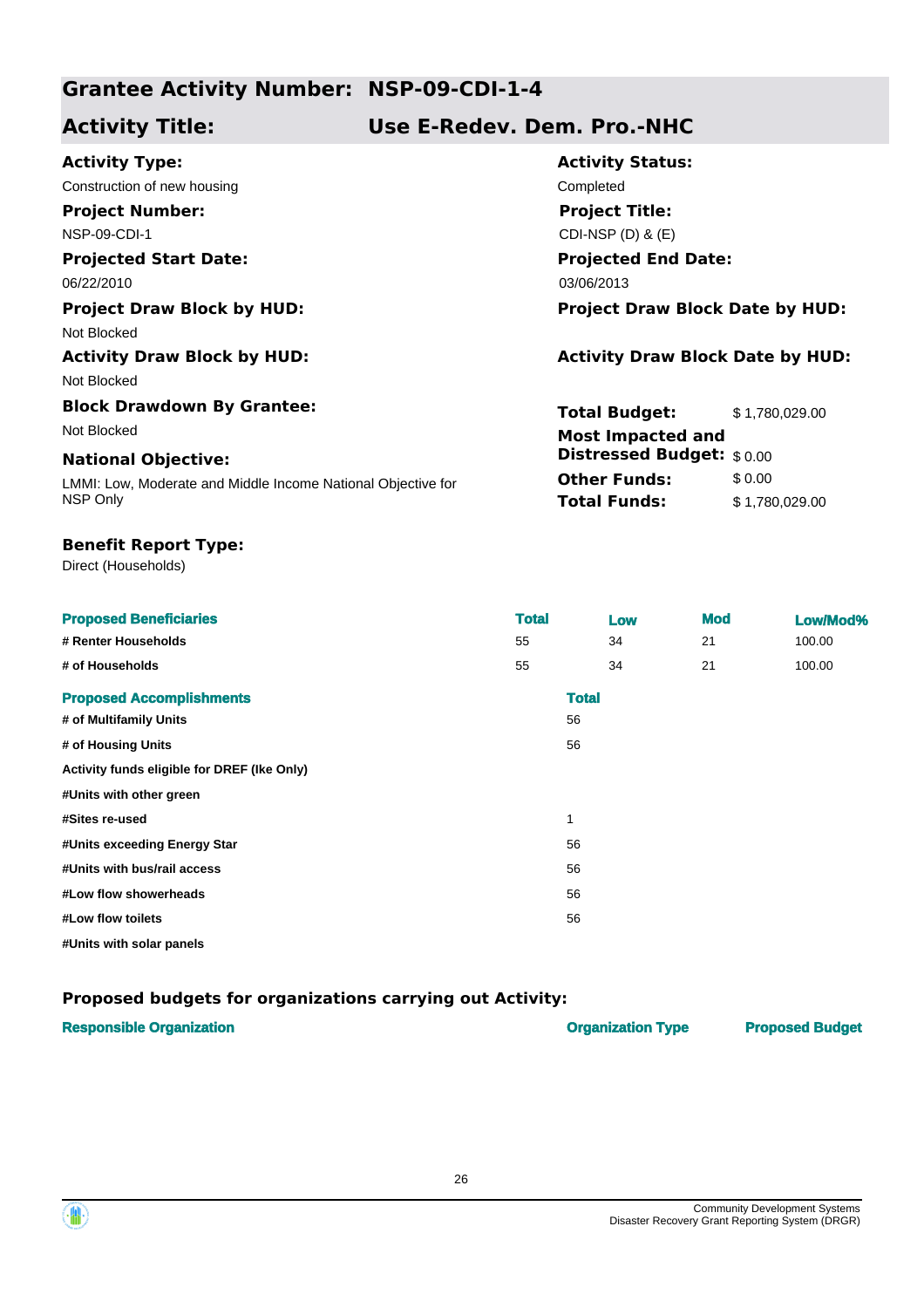Tract B-1 of the REPLAT OF TRACTS A & B, WEEKS FIELD COMMUNITY, according to the plat filed December 8, 2009 as Plat No. 2009-128, Records of the Fairbanks Recording District, Fourth Judicial District, State of Alaska. This location is the former site of Fairview Manor.

#### **Activity Description:**

New Housing Construction activity for Phase II, Weeks Field Estates. A total of 55 units of affordable housing to be developed (56 units total-one market rate mgr. unit) with 34 units for households at or below 50% AMI and 21 units for families at or below 80% AMI. Construction is in process with anticipated completion in the Spring/Summer of 2011. NSP funds will be drawn down in DRGR after the closing on the permanent loan for this project.

A total of 168 units proposed to be developed on the Weeks Field Estates/Raven Landing sites over the next three years. NSP funds only used in the New Housing Construction activity for Weeks Field, Phase II, as reported above.

| <b>Environmental Assessment: COMPLETED</b> |             |
|--------------------------------------------|-------------|
| <b>Environmental Reviews:</b>              | <b>None</b> |
| <b>Activity Attributes:</b>                | None        |
|                                            |             |

**Activity Supporting Documents:** None

## **Project # / NSP-09-CIH-1 / CIH-NSP (B) & (D) (E)**

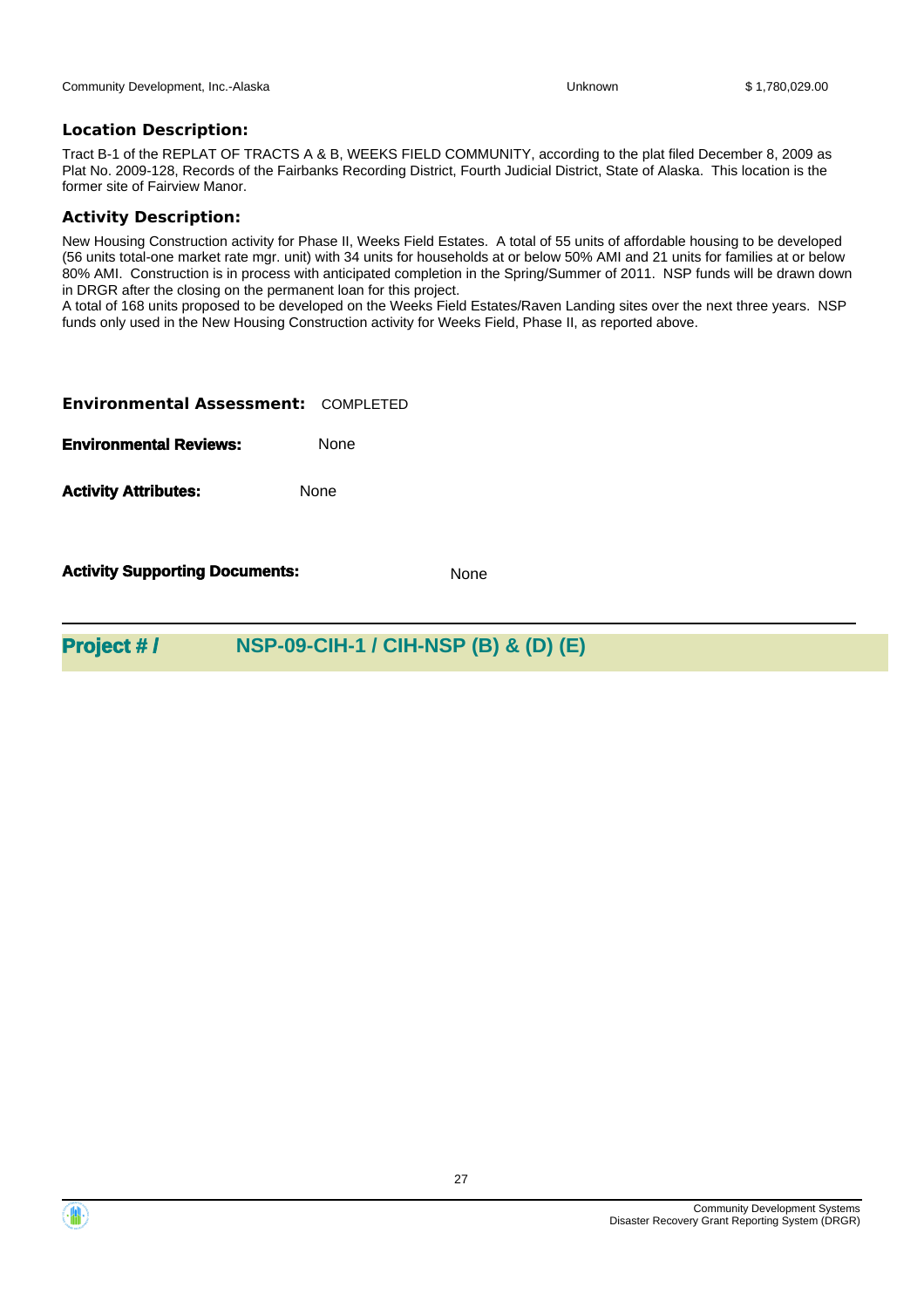## **Activity Title: CIH-NSP (B) Pur & Rehab - Acq**

| <b>Activity Type:</b>                                         | <b>Activity Status:</b>                 |                |  |
|---------------------------------------------------------------|-----------------------------------------|----------------|--|
| Acquisition - general                                         | Completed                               |                |  |
| <b>Project Number:</b>                                        | <b>Project Title:</b>                   |                |  |
| <b>NSP-09-CIH-1</b>                                           | CIH-NSP $(B)$ & $(D)$ $(E)$             |                |  |
| <b>Projected Start Date:</b>                                  | <b>Projected End Date:</b>              |                |  |
| 06/01/2009                                                    | 03/06/2013                              |                |  |
| <b>Project Draw Block by HUD:</b>                             | <b>Project Draw Block Date by HUD:</b>  |                |  |
| Not Blocked                                                   |                                         |                |  |
| <b>Activity Draw Block by HUD:</b>                            | <b>Activity Draw Block Date by HUD:</b> |                |  |
| Not Blocked                                                   |                                         |                |  |
| <b>Block Drawdown By Grantee:</b>                             | <b>Total Budget:</b>                    | \$1,150,722.75 |  |
| Not Blocked                                                   | <b>Most Impacted and</b>                |                |  |
| <b>National Objective:</b>                                    | <b>Distressed Budget:</b> \$0.00        |                |  |
| LH25: Funds targeted for housing for households whose incomes | <b>Other Funds:</b>                     | \$0.00         |  |
| are at or under 50% Area Median Income.                       | <b>Total Funds:</b>                     | \$1,150,722.75 |  |
|                                                               |                                         |                |  |

### **Benefit Report Type:**

Direct (Households)

| <b>Proposed Beneficiaries</b>             | <b>Total</b> | Low | <b>Mod</b> | Low/Mod% |
|-------------------------------------------|--------------|-----|------------|----------|
| # Renter Households                       | 8            | 8   |            | 100.00   |
| # Owner Households                        | 5            | 5   |            | 100.00   |
| # of Households                           | 13           | 13  |            | 100.00   |
| <b>Proposed Accomplishments</b>           | <b>Total</b> |     |            |          |
| # of Singlefamily Units                   | 13           |     |            |          |
| # of Housing Units                        | 13           |     |            |          |
| # of Parcels acquired voluntarily         | 9            |     |            |          |
| # of Parcels acquired by admin settlement |              |     |            |          |
| # of Parcels acquired by condemnation     |              |     |            |          |
| # of buildings (non-residential)          |              |     |            |          |
| # of Properties                           | 9            |     |            |          |
|                                           |              |     |            |          |

| <b>Responsible Organization</b> | <b>Organization Type</b> | <b>Proposed Budget</b> |
|---------------------------------|--------------------------|------------------------|
| Cook Inlet Housing Authority    | Unknown                  | \$1.150.722.75         |



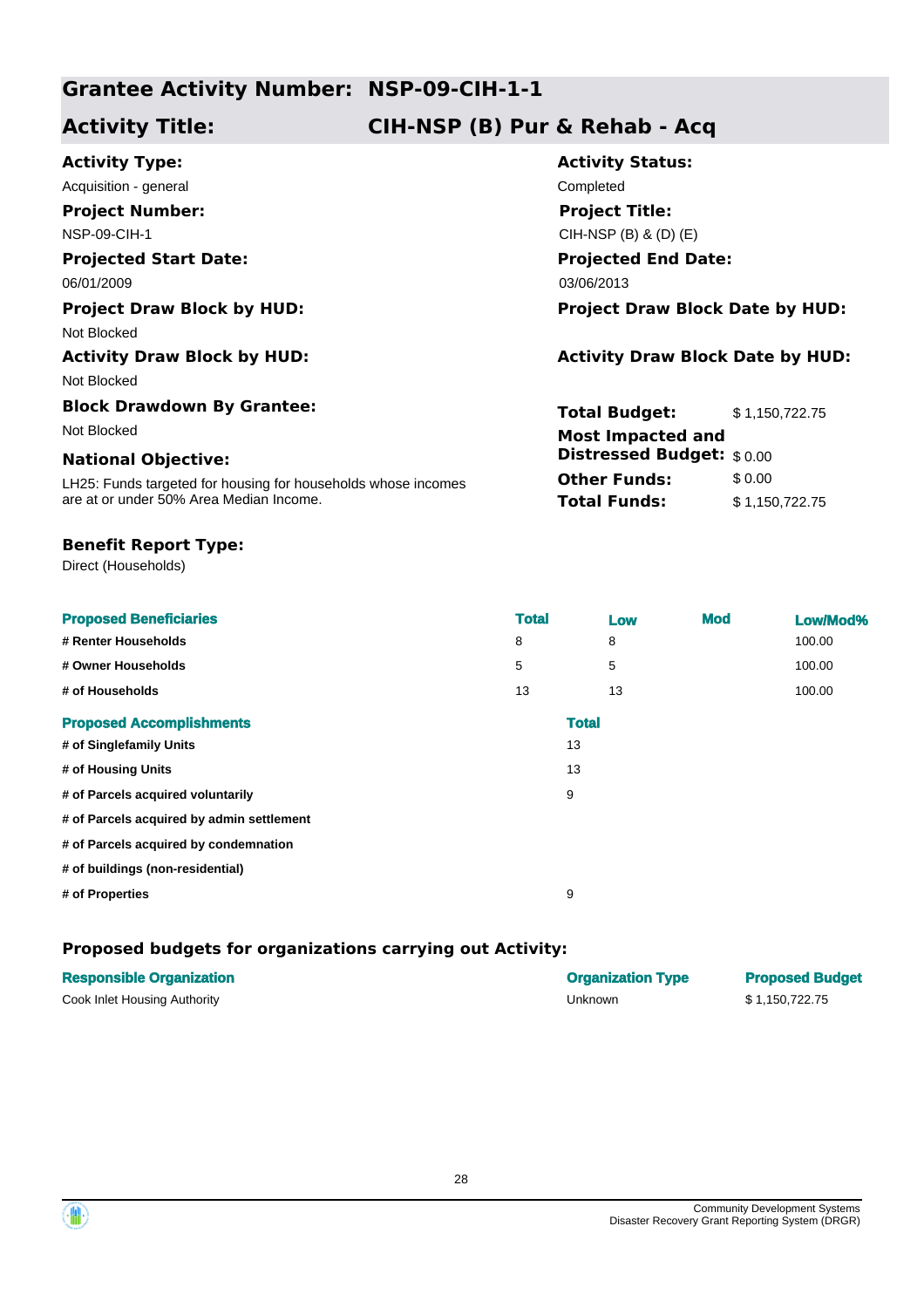833 North Klevin and 717 North Klevin in Mountain View revitalization area, Anchorage Alaska. Located in census tracts that have a HUD Risk Assessment Score of 6 and are determined to be "greatest need areas" within the state of Alaska. Budget Revision #2: The MOA changed property addresses to 839 North Klevin and 715 North Klevin. A supplemental award was made to CIHA to acquire one additional property to redevelop into two additional units of affordable housing in the MountainView Revitalization area-633 North Park. A reservation was offered to CIHA for additional LH-25 Use B acquisition and rehabilitation activities in the three "greatest need" census tracts in the Matanuska-Susitna Valley and/or one census tract on the Kenai Peninsula, as identified as "greatest need" areas by the HUD NSP-2 mapping tool. On December 4, 2009, CIHA accepted the reservation and identified six potential acquisitions in the census tracts in the Mat-Su Valley.

3081 Bald Eagle Drive in Wasilla Alaska has been identified as a potential NSP acquisition. Environmental review has been completed and a notice to proceed issued. This acquisition was not successful.

On April 2, 2010, grantee requested to expand the Mat-Su Valley project to include the Mat-Su Borough Funding Area, as identified in the initial Substantial Amendment, rather than be limited to exploring acquisitions in the three, highest need census tracks, within the city of Wasilla as identified on the NSP-2 need assessment tool. Grantee has explored acquisitions in the "greatest need areas" but has not been able to secure a foreclosure acquisition, to-date. Grantee has indicated that the foreclosure inventory was limited in the greatest need census tracts which hampered the agency's ability to successfully option properties and follow-through with acquisition. Grantee was authorized on April 14, 2010, to expand the eligible area for their Mat-Su Valley project to include the Mat-Su Borough Funding Area as identified in the initial HUD-approved, NSP Substantial Amendment.

As the Mt. View project moved forward grantee requested to use their contingency funds to add a fourth (10th site) 50% AMI site to the Mt. View project with contingency funds and potential program income generated from sale of Matanuska Valley homes. This request was approved.

## **Activity Description:**

Initially the project proposed to acquire two blighted, foreclosed single-family properties purchased at a discount to reconstruct into affordable rental duplex units to rent to families at or below 50% AMI in the Mountain View Revitalization area in Anchorage Alaska. A third site, for two additional units of affordable housing was added to the project in the late 2009; a fourth site for two additional units of housing was added to the project in the late summer of 2010. The project will serve no less than eight families with incomes at or below 50% AMI in the Mountain View Revitalization area. As of February 1, 2011, six of the eight units are leased to income-eligible families.

 Revision #1: Properties were acquired at a lower cost than originally anticipated; budget adjusted to reflect actual acquisition costs; and funds moved to LR-25 Use E to utilize for construction. No change in LH-25 activity budget; no change in overall project budget.

Revision #2: CIHA acquired a third Mountain View site. CIHA was offered a supplemental funding reservation to develop additional LH-25 housing units. On December 4, 2009 CIHA identified an additional five properties for Use B Acquisition/Rehabilitation activities in the Matanuska-Susitna Valley. Program income is proposed to be used for additional future NSP-eligible activities.

#### **Environmental Assessment:** COMPLETED

**Environmental Reviews:** None

**Activity Attributes:** None

**Activity Supporting Documents:** None

![](_page_28_Picture_15.jpeg)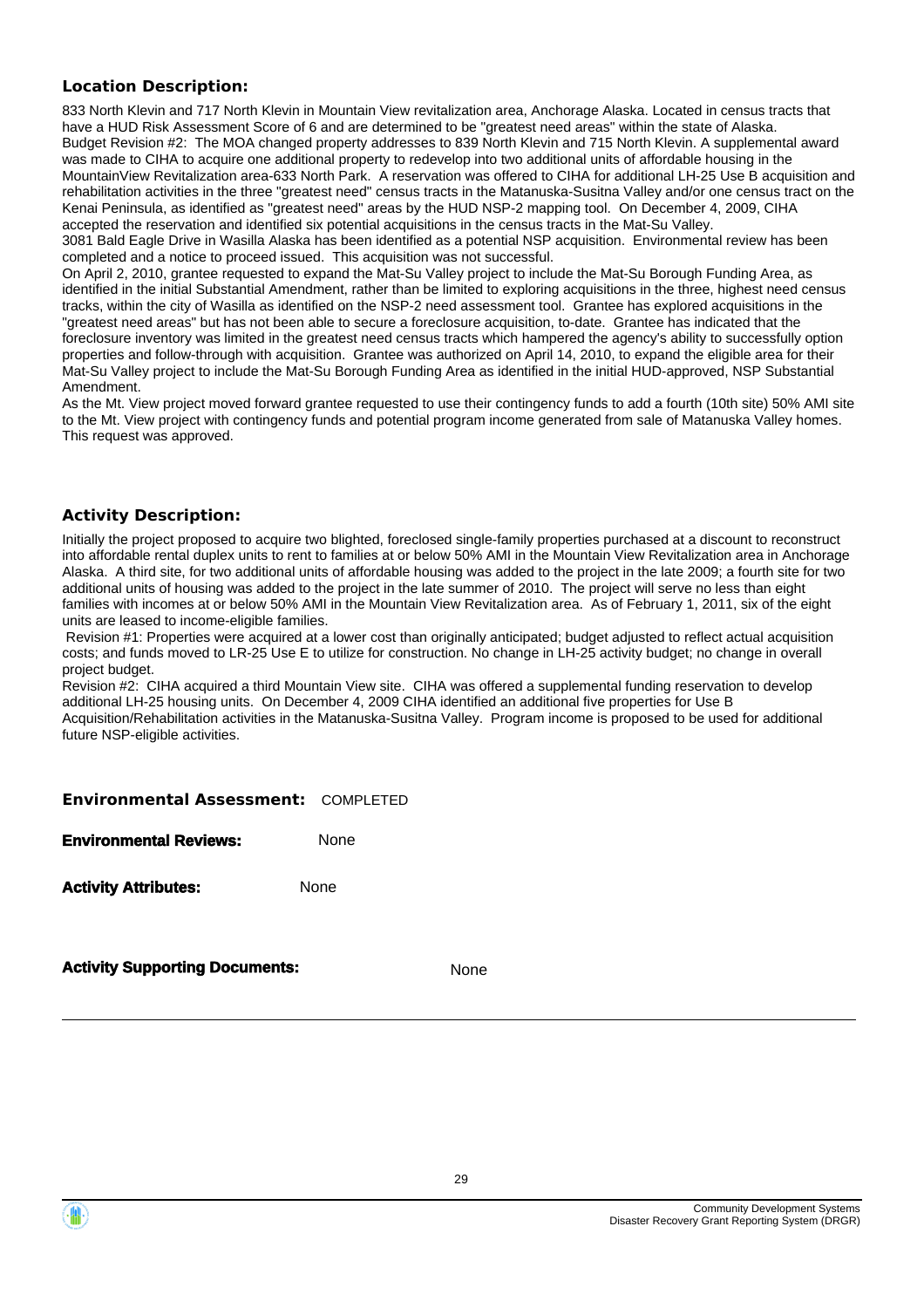## **Activity Title: CIH - NSP (E) Redev. - NHC**

| <b>Activity Type:</b>                                         | <b>Activity Status:</b>                 |                |  |  |
|---------------------------------------------------------------|-----------------------------------------|----------------|--|--|
| Construction of new housing                                   | Completed                               |                |  |  |
| <b>Project Number:</b>                                        | <b>Project Title:</b>                   |                |  |  |
| <b>NSP-09-CIH-1</b>                                           | CIH-NSP $(B)$ & $(D)$ $(E)$             |                |  |  |
| <b>Projected Start Date:</b>                                  | <b>Projected End Date:</b>              |                |  |  |
| 06/01/2009                                                    | 03/06/2013                              |                |  |  |
| <b>Project Draw Block by HUD:</b>                             | <b>Project Draw Block Date by HUD:</b>  |                |  |  |
| Not Blocked                                                   |                                         |                |  |  |
| <b>Activity Draw Block by HUD:</b>                            | <b>Activity Draw Block Date by HUD:</b> |                |  |  |
| Not Blocked                                                   |                                         |                |  |  |
| <b>Block Drawdown By Grantee:</b>                             | <b>Total Budget:</b>                    | \$1,877,205.88 |  |  |
| Not Blocked                                                   | <b>Most Impacted and</b>                |                |  |  |
| <b>National Objective:</b>                                    | <b>Distressed Budget:</b> \$0.00        |                |  |  |
| LH25: Funds targeted for housing for households whose incomes | <b>Other Funds:</b>                     | \$0.00         |  |  |
| are at or under 50% Area Median Income.                       | <b>Total Funds:</b>                     | \$1,877,205.88 |  |  |

## **Benefit Report Type:**

Direct (Households)

| <b>Proposed Beneficiaries</b>               | <b>Total</b> |              | Low | <b>Mod</b> | Low/Mod% |
|---------------------------------------------|--------------|--------------|-----|------------|----------|
| # Renter Households                         | 8            |              | 8   |            | 100.00   |
| # of Households                             | 8            |              | 8   |            | 100.00   |
| <b>Proposed Accomplishments</b>             |              | <b>Total</b> |     |            |          |
| # of Singlefamily Units                     |              | 8            |     |            |          |
| # of Housing Units                          |              | 8            |     |            |          |
| # ELI Households (0-30% AMI)                |              |              |     |            |          |
| Activity funds eligible for DREF (Ike Only) |              |              |     |            |          |
| #Units with other green                     |              | 8            |     |            |          |
| #Sites re-used                              |              | 4            |     |            |          |
| #Units exceeding Energy Star                |              | 8            |     |            |          |
| #Units with bus/rail access                 |              | 8            |     |            |          |
| #Low flow showerheads                       |              |              |     |            |          |
| #Low flow toilets                           |              |              |     |            |          |
| #Units with solar panels                    |              |              |     |            |          |

![](_page_29_Picture_8.jpeg)

![](_page_29_Picture_9.jpeg)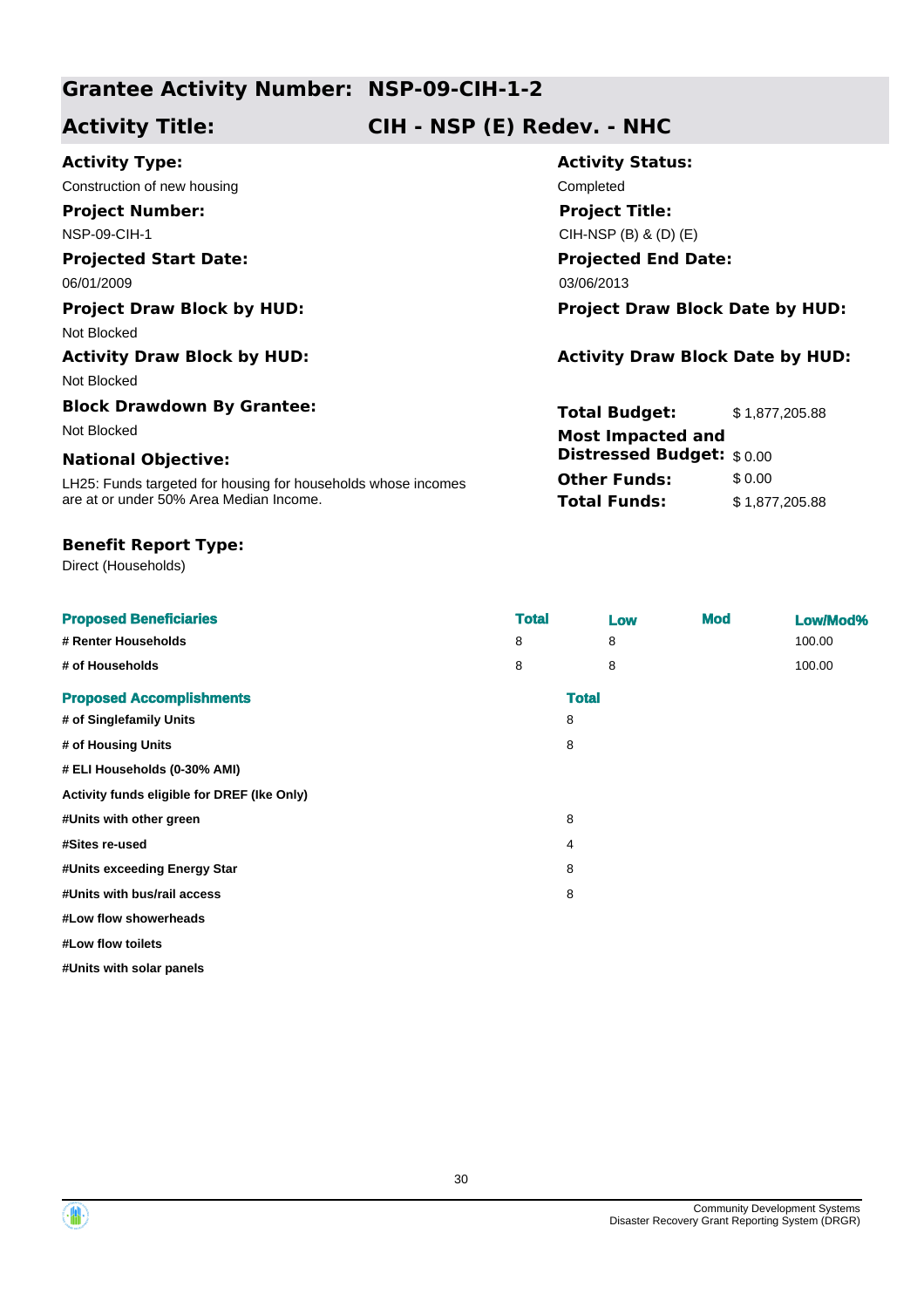### **Proposed budgets for organizations carrying out Activity:**

#### **Responsible Organization Organization Type Proposed Budget**

Cook Inlet Housing Authority Unknown \$ 1,877,205.88

### **Location Description:**

717 North Klevin and 833 North Klevin, adding 633 North Park, Mountain View revitalization area, Anchorage, Alaska. These units are completed and tenants in place

One additional project site in the Mountain View Revitalization area was added and is not yet completed. HUD Foreclosure Risk Assessment Score = 6

### **Activity Description:**

To redevelop the foreclosed properties into four units (two duplexes) of affordable housing to rent to families at or below 50% AMI. Properties were foreclosed upon and purchased at a discount to provide affordable rental units to individual at or below 50% area median income.

Revision #1: Additional funds moved from acquisition to new construction due to the acquisition costs on 717 and 833 North Klevin being less than anticipated. No change in LR-25 activity budget; no change in overall project budget. Revision #2: Added additional property, 633 North Park adding two additional units of affordable housing to this activity. One additional property for two additional units of housing has been added to this project. This site is not yet completed.

| <b>Environmental Assessment: COMPLETED</b> |             |
|--------------------------------------------|-------------|
| <b>Environmental Reviews:</b>              | <b>None</b> |
| <b>Activity Attributes:</b>                | None        |
|                                            |             |

**Activity Supporting Documents:** None

![](_page_30_Picture_17.jpeg)

![](_page_30_Picture_18.jpeg)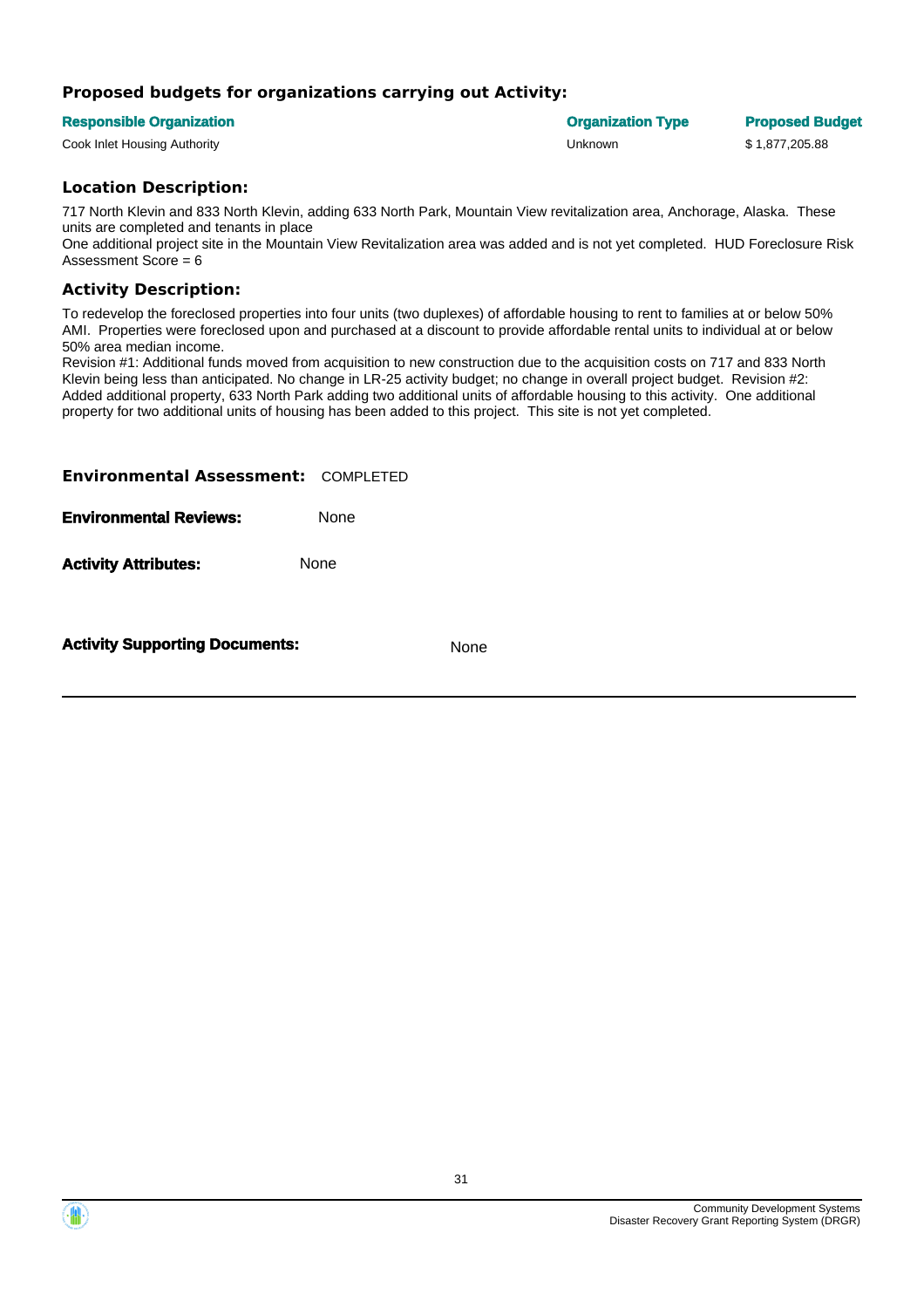**Activity Title: CIH - NSP (E) Redev - NHC**

| <b>Activity Type:</b>                                        | <b>Activity Status:</b>                 |
|--------------------------------------------------------------|-----------------------------------------|
| Construction of new housing                                  | Completed                               |
| <b>Project Number:</b>                                       | <b>Project Title:</b>                   |
| <b>NSP-09-CIH-1</b>                                          | CIH-NSP $(B)$ & $(D)$ $(E)$             |
| <b>Projected Start Date:</b>                                 | <b>Projected End Date:</b>              |
| 06/01/2009                                                   | 03/06/2013                              |
| <b>Project Draw Block by HUD:</b>                            | <b>Project Draw Block Date by HUD:</b>  |
| Not Blocked                                                  |                                         |
| <b>Activity Draw Block by HUD:</b>                           | <b>Activity Draw Block Date by HUD:</b> |
| Not Blocked                                                  |                                         |
| <b>Block Drawdown By Grantee:</b>                            | <b>Total Budget:</b><br>\$3,242,654.30  |
| Not Blocked                                                  | <b>Most Impacted and</b>                |
| <b>National Objective:</b>                                   | Distressed Budget: \$0.00               |
| LMMI: Low, Moderate and Middle Income National Objective for | <b>Other Funds:</b><br>\$0.00           |
| NSP Only                                                     | <b>Total Funds:</b><br>\$3,242,654.30   |
|                                                              |                                         |

### **Benefit Report Type:**

Direct (Households)

| <b>Proposed Beneficiaries</b>               | <b>Total</b> | Low | <b>Mod</b> | Low/Mod% |
|---------------------------------------------|--------------|-----|------------|----------|
| # Renter Households                         | 12           |     | 12         | 100.00   |
| # of Households                             | 12           |     | 12         | 100.00   |
| <b>Proposed Accomplishments</b>             | <b>Total</b> |     |            |          |
| # of Singlefamily Units                     | 12           |     |            |          |
| # of Housing Units                          | 12           |     |            |          |
| Activity funds eligible for DREF (Ike Only) |              |     |            |          |
| #Units with other green                     | 12           |     |            |          |
| #Sites re-used                              | 6            |     |            |          |
| #Units exceeding Energy Star                | 12           |     |            |          |
| #Units with bus/rail access                 | 12           |     |            |          |
| #Low flow showerheads                       |              |     |            |          |
| #Low flow toilets                           |              |     |            |          |
| #Units with solar panels                    |              |     |            |          |

| <b>Responsible Organization</b> | <b>Organization Type</b> | <b>Proposed Budget</b> |
|---------------------------------|--------------------------|------------------------|
|                                 |                          |                        |

![](_page_31_Picture_10.jpeg)

![](_page_31_Picture_11.jpeg)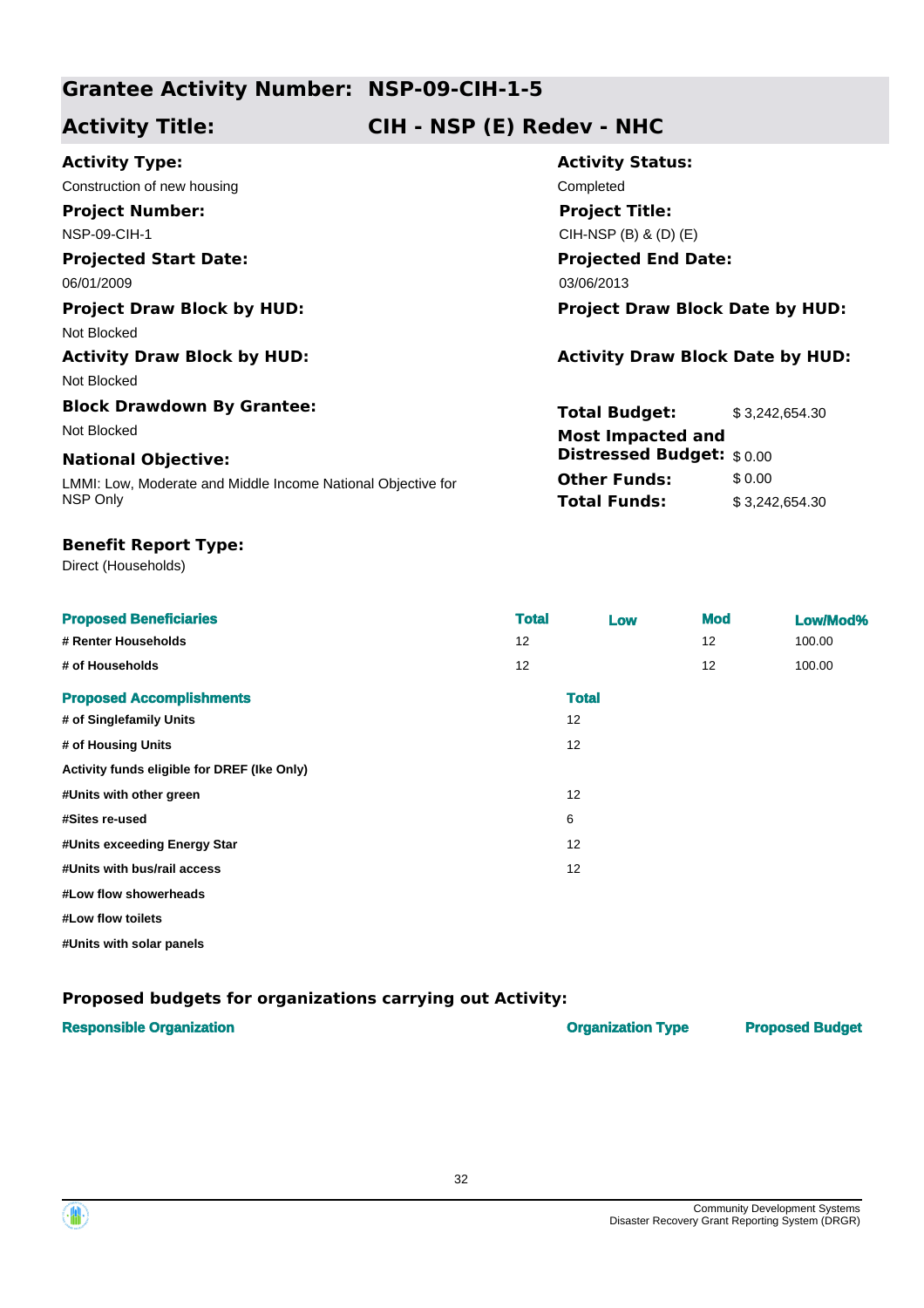308 North Hoyt; 817 North Bragaw; 4211/4223 Peterkin; 316 North Hoyt; 240 N. Bunn within the Mountain View Revitalization area, Anchorage, Alaska. Located within census tracts with an NSP-1 Foreclosure Risk Assessment Score of 6 which is a "greatest need area" for the state of Alaska.

Revision #2: Properties now located at: 416 North Park, 525 North Park, 240 North Bunn, 538 North Park, 608 North Hoyt, 408 North Bunn; not all of the properties identified in initial RFQ submission could be acquired for this program. All replacement properties are located within Mountain View Revitalization area.

## **Activity Description:**

New housing construction after the removal of blight on property through the Use D clearance activity. Clearance activity funded with matching funds. Duplexes provide affordable rental housing for individuals at or below 80% area median income. Revision #1: This activity budget was increased. NSP funds previously budgeted in Use E-Acquisition moved into the new housing construction category. Total project budget remains unchanged. As of February 1, 2011, all Mod income units are completed and leased to income-eligible families, however some of the families housed have incomes at or below 50% AMI. Income levels are reflected in the quarterly report statistics. These families will not "count" toward the mandatory set-aside but are additional low income families served through this project.

| <b>Activity Supporting Documents:</b>      |             | <b>None</b> |
|--------------------------------------------|-------------|-------------|
| <b>Activity Attributes:</b>                | None        |             |
| <b>Environmental Reviews:</b>              | <b>None</b> |             |
| <b>Environmental Assessment: COMPLETED</b> |             |             |

![](_page_32_Picture_11.jpeg)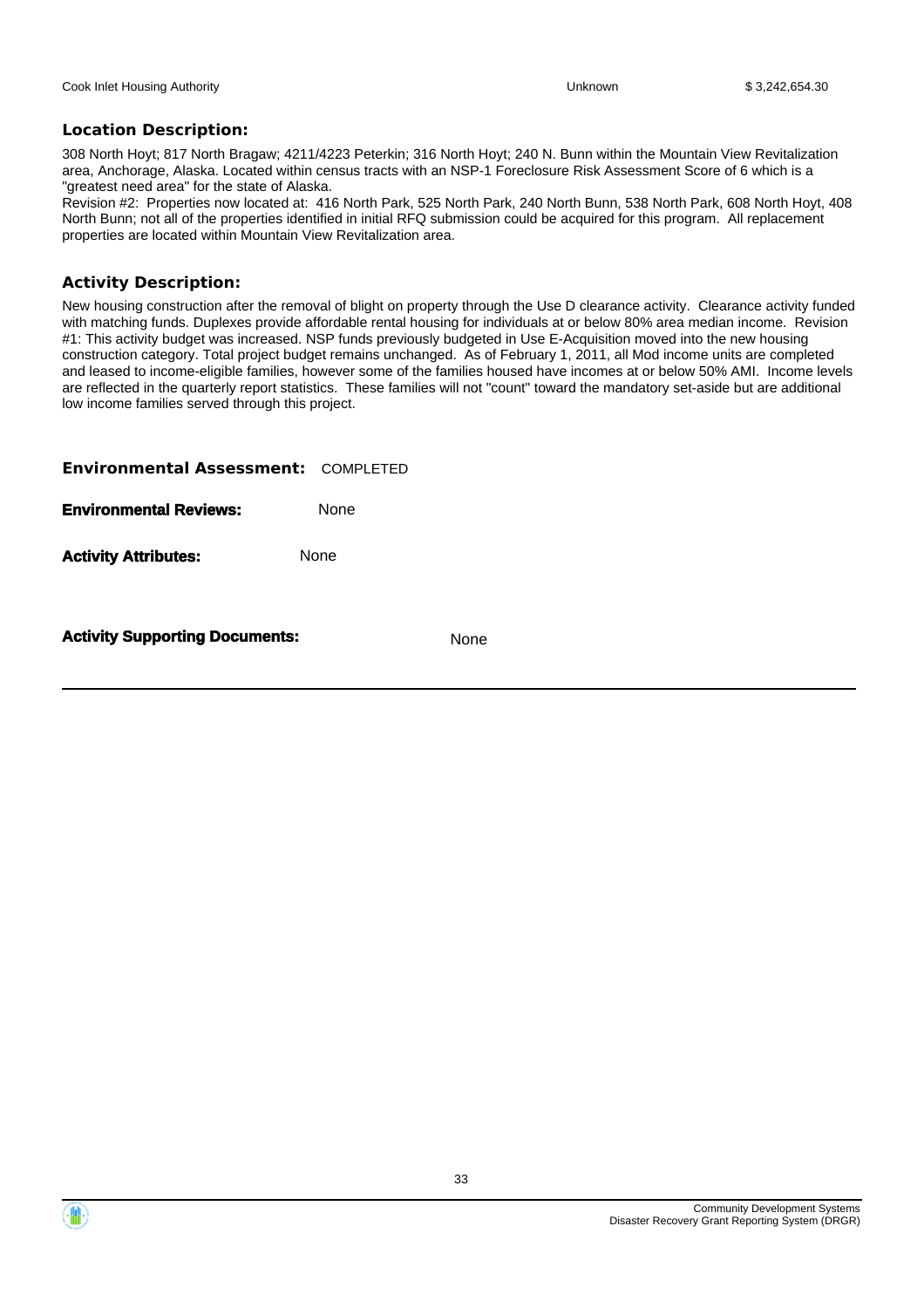## **Activity Title: CIH - NSP (B) Rehab**

## **Activity Type:**

Rehabilitation/reconstruction of residential structures Completed **Project Number:**

NSP-09-CIH-1

## **Projected Start Date:**

Not Blocked

Not Blocked

# **Block Drawdown By Grantee:**

#### **National Objective:**

LH25: Funds targeted for housing for households whose incomes are at or under 50% Area Median Income.

#### **Benefit Report Type:**

Direct (Households)

## **Activity Status: Projected End Date:** 03/06/2010 03/06/2013 **Project Title:** CIH-NSP (B) & (D) (E) **Project Draw Block by HUD: Project Draw Block Date by HUD:**

## **Activity Draw Block by HUD: Activity Draw Block Date by HUD:**

**Total Budget:** \$468,485.37 **Other Funds:** \$0.00 **Total Funds:** \$468,485.37 Not Blocked **Most Impacted and Distressed Budget:** \$ 0.00

| <b>Proposed Beneficiaries</b>               | <b>Total</b> |              | <b>Mod</b><br>Low | Low/Mod% |
|---------------------------------------------|--------------|--------------|-------------------|----------|
| # Owner Households                          | 5            | 5            |                   | 100.00   |
| # of Households                             | 5            | 5            |                   | 100.00   |
| <b>Proposed Accomplishments</b>             |              | <b>Total</b> |                   |          |
| # of Singlefamily Units                     |              | 5            |                   |          |
| # of Housing Units                          |              | 5            |                   |          |
| # ELI Households (0-30% AMI)                |              |              |                   |          |
| Activity funds eligible for DREF (Ike Only) |              |              |                   |          |
| #Units with other green                     |              | 5            |                   |          |
| #Units deconstructed                        |              |              |                   |          |
| #Sites re-used                              |              | 5            |                   |          |
| #Units exceeding Energy Star                |              | 5            |                   |          |
| #Units with bus/rail access                 |              |              |                   |          |
| #Low flow showerheads                       |              |              |                   |          |
| #Low flow toilets                           |              |              |                   |          |
| #Units with solar panels                    |              |              |                   |          |
| #Dishwashers replaced                       |              | 5            |                   |          |
| #Clothes washers replaced                   |              | 5            |                   |          |
| #Refrigerators replaced                     |              | 5            |                   |          |

![](_page_33_Picture_22.jpeg)

![](_page_33_Picture_23.jpeg)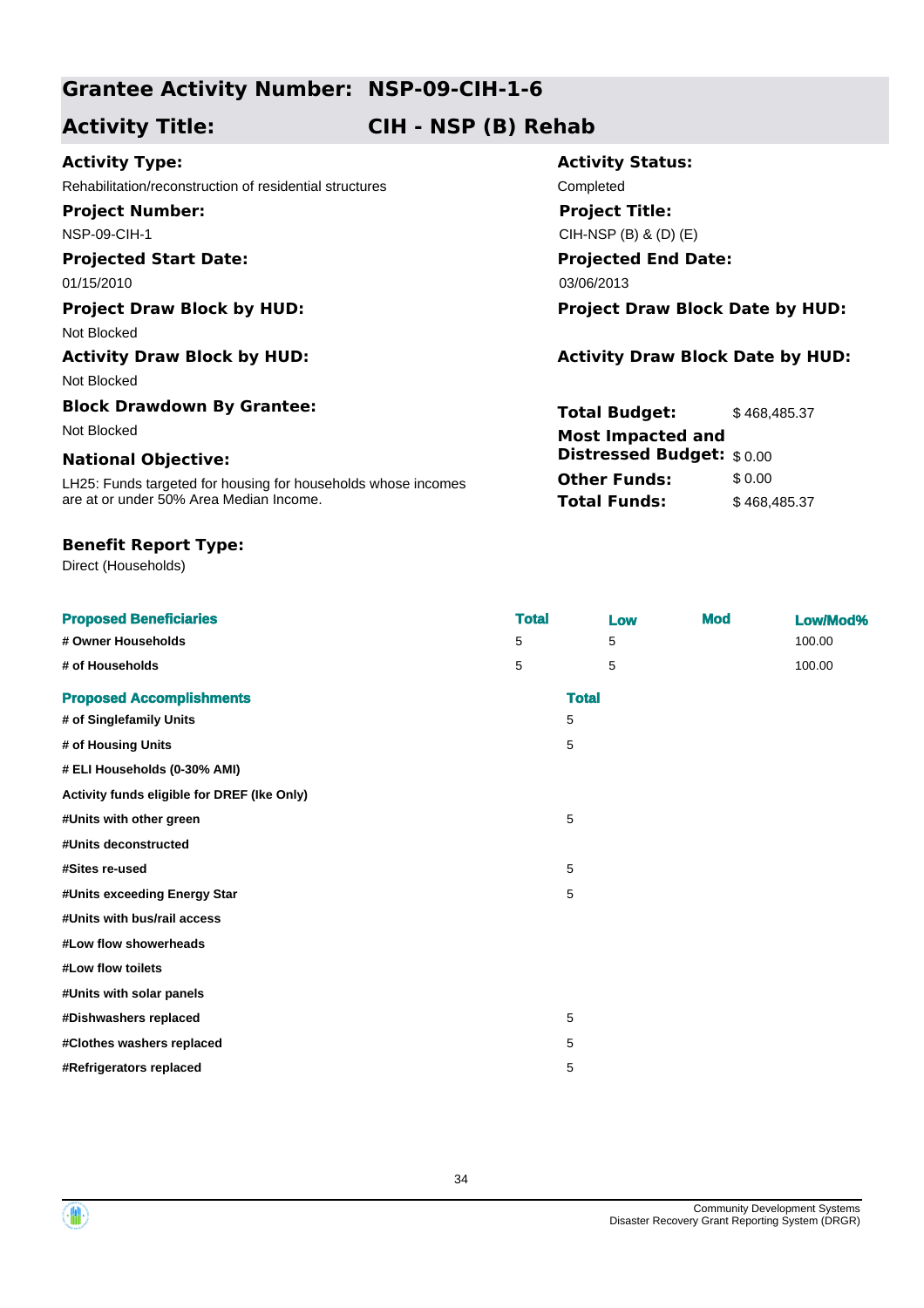| #Light fixtures (outdoors) replaced     | 5 |
|-----------------------------------------|---|
| #Light Fixtures (indoors) replaced      | 5 |
| #Replaced hot water heaters             | 5 |
| <b>#Replaced thermostats</b>            | 5 |
| #Efficient AC added/replaced            |   |
| #High efficiency heating plants         | 5 |
| #Additional Attic/Roof Insulation       |   |
| <b>#Energy Star Replacement Windows</b> |   |
| # of Properties                         | 5 |

### **Proposed budgets for organizations carrying out Activity:**

| <b>Responsible Organization</b> | <b>Organization Type</b> | <b>Proposed Budget</b> |
|---------------------------------|--------------------------|------------------------|
| Cook Inlet Housing Authority    | Unknown                  | \$288.640.00           |

#### **Location Description:**

The acquisition will take place in the three census tracts identified by HUD in the NSP-2 mapping tool as "greatest need" areas. Grantee requested in April of 2010 to expand the eligible acquisition area back to the originally approved Mat-Su Funding Area/Recording District, due to the inability to purchase foreclosed properties in the three census tracts identified above. Request was granted and grantee was successful in acquiring five properties for this activity.

#### **Activity Description:**

Rehabilitation of five homes for individuals at or below 50% AMI. As of February 1, 2011, rehabilitation is in the final stages of completion with grantee anticipating marketing properties during the Spring of 2011. Program income from the sale of the five properties to be rolled into other NSP-eligible activities.

| <b>Environmental Assessment: COMPLETED</b> |             |
|--------------------------------------------|-------------|
| <b>Environmental Reviews:</b>              | <b>None</b> |
| <b>Activity Attributes:</b>                | None        |
|                                            |             |

**Activity Supporting Documents:** None

## **Project # / NSP-09-FNH-1 / FNH-NSP (B) Pur & Reh.**

![](_page_34_Picture_12.jpeg)

![](_page_34_Picture_13.jpeg)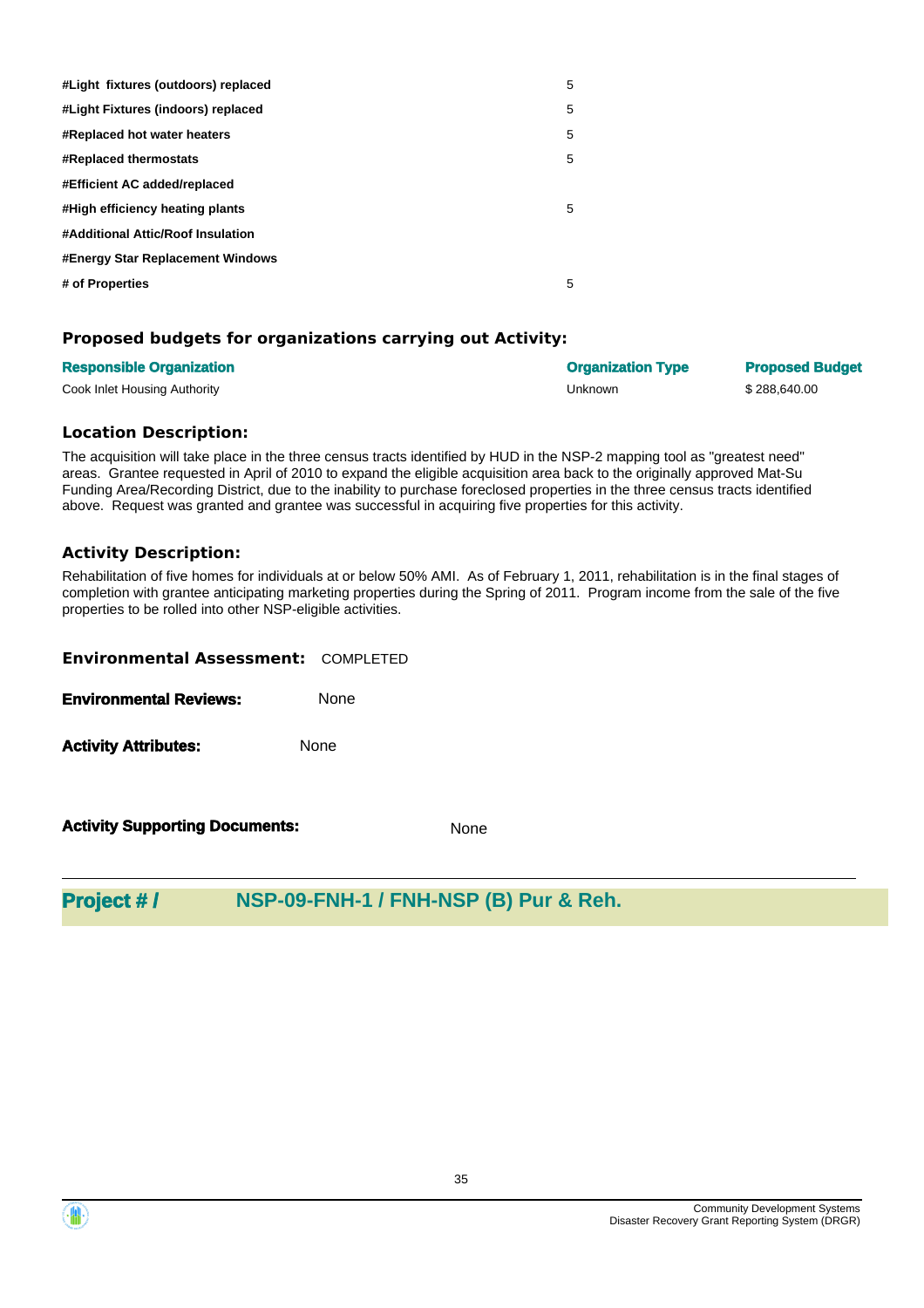## **Activity Title: FNH - NSP (B) Pur & Rehab-Acq.**

| <b>Activity Type:</b>                                         | <b>Activity Status:</b>                 |  |  |
|---------------------------------------------------------------|-----------------------------------------|--|--|
| Acquisition - general                                         | Completed                               |  |  |
| <b>Project Number:</b>                                        | <b>Project Title:</b>                   |  |  |
| <b>NSP-09-FNH-1</b>                                           | FNH-NSP (B) Pur & Reh.                  |  |  |
| <b>Projected Start Date:</b>                                  | <b>Projected End Date:</b>              |  |  |
| 12/01/2009                                                    | 03/06/2013                              |  |  |
| <b>Project Draw Block by HUD:</b>                             | <b>Project Draw Block Date by HUD:</b>  |  |  |
| Not Blocked                                                   |                                         |  |  |
| <b>Activity Draw Block by HUD:</b>                            | <b>Activity Draw Block Date by HUD:</b> |  |  |
| Not Blocked                                                   |                                         |  |  |
| <b>Block Drawdown By Grantee:</b>                             | <b>Total Budget:</b><br>\$410,457.19    |  |  |
| Not Blocked                                                   | <b>Most Impacted and</b>                |  |  |
| <b>National Objective:</b>                                    | <b>Distressed Budget:</b> \$0.00        |  |  |
| LH25: Funds targeted for housing for households whose incomes | <b>Other Funds:</b><br>\$0.00           |  |  |
| are at or under 50% Area Median Income.                       | <b>Total Funds:</b><br>\$410,457.19     |  |  |

### **Benefit Report Type:**

Direct (Households)

| <b>Proposed Beneficiaries</b>             | <b>Total</b> | Low | <b>Mod</b> | Low/Mod% |
|-------------------------------------------|--------------|-----|------------|----------|
| # Renter Households                       | 3            | 3   |            | 100.00   |
| # of Households                           | 3            | 3   |            | 100.00   |
| <b>Proposed Accomplishments</b>           | <b>Total</b> |     |            |          |
| # of Singlefamily Units                   | 3            |     |            |          |
| # of Housing Units                        | 3            |     |            |          |
| # of Parcels acquired voluntarily         | 3            |     |            |          |
| # of Parcels acquired by admin settlement |              |     |            |          |
| # of Parcels acquired by condemnation     |              |     |            |          |
| # of buildings (non-residential)          |              |     |            |          |
| # of Properties                           | 3            |     |            |          |

## **Proposed budgets for organizations carrying out Activity:**

| <b>Responsible Organization</b>         | <b>Organization Type</b> | <b>Proposed Budget</b> |
|-----------------------------------------|--------------------------|------------------------|
| Fairbanks Neighborhood Housing Services | Unknown                  | \$382,500.00           |

### **Location Description:**

![](_page_35_Picture_12.jpeg)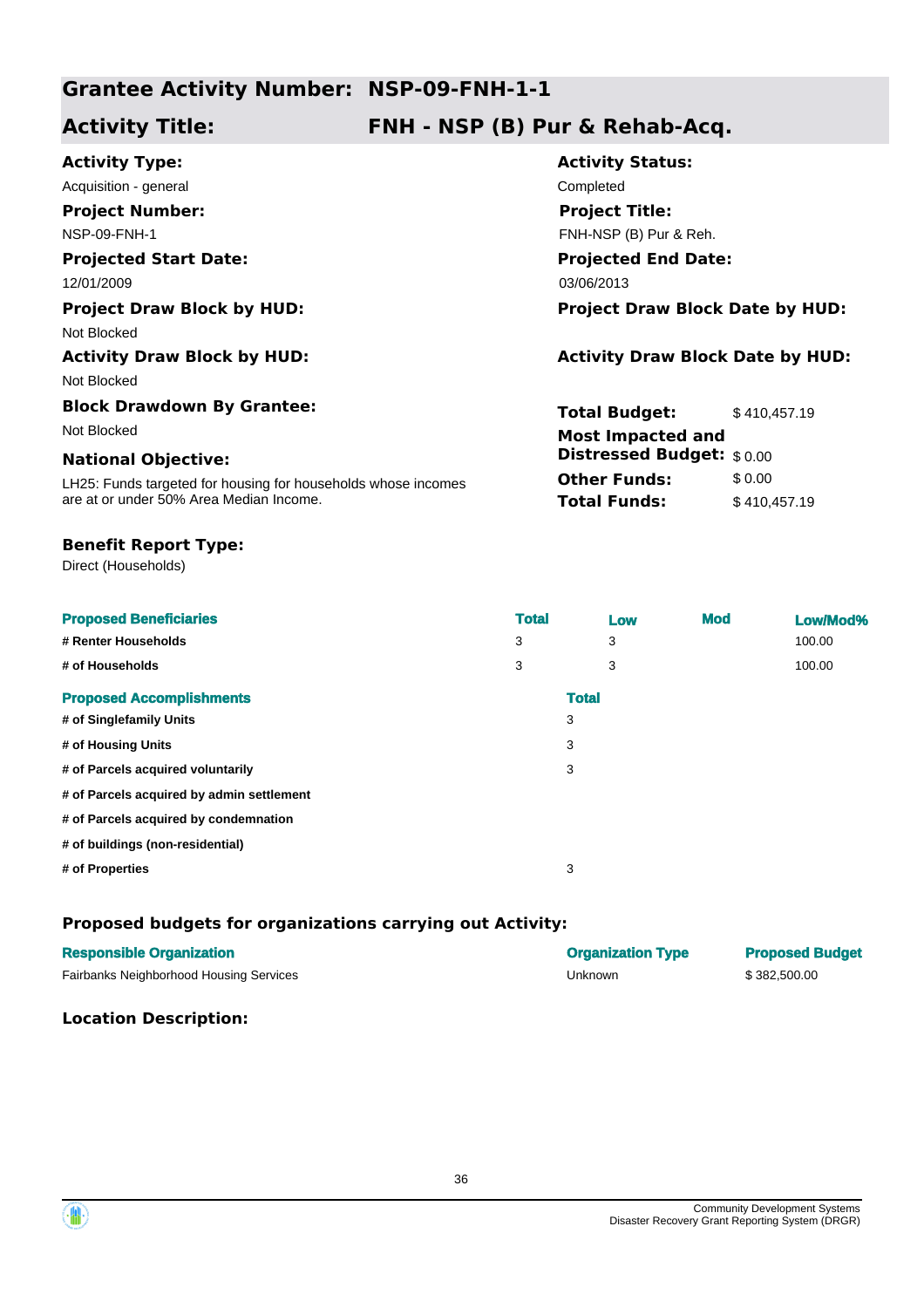Fairbanks/North Pole, Alaska. FNHS proposes, when possible, to purchase homes in census tracts which have a HUD Forecloure Risk Assessment Score of 5. No properties have been identified.

## **Activity Description:**

Purchase of three foreclosed condominum units in the same project to acquire and rehabilitate and then lease or sell to families at or below 50% AMI. As of February 1, 2011, all three units are leased to income eligible families.

| <b>Environmental Assessment: COMPLETED</b> |             |
|--------------------------------------------|-------------|
| <b>Environmental Reviews:</b>              | <b>None</b> |
| <b>Activity Attributes:</b>                | <b>None</b> |
|                                            |             |



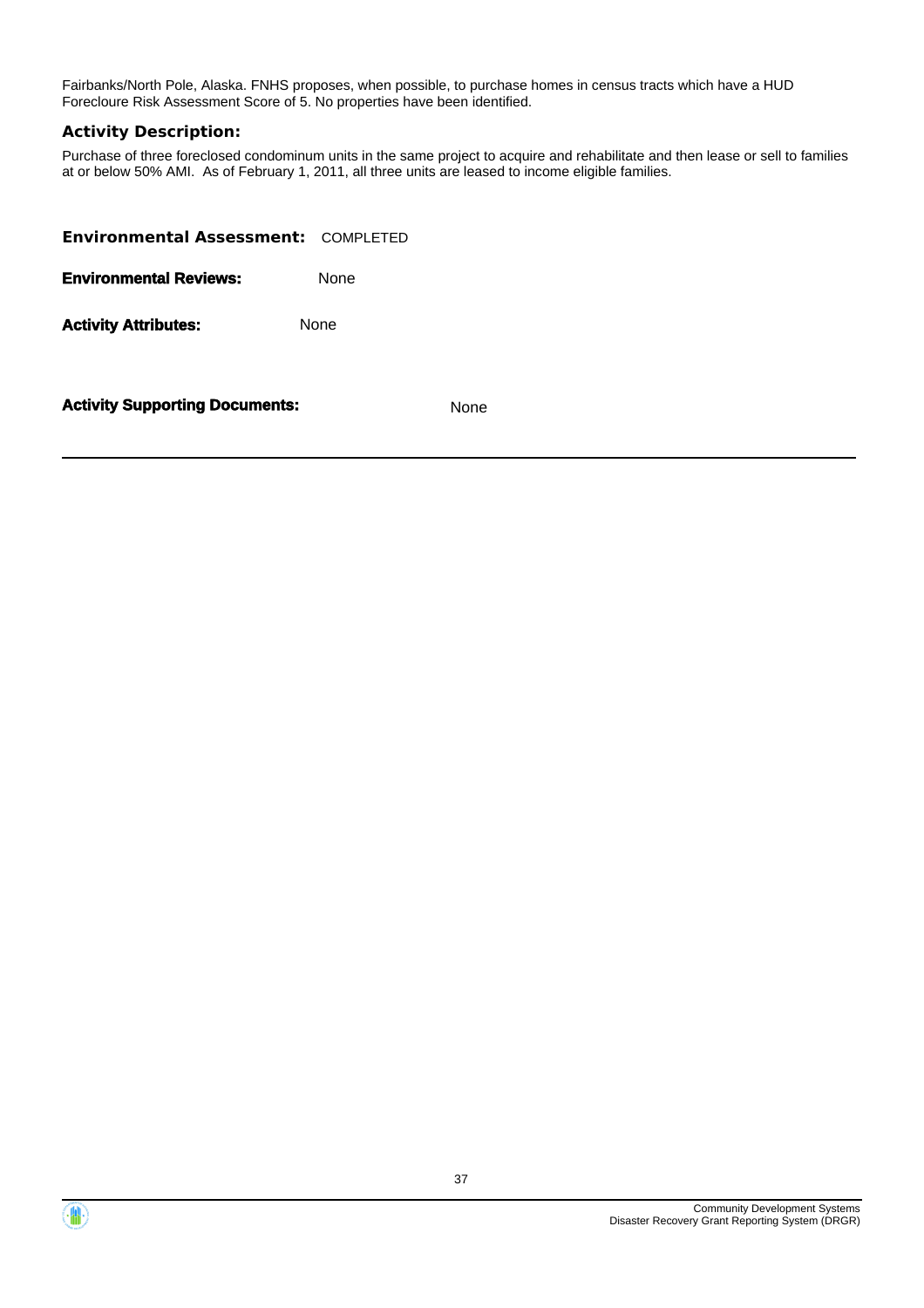# **Grantee Activity Number: NSP-09-FNH-1-2**

# **Activity Title: FNHS -NSP (B) Pur & Rehab-Reh**

# **Activity Type:**

Rehabilitation/reconstruction of residential structures Completed

**Project Number:** NSP-09-FNH-1

# **Projected Start Date:**

### **Project Draw Block by HUD: Project Draw Block Date by HUD:**

Not Blocked

### **Activity Draw Block by HUD: Activity Draw Block Date by HUD:**

Not Blocked

# **Block Drawdown By Grantee:**

# **National Objective:**

LH25: Funds targeted for housing for households whose incomes are at or under 50% Area Median Income.

### **Benefit Report Type:**

Direct (Households)

# **Activity Status: Projected End Date:** 12/01/2009 03/06/2013 **Project Title:** FNH-NSP (B) Pur & Reh.

**Total Budget:** \$ 17,042.81 **Other Funds:** \$0.00 **Total Funds:** \$17,042.81 Not Blocked **Most Impacted and Distressed Budget:** \$ 0.00

| <b>Proposed Beneficiaries</b>               | <b>Total</b> | Low          | <b>Mod</b> | Low/Mod% |
|---------------------------------------------|--------------|--------------|------------|----------|
| # Renter Households                         | 3            | 3            |            | 100.00   |
| # of Households                             | 3            | 3            |            | 100.00   |
| <b>Proposed Accomplishments</b>             |              | <b>Total</b> |            |          |
| # of Singlefamily Units                     | 3            |              |            |          |
| # of Housing Units                          | 3            |              |            |          |
| # ELI Households (0-30% AMI)                |              |              |            |          |
| Activity funds eligible for DREF (Ike Only) |              |              |            |          |
| #Units with other green                     |              |              |            |          |
| #Units deconstructed                        |              |              |            |          |
| #Sites re-used                              | 3            |              |            |          |
| #Units exceeding Energy Star                |              |              |            |          |
| #Units with bus/rail access                 | 3            |              |            |          |
| #Low flow showerheads                       |              |              |            |          |
| #Low flow toilets                           |              |              |            |          |
| #Units with solar panels                    |              |              |            |          |
| #Dishwashers replaced                       |              |              |            |          |
| #Clothes washers replaced                   |              |              |            |          |
| #Refrigerators replaced                     |              |              |            |          |
|                                             |              |              |            |          |



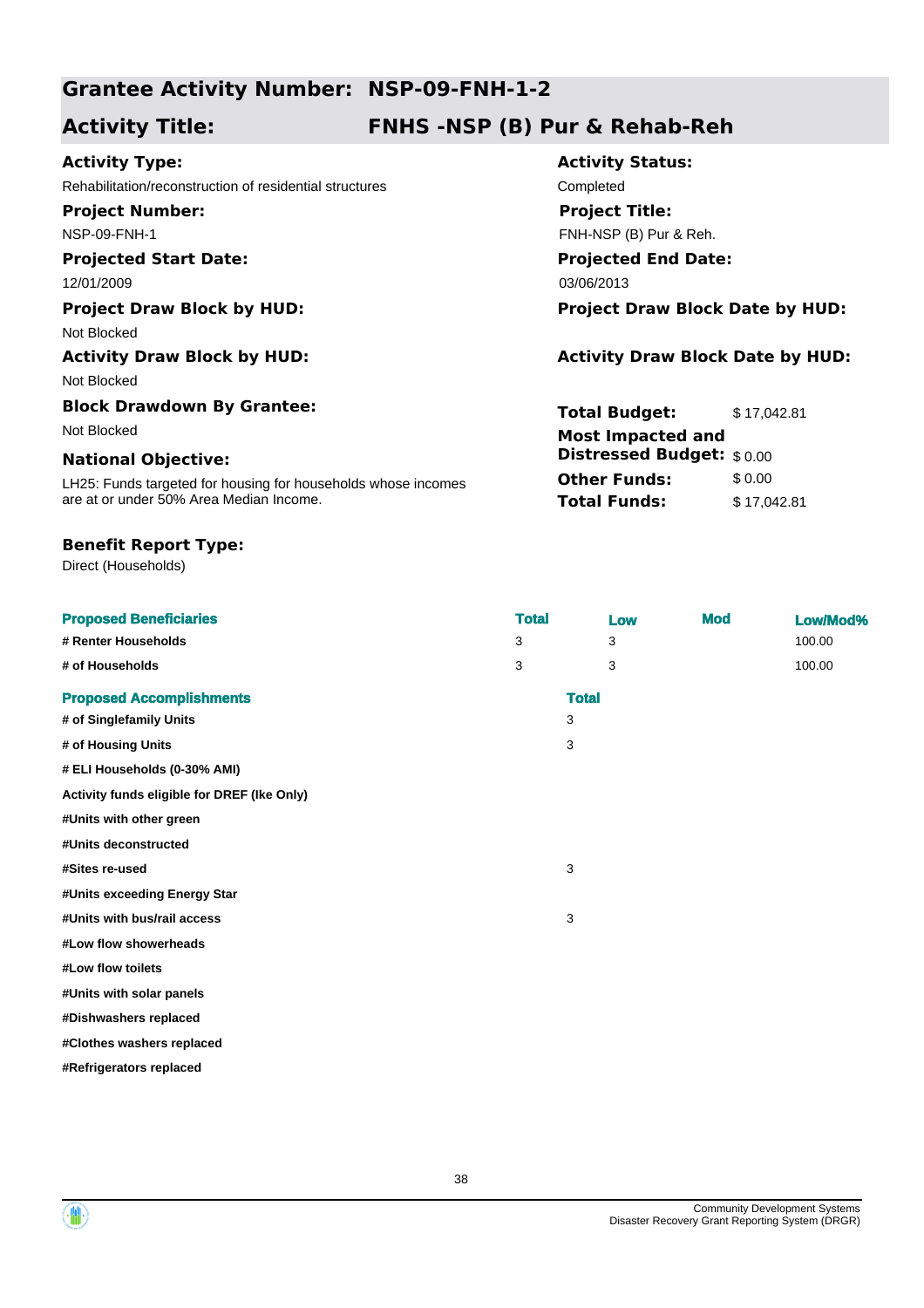| #Light fixtures (outdoors) replaced |   |
|-------------------------------------|---|
| #Light Fixtures (indoors) replaced  |   |
| #Replaced hot water heaters         |   |
| #Replaced thermostats               |   |
| #Efficient AC added/replaced        |   |
| #High efficiency heating plants     |   |
| #Additional Attic/Roof Insulation   |   |
| #Energy Star Replacement Windows    |   |
| # of Properties                     | 3 |
|                                     |   |

## **Proposed budgets for organizations carrying out Activity:**

| <b>Responsible Organization</b>         | <b>Organization Type</b> | <b>Proposed Budget</b> |
|-----------------------------------------|--------------------------|------------------------|
| Fairbanks Neighborhood Housing Services | Unknown                  | \$45,000.00            |

#### **Location Description:**

Fairbanks/North Pole, Alaska. FNHS proposes, to the extent possible, to purchases foreclosed homes in area with a HUD Foreclosure Risk Assessment Score of 5. Properties located at 1524 28th Street, #B; 1509 27th Avenue, #D: and 1528 28th, #A.

#### **Activity Description:**

Three condominium units were purchased in the same project at a 1% discount, rehabilitated and leased to three eligible families with incomes at or below 50% AMI.

| <b>Environmental Assessment: COMPLETED</b><br><b>Environmental Reviews:</b> | <b>None</b> |      |
|-----------------------------------------------------------------------------|-------------|------|
| <b>Activity Attributes:</b>                                                 | None        |      |
| <b>Activity Supporting Documents:</b>                                       |             | None |

Community Development Systems Disaster Recovery Grant Reporting System (DRGR)

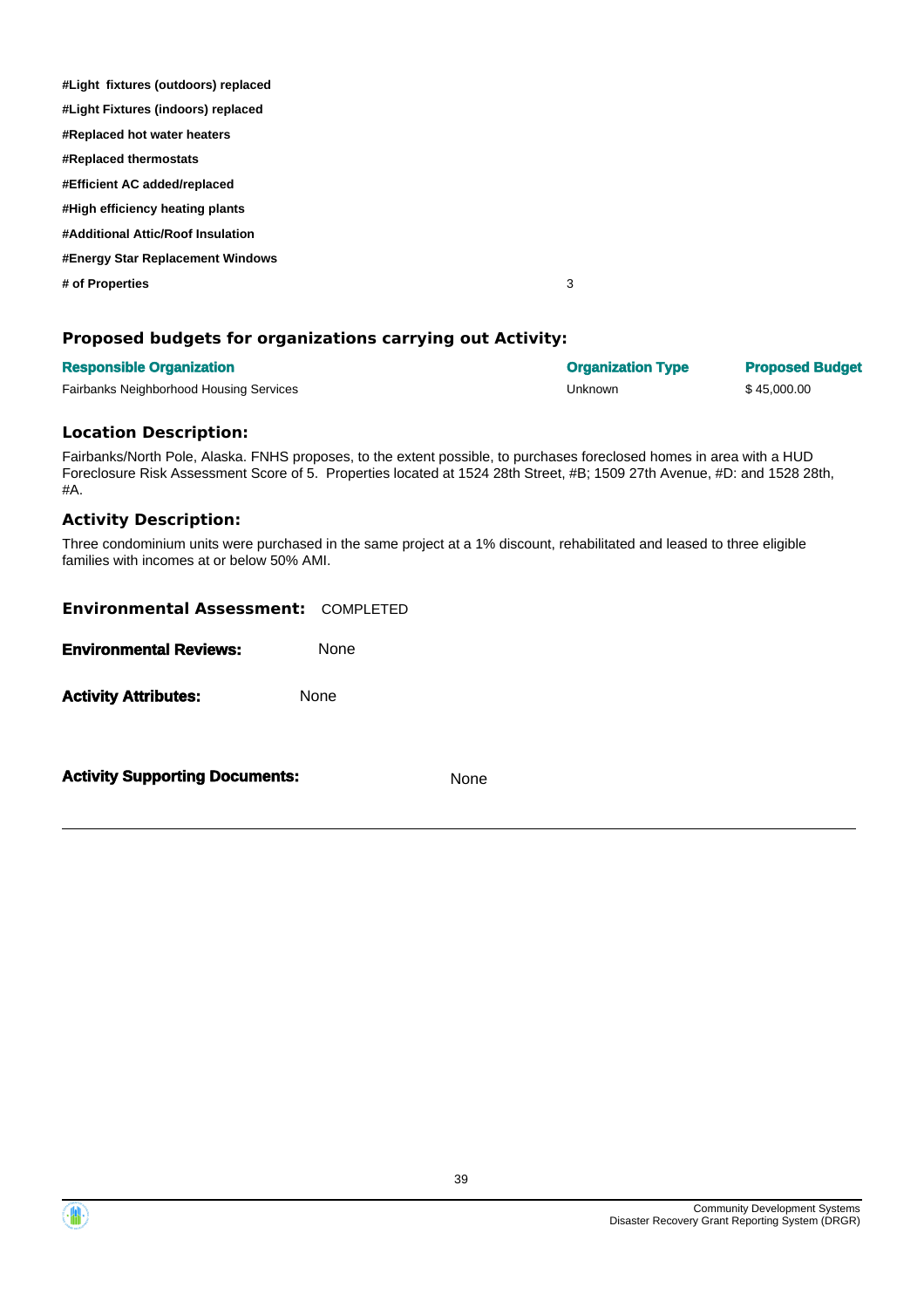# **Grantee Activity Number: NSP-09-FNH-1-3**

# **Activity Title: FNH - NSP - Administration**

| <b>Activity Type:</b>                                       | <b>Activity Status:</b>                 |             |  |  |
|-------------------------------------------------------------|-----------------------------------------|-------------|--|--|
| Administration                                              | Completed                               |             |  |  |
| <b>Project Number:</b>                                      | <b>Project Title:</b>                   |             |  |  |
| NSP-09-FNH-1                                                | FNH-NSP (B) Pur & Reh.                  |             |  |  |
| <b>Projected Start Date:</b>                                | <b>Projected End Date:</b>              |             |  |  |
| 12/01/2009                                                  | 03/06/2013                              |             |  |  |
| <b>Project Draw Block by HUD:</b>                           | <b>Project Draw Block Date by HUD:</b>  |             |  |  |
| Not Blocked                                                 |                                         |             |  |  |
| <b>Activity Draw Block by HUD:</b>                          | <b>Activity Draw Block Date by HUD:</b> |             |  |  |
| Not Blocked                                                 |                                         |             |  |  |
| <b>Block Drawdown By Grantee:</b>                           | <b>Total Budget:</b>                    | \$42,750.00 |  |  |
| Not Blocked                                                 | <b>Most Impacted and</b>                |             |  |  |
| <b>National Objective:</b>                                  | Distressed Budget: \$0.00               |             |  |  |
| Not Applicable (for Planning/Administration or Unprogrammed | <b>Other Funds:</b>                     | \$0.00      |  |  |
| Funds only)                                                 | <b>Total Funds:</b>                     | \$42,750.00 |  |  |
| <b>Benefit Report Type:</b>                                 |                                         |             |  |  |

# **Proposed budgets for organizations carrying out Activity:**

| <b>Responsible Organization</b><br>Fairbanks Neighborhood Housing Services  |      |      | <b>Organization Type</b><br>Unknown | <b>Proposed Budget</b><br>\$42,750.00 |
|-----------------------------------------------------------------------------|------|------|-------------------------------------|---------------------------------------|
| <b>Location Description:</b><br>Fairbanks/North Pole area.                  |      |      |                                     |                                       |
| <b>Activity Description:</b><br>Administration costs for grantee's program. |      |      |                                     |                                       |
| <b>Environmental Assessment: EXEMPT</b>                                     |      |      |                                     |                                       |
| <b>Environmental Reviews:</b>                                               | None |      |                                     |                                       |
| <b>Activity Attributes:</b>                                                 | None |      |                                     |                                       |
| <b>Activity Supporting Documents:</b>                                       |      | None |                                     |                                       |



NA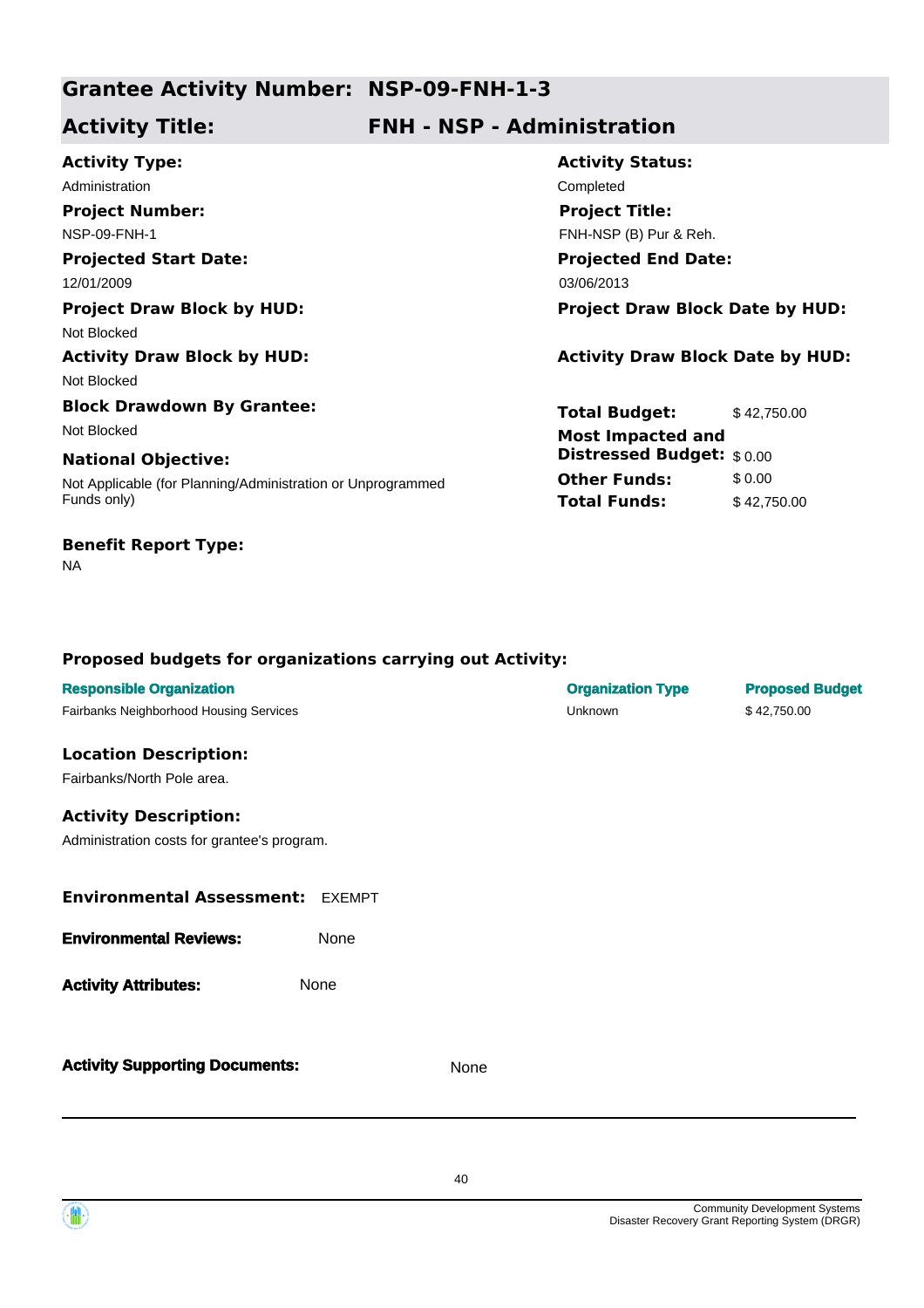# **Project # / NSP-09-HFH-1 / HFH-NSP (E) Red. AcNHC**

# **Grantee Activity Number: NSP-09-HFH-1-1**

# **Activity Title: HFH - (E) Redev - NHC**

| <b>Activity Type:</b>                                        | <b>Activity Status:</b>                 |                            |  |  |
|--------------------------------------------------------------|-----------------------------------------|----------------------------|--|--|
| Construction of new housing                                  | Completed                               |                            |  |  |
| <b>Project Number:</b>                                       | <b>Project Title:</b>                   |                            |  |  |
| NSP-09-HFH-1                                                 |                                         | HFH-NSP (E) Red. AcNHC     |  |  |
| <b>Projected Start Date:</b>                                 |                                         | <b>Projected End Date:</b> |  |  |
| 01/11/2010                                                   | 03/06/2013                              |                            |  |  |
| <b>Project Draw Block by HUD:</b>                            | <b>Project Draw Block Date by HUD:</b>  |                            |  |  |
| Not Blocked                                                  |                                         |                            |  |  |
| <b>Activity Draw Block by HUD:</b>                           | <b>Activity Draw Block Date by HUD:</b> |                            |  |  |
| Not Blocked                                                  |                                         |                            |  |  |
| <b>Block Drawdown By Grantee:</b>                            | <b>Total Budget:</b>                    | \$219,339.56               |  |  |
| Not Blocked                                                  | <b>Most Impacted and</b>                |                            |  |  |
| <b>National Objective:</b>                                   | <b>Distressed Budget:</b> \$0.00        |                            |  |  |
| LMMI: Low, Moderate and Middle Income National Objective for | <b>Other Funds:</b>                     | \$0.00                     |  |  |
| NSP Only                                                     | <b>Total Funds:</b>                     | \$219,339.56               |  |  |

### **Benefit Report Type:**

Direct (Households)

| <b>Proposed Beneficiaries</b>               | <b>Total</b> |              | Low | <b>Mod</b> | Low/Mod% |
|---------------------------------------------|--------------|--------------|-----|------------|----------|
| # Owner Households                          | 7            |              | 3   | 4          | 100.00   |
| # of Households                             | 7            |              | 3   | 4          | 100.00   |
| <b>Proposed Accomplishments</b>             |              | <b>Total</b> |     |            |          |
| # of Singlefamily Units                     |              | 7            |     |            |          |
| # of Housing Units                          |              | 7            |     |            |          |
| Activity funds eligible for DREF (Ike Only) |              |              |     |            |          |
| #Sites re-used                              |              |              |     |            |          |
| #Units exceeding Energy Star                |              | 7            |     |            |          |
| #Units with bus/rail access                 |              | 7            |     |            |          |
| #Low flow showerheads                       |              |              |     |            |          |
| #Low flow toilets                           |              | 7            |     |            |          |
| #Units with solar panels                    |              |              |     |            |          |

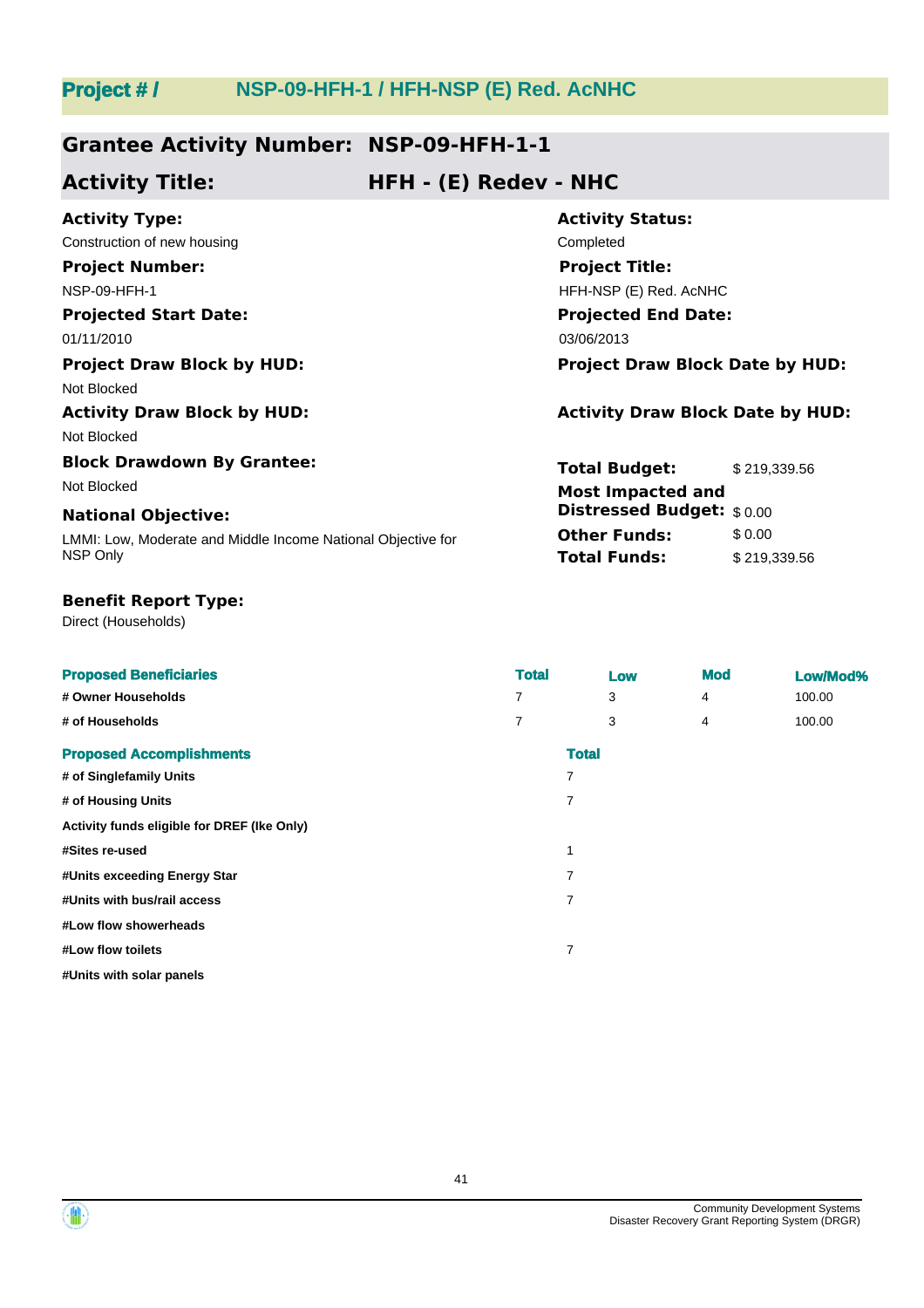# **Proposed budgets for organizations carrying out Activity:**

#### **Responsible Organization Organization Type Proposed Budget**

Habitat for Humanity-Anchorage Unknown \$ 181,645.18

## **Location Description:**

Development of seven units of self-help homeownership in Anchorage, Alaska, in an existing subdivision. HFH proposes to target census tracts/block group areas, when possible, that are LMMA tracts in the Spenard, Fairview, Mountain View, and east Anchorage area. Revision 2: HFH has identified property located at 330 Oklahoma in east Anchorage for the USE Eacquisition/new construction activities. This is an LMMA neighborhood. Environmental assessment is complete,

# **Activity Description:**

Property has been acquired and will be developed into seven homeownership units using Habitat and NSP funds. Grantee, in working with the Municipality of Anchorage and the HFH architects, proposed a redesign of the project to AHFC in December of 2010. This redesign will allow the development of three duplex units of housing and one single family home by re-platting the property to add 100' of additional land (owned by HFH that is adjacent to the NSP acquisition) to the existing lot. This redesign better fits with owner/builder housing development and better fits with the characteristics of the neighborhood. Initially a one building, seven unit design was initially proposed for this project in early 2009.

| <b>Environmental Assessment: COMPLETED</b> |      |
|--------------------------------------------|------|
| <b>Environmental Reviews:</b>              | None |
| <b>Activity Attributes:</b>                | None |
|                                            |      |

**Activity Supporting Documents:** None

Community Development Systems Disaster Recovery Grant Reporting System (DRGR)

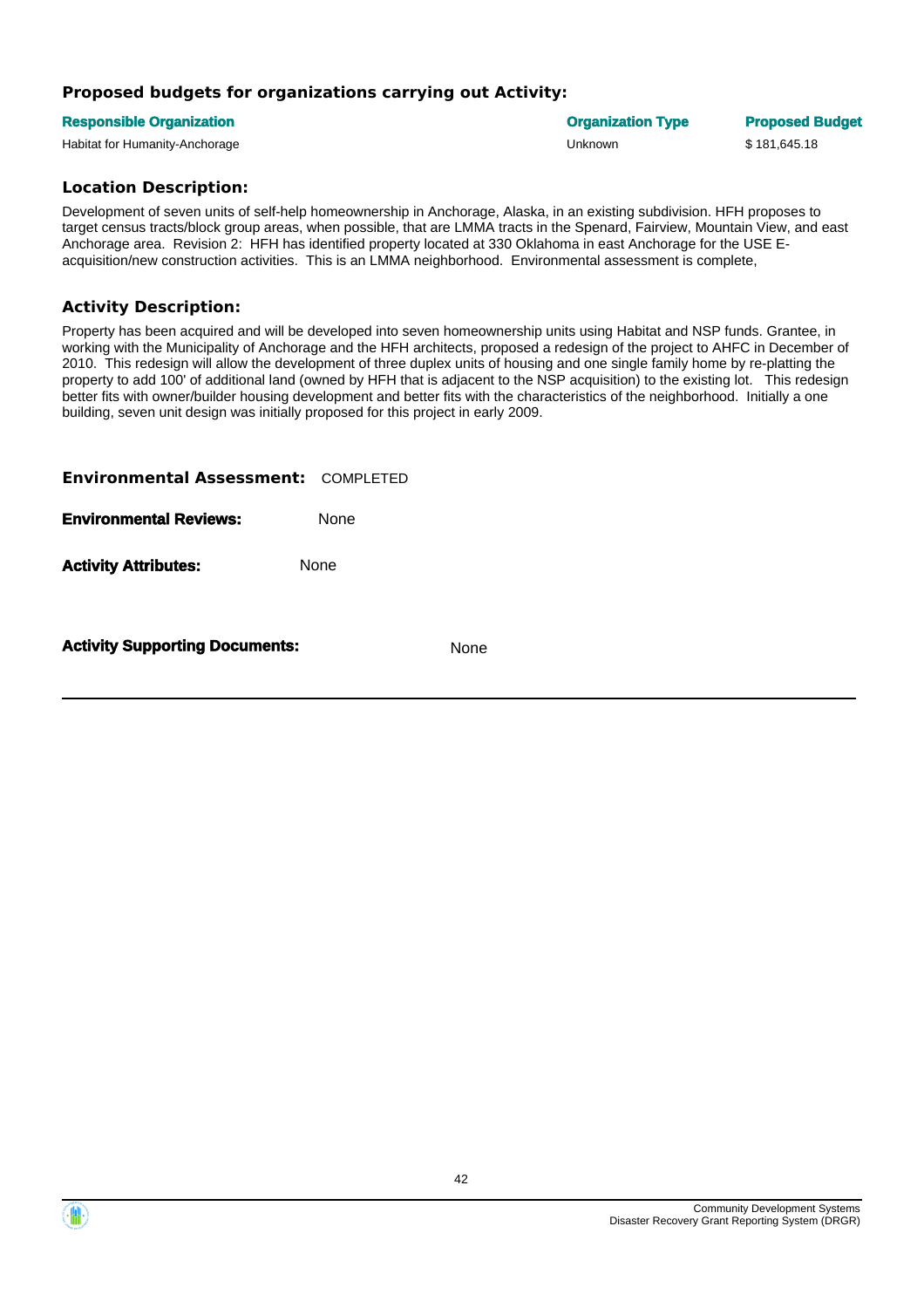# **Grantee Activity Number: NSP-09-HFH-1-2**

# **Activity Title: HFH - Administration**

| <b>Activity Type:</b>                                       | <b>Activity Status:</b>                 |
|-------------------------------------------------------------|-----------------------------------------|
| Administration                                              | Completed                               |
| <b>Project Number:</b>                                      | <b>Project Title:</b>                   |
| <b>NSP-09-HFH-1</b>                                         | HFH-NSP (E) Red. AcNHC                  |
| <b>Projected Start Date:</b>                                | <b>Projected End Date:</b>              |
| 01/11/2010                                                  | 03/06/2013                              |
| <b>Project Draw Block by HUD:</b>                           | <b>Project Draw Block Date by HUD:</b>  |
| Not Blocked                                                 |                                         |
| <b>Activity Draw Block by HUD:</b>                          | <b>Activity Draw Block Date by HUD:</b> |
| Not Blocked                                                 |                                         |
| <b>Block Drawdown By Grantee:</b>                           | <b>Total Budget:</b><br>\$3,469.62      |
| Not Blocked                                                 | <b>Most Impacted and</b>                |
| <b>National Objective:</b>                                  | <b>Distressed Budget:</b> \$0.00        |
| Not Applicable (for Planning/Administration or Unprogrammed | <b>Other Funds:</b><br>\$0.00           |
| Funds only)                                                 | <b>Total Funds:</b><br>\$3,469.62       |

# **Benefit Report Type:**

NA

# **Proposed budgets for organizations carrying out Activity:**

| <b>Responsible Organization</b> | <b>Organization Type</b> | <b>Proposed Budget</b> |
|---------------------------------|--------------------------|------------------------|
| Habitat for Humanity-Anchorage  | Unknown                  | \$3.469.62             |

### **Location Description:**

330 Oklahoma Street, Anchorage, Alaska.

# **Activity Description:**

Administration for HFH project. Grantee initially proposed a \$41,164 adminstrative budget, but requested to move the bulk of the Administrative budget to the New Housing Construction activity in August of 2010.

| <b>Environmental Assessment: EXEMPT</b> |      |      |
|-----------------------------------------|------|------|
| <b>Environmental Reviews:</b>           | None |      |
| <b>Activity Attributes:</b>             | None |      |
| <b>Activity Supporting Documents:</b>   |      | None |

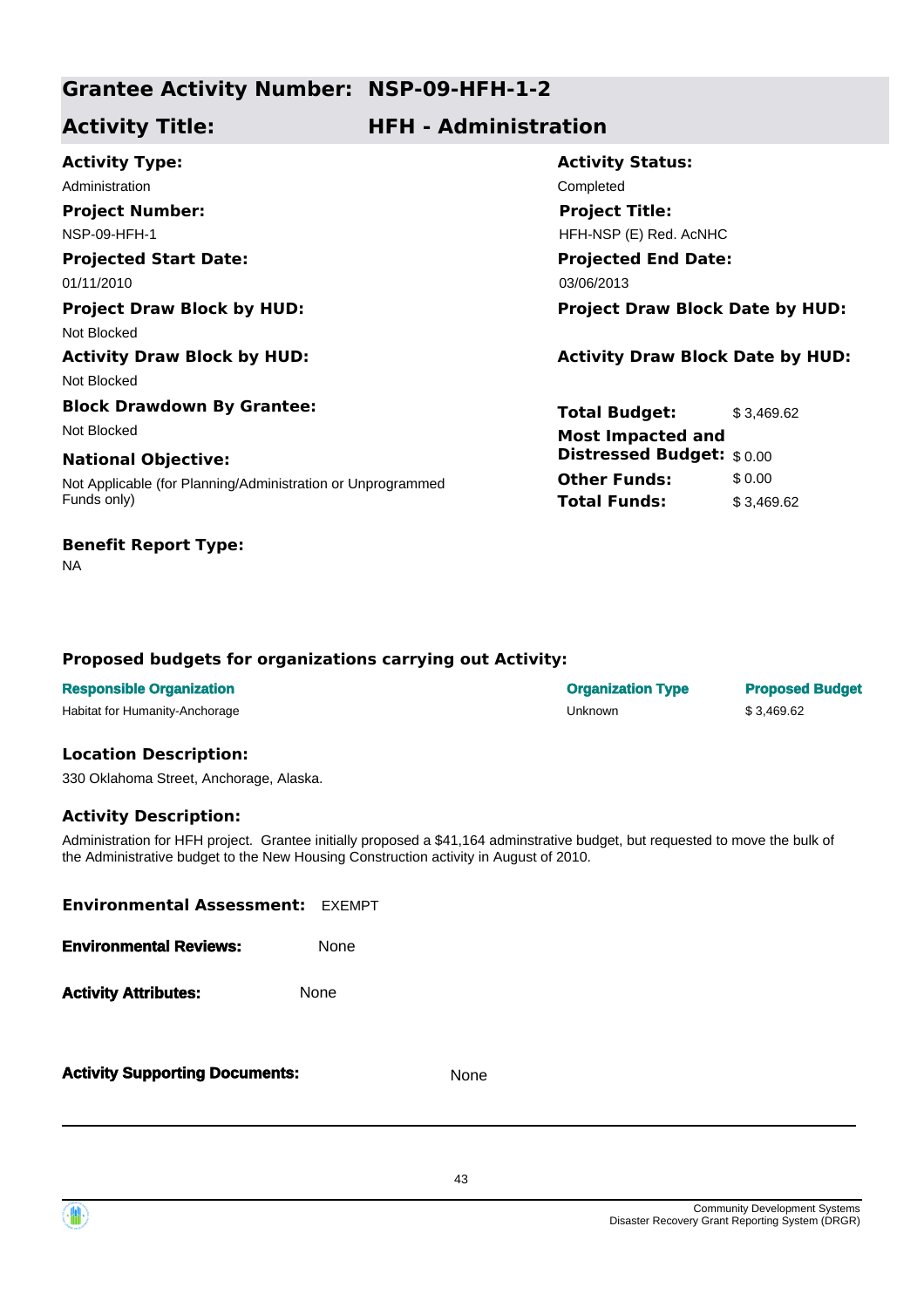# **Grantee Activity Number: NSP-09-HFH-1-3**

# **Activity Title: ANH-NSP (E) Redev - Acq.**

| Under Way                               |                          |  |
|-----------------------------------------|--------------------------|--|
| <b>Project Title:</b>                   |                          |  |
| HFH-NSP (E) Red. AcNHC                  |                          |  |
| <b>Projected End Date:</b>              |                          |  |
| 03/31/2022                              |                          |  |
| <b>Project Draw Block Date by HUD:</b>  |                          |  |
|                                         |                          |  |
| <b>Activity Draw Block Date by HUD:</b> |                          |  |
|                                         |                          |  |
| <b>Total Budget:</b>                    | \$242,977.23             |  |
|                                         |                          |  |
| <b>Distressed Budget:</b> \$0.00        |                          |  |
| <b>Other Funds:</b>                     | \$0.00                   |  |
| <b>Total Funds:</b>                     | \$242,977.23             |  |
|                                         | <b>Most Impacted and</b> |  |

# **Benefit Report Type:**

Direct (Households)

| <b>Proposed Beneficiaries</b>             | <b>Total</b> |              | Low | <b>Mod</b> | Low/Mod% |
|-------------------------------------------|--------------|--------------|-----|------------|----------|
| # Renter Households                       |              |              |     |            | 0.0      |
| # Owner Households                        | 4            |              | 2   | 2          | 100.00   |
| # of Households                           | 4            |              | 2   | 2          | 100.00   |
| # of Permanent Jobs Created               |              |              |     |            | 0.0      |
| <b>Proposed Accomplishments</b>           |              | <b>Total</b> |     |            |          |
| # of Singlefamily Units                   |              | 4            |     |            |          |
| # of Multifamily Units                    |              |              |     |            |          |
| # of Housing Units                        |              | 4            |     |            |          |
| Total acquisition compensation to owners  |              | 240000       |     |            |          |
| # of Parcels acquired voluntarily         |              | 1            |     |            |          |
| # of Parcels acquired by admin settlement |              |              |     |            |          |
| # of Parcels acquired by condemnation     |              |              |     |            |          |
| # of buildings (non-residential)          |              |              |     |            |          |
| # of Properties                           |              | 1            |     |            |          |



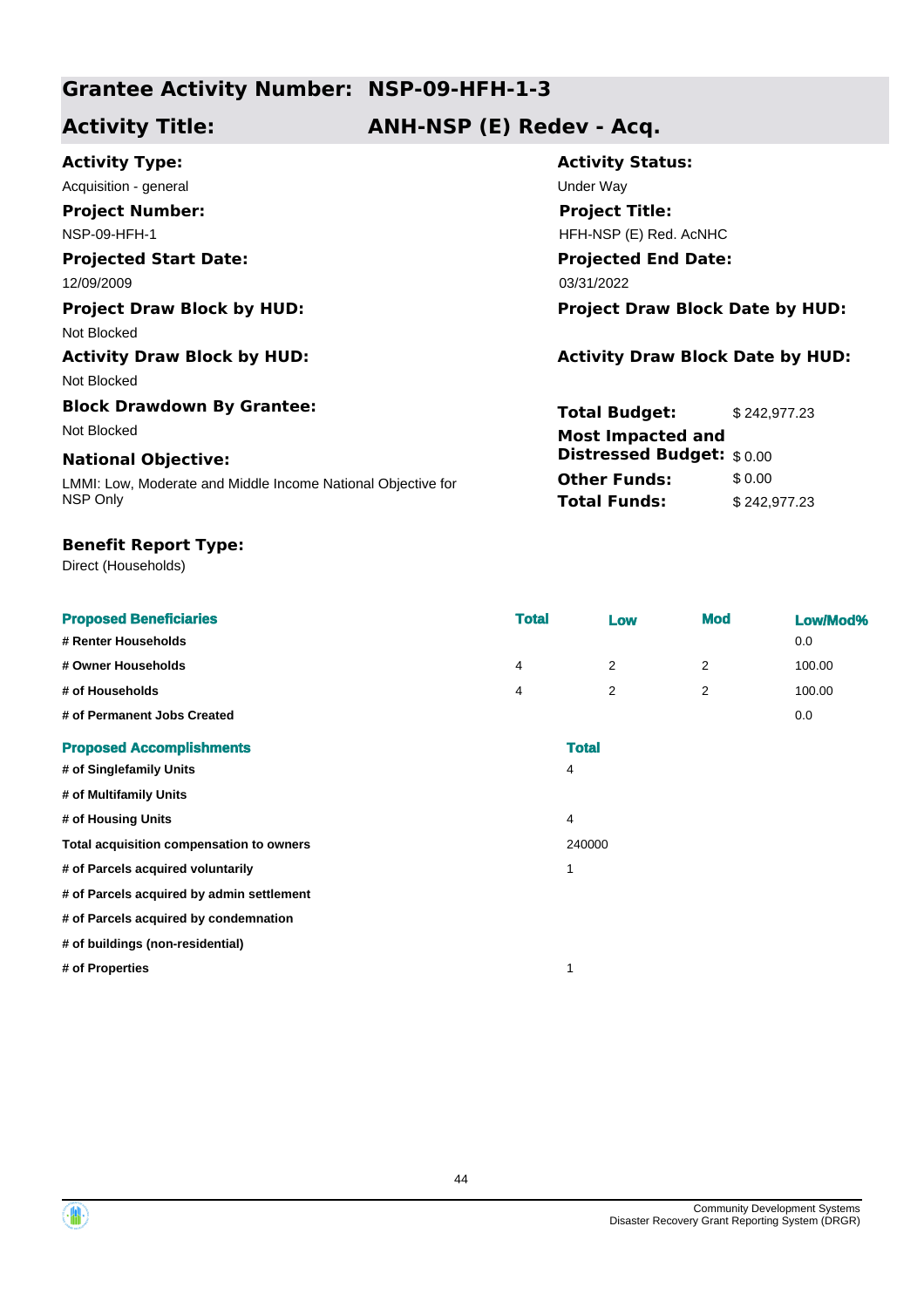# **Proposed budgets for organizations carrying out Activity:**

| <b>Responsible Organization</b>                                     | <b>Organization Type</b> | <b>Proposed Budget</b> |
|---------------------------------------------------------------------|--------------------------|------------------------|
| Anchorage Neighborhood Housing Services dba NeighborWorks Anchorage | Unknown                  | \$ 0.00                |
| Habitat for Humanity-Anchorage                                      | Unknown                  | \$242,977.23           |

# **Location Description:**

8314 Duben Avenue, Anchorage, Alaska 99504

### **Activity Description:**

Purchase of vacant lot within an existing subdivision in Anchorage Alaska. CHDO to develop the property into eight or more units of affordable housing with financing from other sources. Property transfered to Habitat for Humanity for development in June 2017. HFH to build a minimum of 4 homeowner units on the lot.

| <b>Environmental Assessment: COMPLETED</b> |      |
|--------------------------------------------|------|
| <b>Environmental Reviews:</b>              | None |
| <b>Activity Attributes:</b>                | None |
| <b>Activity Supporting Documents:</b>      | None |

Community Development Systems Disaster Recovery Grant Reporting System (DRGR)

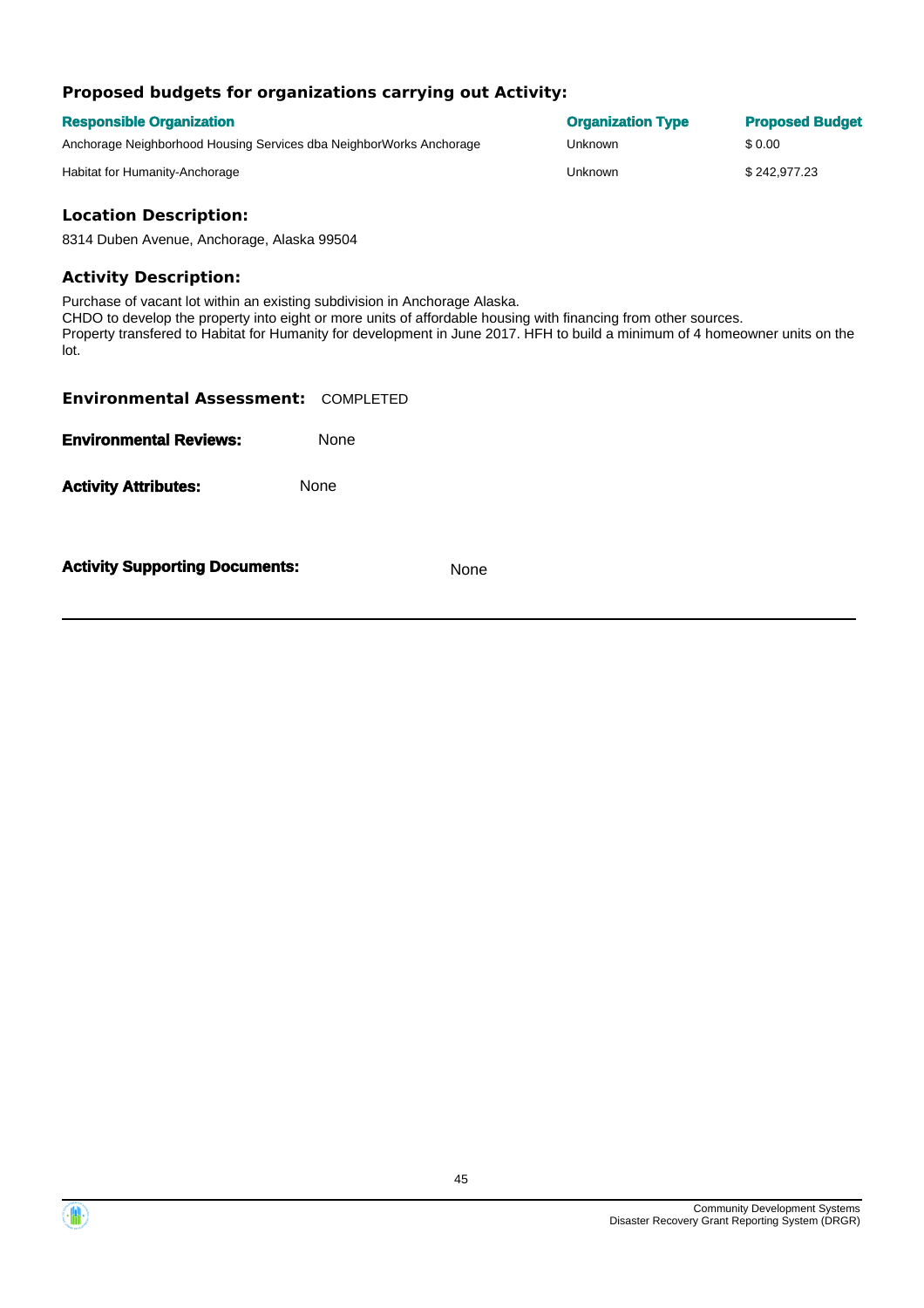# **Grantee Activity Number: NSP-09-HFH-1-3-1**

# **Activity Title: HFH - (E) Redev - Acq**

| <b>Activity Type:</b>                                        | <b>Activity Status:</b>                 |              |  |
|--------------------------------------------------------------|-----------------------------------------|--------------|--|
| Acquisition - general                                        | Completed                               |              |  |
| <b>Project Number:</b>                                       | <b>Project Title:</b>                   |              |  |
| <b>NSP-09-HFH-1</b>                                          | HFH-NSP (E) Red. AcNHC                  |              |  |
| <b>Projected Start Date:</b>                                 | <b>Projected End Date:</b>              |              |  |
| 01/11/2010                                                   | 03/06/2013                              |              |  |
| <b>Project Draw Block by HUD:</b>                            | <b>Project Draw Block Date by HUD:</b>  |              |  |
| Not Blocked                                                  |                                         |              |  |
| <b>Activity Draw Block by HUD:</b>                           | <b>Activity Draw Block Date by HUD:</b> |              |  |
| Not Blocked                                                  |                                         |              |  |
| <b>Block Drawdown By Grantee:</b>                            | <b>Total Budget:</b>                    | \$230,000.00 |  |
| Not Blocked                                                  | <b>Most Impacted and</b>                |              |  |
| <b>National Objective:</b>                                   | <b>Distressed Budget:</b> \$0.00        |              |  |
| LMMI: Low, Moderate and Middle Income National Objective for | <b>Other Funds:</b>                     | \$0.00       |  |
| NSP Only                                                     | <b>Total Funds:</b>                     | \$230,000.00 |  |

## **Benefit Report Type:**

Direct (Households)

| <b>Proposed Beneficiaries</b>             | <b>Total</b> | Low | <b>Mod</b> | Low/Mod% |
|-------------------------------------------|--------------|-----|------------|----------|
| # Owner Households                        | 7            | 2   | 5          | 100.00   |
| # of Households                           | 7            | 2   | 5          | 100.00   |
| <b>Proposed Accomplishments</b>           | <b>Total</b> |     |            |          |
| # of Singlefamily Units                   | 7            |     |            |          |
| # of Housing Units                        | 7            |     |            |          |
| # of Parcels acquired voluntarily         | 7            |     |            |          |
| # of Parcels acquired by admin settlement |              |     |            |          |
| # of Parcels acquired by condemnation     |              |     |            |          |
| # of buildings (non-residential)          |              |     |            |          |
| # of Properties                           |              |     |            |          |

# **Proposed budgets for organizations carrying out Activity:**

| <b>Responsible Organization</b> | <b>Organization Type</b> | <b>Proposed Budget</b> |
|---------------------------------|--------------------------|------------------------|
| Habitat for Humanity-Anchorage  | Unknown                  | \$230,000,00           |

## **Location Description:**

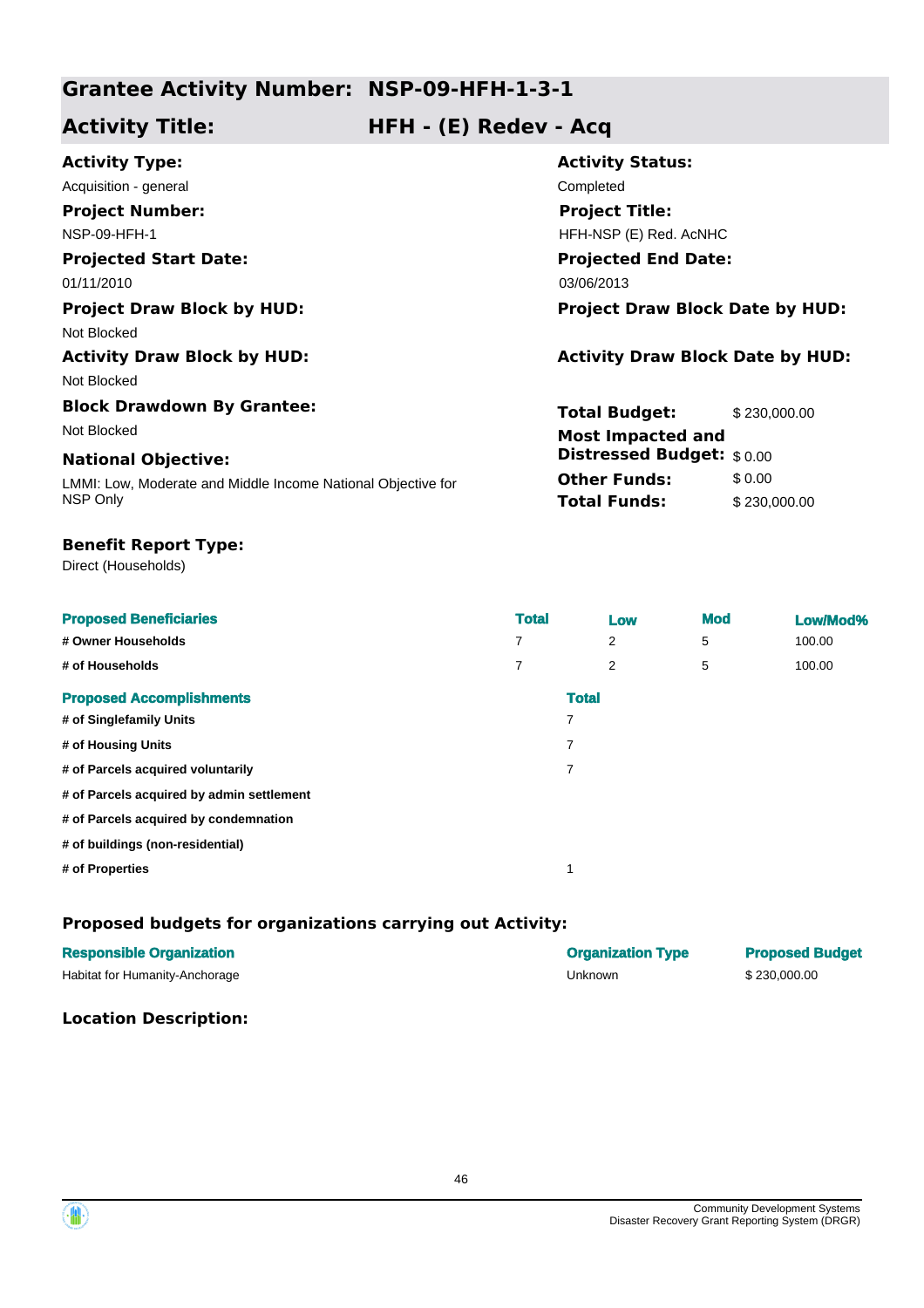303 Oklahoma, Anchorage, AK

## **Activity Description:**

Acquisition of a vacant parcel of land in east Anchorage, Alaska, for redevelopment into a seven unit condominium project by Habitat for Humanity-Anchorage. Most of the HFH homeowners will have incomes at or below 60% AMI.

| <b>Environmental Assessment: COMPLETED</b> |             |
|--------------------------------------------|-------------|
| <b>Environmental Reviews:</b>              | <b>None</b> |
| <b>Activity Attributes:</b>                | <b>None</b> |
|                                            |             |

**Activity Supporting Documents:** None

# **Project # / NSP-09-JHT-1 / JHT-NSP (B) Pur & Reh**



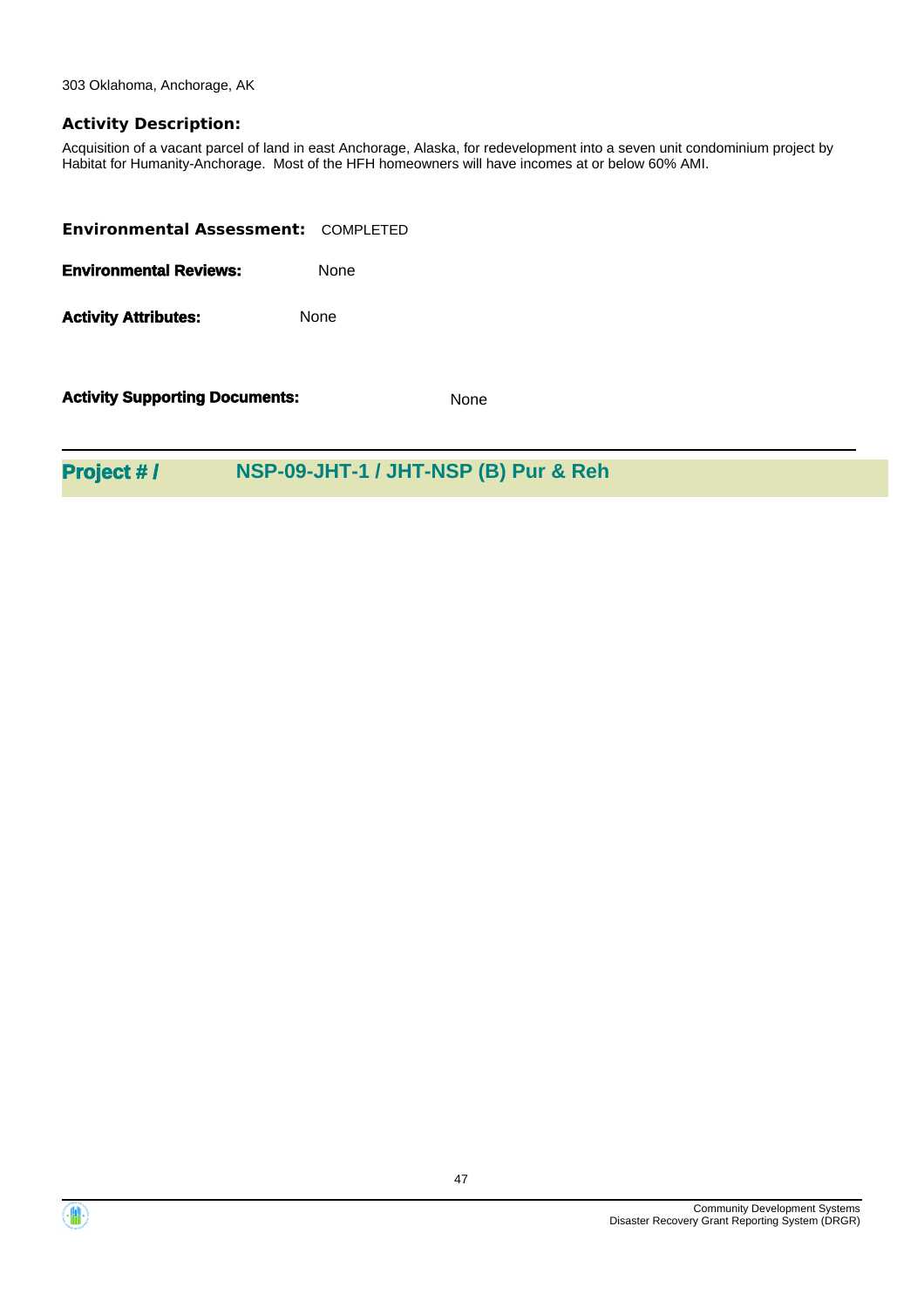# **Grantee Activity Number: NSP-09-JHT-1-1**

# **Activity Title: JHT-NSP (B) Pur & Rehab - Acq**

| <b>Activity Type:</b>                                         | <b>Activity Status:</b>                 |              |  |
|---------------------------------------------------------------|-----------------------------------------|--------------|--|
| Acquisition - general                                         | Completed                               |              |  |
| <b>Project Number:</b>                                        | <b>Project Title:</b>                   |              |  |
| NSP-09-JHT-1                                                  | JHT-NSP (B) Pur & Reh                   |              |  |
| <b>Projected Start Date:</b>                                  | <b>Projected End Date:</b>              |              |  |
| 01/01/2010                                                    | 03/06/2013                              |              |  |
| <b>Project Draw Block by HUD:</b>                             | <b>Project Draw Block Date by HUD:</b>  |              |  |
| Not Blocked                                                   |                                         |              |  |
| <b>Activity Draw Block by HUD:</b>                            | <b>Activity Draw Block Date by HUD:</b> |              |  |
| Not Blocked                                                   |                                         |              |  |
| <b>Block Drawdown By Grantee:</b>                             | <b>Total Budget:</b>                    | \$244,000.00 |  |
| Not Blocked                                                   | <b>Most Impacted and</b>                |              |  |
| <b>National Objective:</b>                                    | <b>Distressed Budget:</b> \$0.00        |              |  |
| LH25: Funds targeted for housing for households whose incomes | <b>Other Funds:</b>                     | \$0.00       |  |
| are at or under 50% Area Median Income.                       | <b>Total Funds:</b>                     | \$244,000.00 |  |

## **Benefit Report Type:**

Direct (Households)

| <b>Proposed Beneficiaries</b><br># Owner Households | <b>Total</b><br>1 | Low<br>4 | <b>Mod</b> | Low/Mod%<br>100.00 |
|-----------------------------------------------------|-------------------|----------|------------|--------------------|
| # of Households                                     | 1                 | 4        |            | 100.00             |
| <b>Proposed Accomplishments</b>                     | <b>Total</b>      |          |            |                    |
| # of Singlefamily Units                             | 1                 |          |            |                    |
| # of Housing Units                                  | 1                 |          |            |                    |
| # of Parcels acquired voluntarily                   | 1                 |          |            |                    |
| # of Parcels acquired by admin settlement           |                   |          |            |                    |
| # of Parcels acquired by condemnation               |                   |          |            |                    |
| # of buildings (non-residential)                    |                   |          |            |                    |
| # of Properties                                     |                   |          |            |                    |

# **Proposed budgets for organizations carrying out Activity:**

| <b>Responsible Organization</b> | <b>Organization Type</b> | <b>Proposed Budget</b> |
|---------------------------------|--------------------------|------------------------|
| Juneau Housing Trust, Inc.      | Unknown                  | \$244.000.00           |

# **Location Description:**

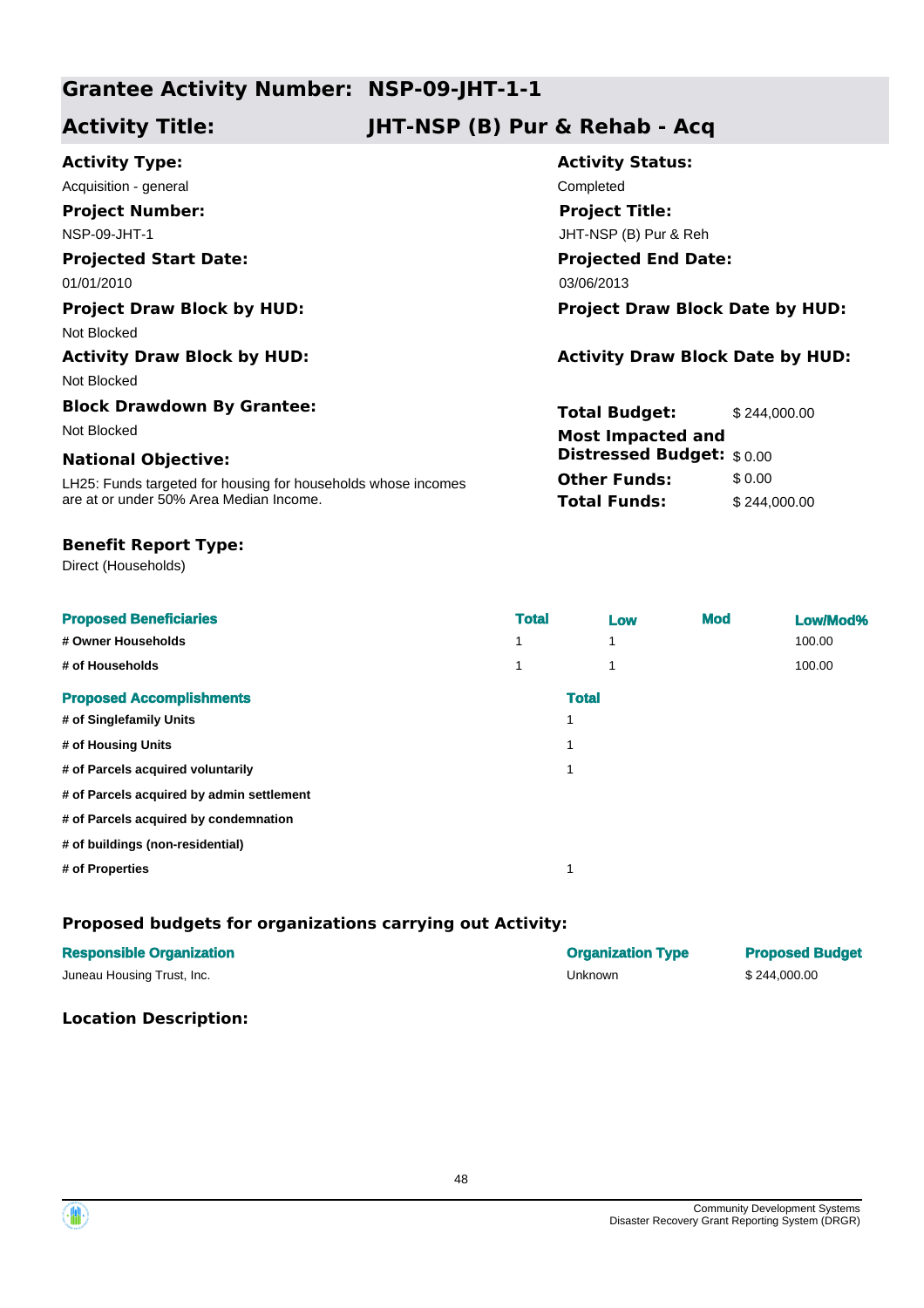6737 Gray Street, Juneau, Alaska. 99801.

### **Activity Description:**

Purchased one foreclosed home at a 4% discount from fair market value to rehabilitate and resell to an income eligible family with an income at or below 50% AMI. Property was sold to an income eligible family on September 30, 2011.

| <b>Environmental Assessment: EXEMPT</b> |             |
|-----------------------------------------|-------------|
| <b>Environmental Reviews:</b>           | <b>None</b> |
| <b>Activity Attributes:</b>             | None        |
|                                         |             |



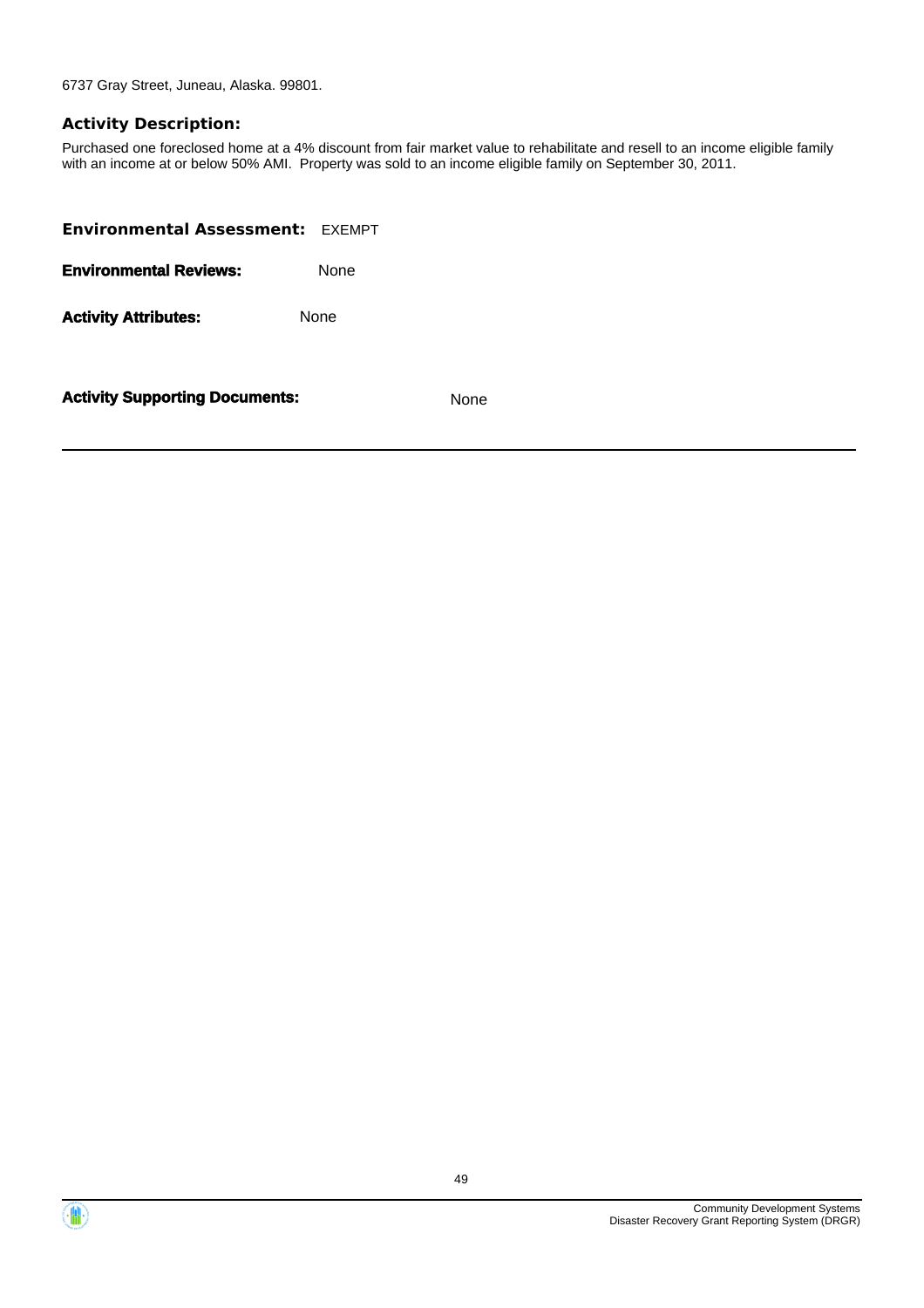# **Grantee Activity Number: NSP-09-JHT-1-2**

# **Activity Title: JHT-NSP (B) Pur & Rehab - Acq**

| <b>Activity Type:</b>                                        | <b>Activity Status:</b>                 |              |
|--------------------------------------------------------------|-----------------------------------------|--------------|
| Acquisition - general                                        | Completed                               |              |
| <b>Project Number:</b>                                       | <b>Project Title:</b>                   |              |
| NSP-09-JHT-1                                                 | JHT-NSP (B) Pur & Reh                   |              |
| <b>Projected Start Date:</b>                                 | <b>Projected End Date:</b>              |              |
| 01/01/2010                                                   | 03/06/2013                              |              |
| <b>Project Draw Block by HUD:</b>                            | <b>Project Draw Block Date by HUD:</b>  |              |
| Not Blocked                                                  |                                         |              |
| <b>Activity Draw Block by HUD:</b>                           | <b>Activity Draw Block Date by HUD:</b> |              |
| Not Blocked                                                  |                                         |              |
| <b>Block Drawdown By Grantee:</b>                            | <b>Total Budget:</b>                    | \$269,211.93 |
| Not Blocked                                                  | <b>Most Impacted and</b>                |              |
| <b>National Objective:</b>                                   | <b>Distressed Budget:</b> \$0.00        |              |
| LMMI: Low, Moderate and Middle Income National Objective for | <b>Other Funds:</b>                     | \$0.00       |
| NSP Only                                                     | <b>Total Funds:</b>                     | \$269,211.93 |

## **Benefit Report Type:**

Direct (Households)

| <b>Proposed Beneficiaries</b>             | <b>Total</b> | Low          | <b>Mod</b> | Low/Mod% |
|-------------------------------------------|--------------|--------------|------------|----------|
| # Owner Households                        | 1            |              |            | 100.00   |
| # of Households                           | 1            |              |            | 100.00   |
| <b>Proposed Accomplishments</b>           |              | <b>Total</b> |            |          |
| # of Singlefamily Units                   | 1            |              |            |          |
| # of Housing Units                        | 1            |              |            |          |
| # of Parcels acquired voluntarily         | 1            |              |            |          |
| # of Parcels acquired by admin settlement |              |              |            |          |
| # of Parcels acquired by condemnation     |              |              |            |          |
| # of buildings (non-residential)          |              |              |            |          |
| # of Properties                           | 4            |              |            |          |

# **Proposed budgets for organizations carrying out Activity:**

| <b>Responsible Organization</b> | <b>Organization Type</b> | <b>Proposed Budget</b> |
|---------------------------------|--------------------------|------------------------|
| Juneau Housing Trust, Inc.      | Unknown                  | \$269,211.93           |

# **Location Description:**

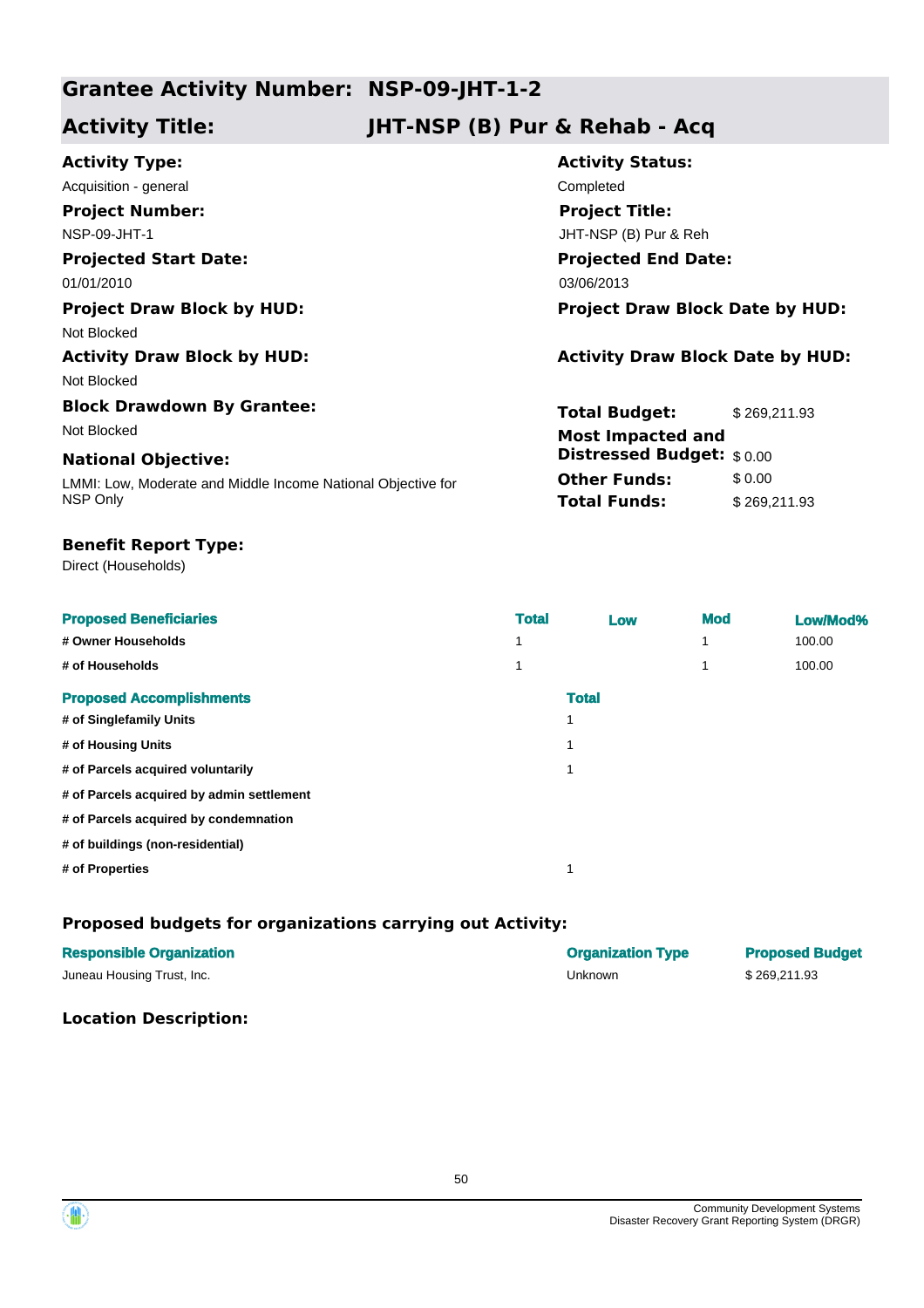4452 Albatross Street, Juneau, AK 99801

## **Activity Description:**

Grantee purchased property in default at a one percent discount from Wells Fargo Asset Financial to resell to one family at an income level of 80% AMI or below. Property acquired, rehabilitated and was resold to an income-eligible family in October of 2010.

| <b>Environmental Assessment: EXEMPT</b> |      |
|-----------------------------------------|------|
| <b>Environmental Reviews:</b>           | None |
| <b>Activity Attributes:</b>             | None |
|                                         |      |



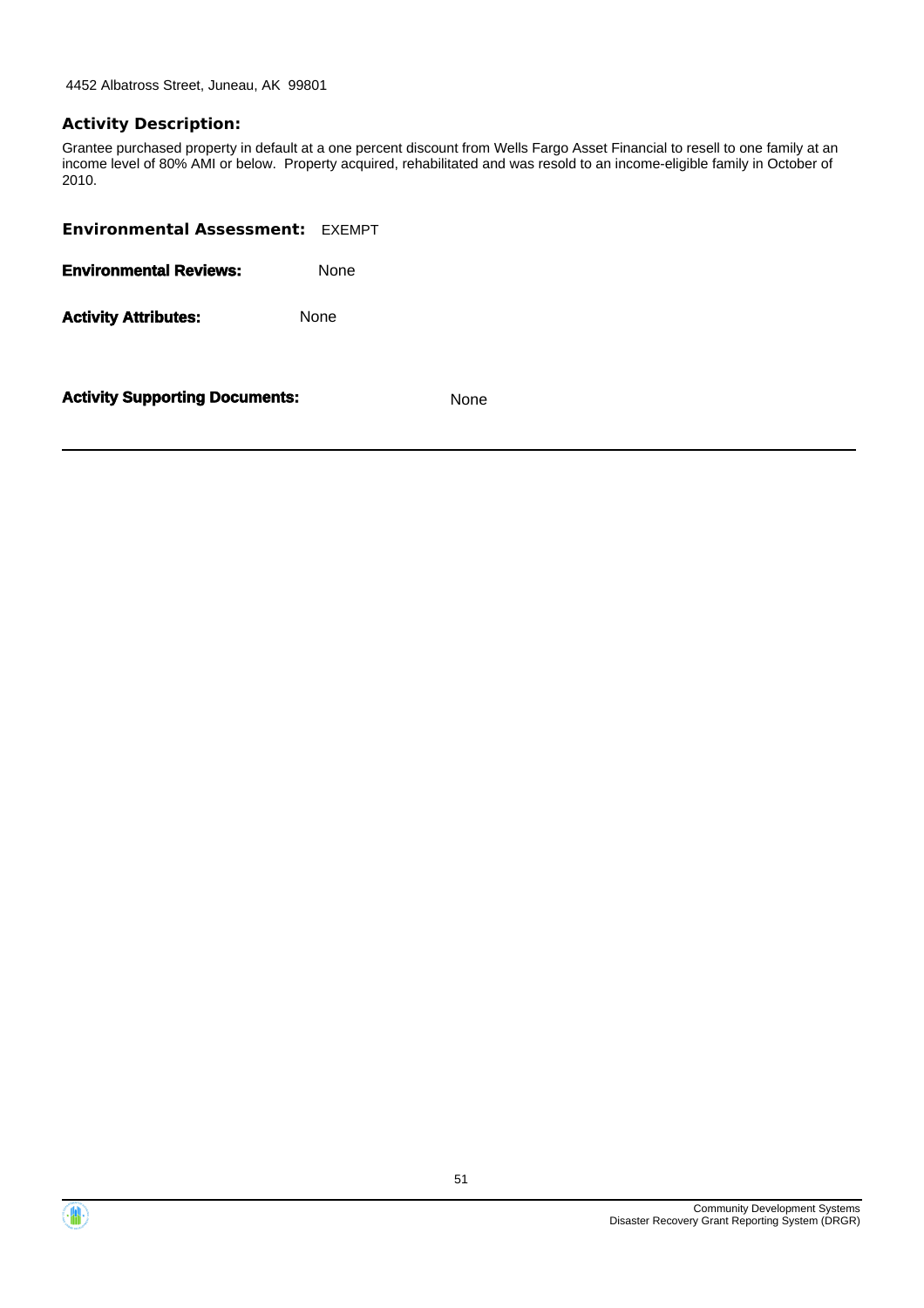# **Grantee Activity Number: NSP-09-JHT-1-5**

# **Activity Title: JHT-NSP - Administration**

| <b>Activity Type:</b>                                       | <b>Activity Status:</b>                 |             |
|-------------------------------------------------------------|-----------------------------------------|-------------|
| Administration                                              | Completed                               |             |
| <b>Project Number:</b>                                      | <b>Project Title:</b>                   |             |
| NSP-09-JHT-1                                                | JHT-NSP (B) Pur & Reh                   |             |
| <b>Projected Start Date:</b>                                | <b>Projected End Date:</b>              |             |
| 01/01/2010                                                  | 03/06/2013                              |             |
| <b>Project Draw Block by HUD:</b>                           | <b>Project Draw Block Date by HUD:</b>  |             |
| Not Blocked                                                 |                                         |             |
| <b>Activity Draw Block by HUD:</b>                          | <b>Activity Draw Block Date by HUD:</b> |             |
| Not Blocked                                                 |                                         |             |
| <b>Block Drawdown By Grantee:</b>                           | <b>Total Budget:</b>                    | \$45,821.00 |
| Not Blocked                                                 | <b>Most Impacted and</b>                |             |
| <b>National Objective:</b>                                  | <b>Distressed Budget:</b> \$0.00        |             |
| Not Applicable (for Planning/Administration or Unprogrammed | <b>Other Funds:</b>                     | \$0.00      |
| Funds only)                                                 | <b>Total Funds:</b>                     | \$45,821.00 |
|                                                             |                                         |             |

# **Benefit Report Type:**

NA

# **Proposed budgets for organizations carrying out Activity:**

| <b>Responsible Organization</b> | <b>Organization Type</b> | <b>Proposed Budget</b> |
|---------------------------------|--------------------------|------------------------|
| Juneau Housing Trust, Inc.      | Unknown                  | \$45.821.00            |

### **Location Description:**

Activity budget was initially proposed to be \$50,821; grantee requested a budget amendment to amend the Administrative budget down to \$45,821 to use \$5,000 of the Administrative monies to fully fund the grantee's second acquisition.

# **Activity Description:**

Funds to be used for ongoing administration of the grantee's NSP program.

| <b>Environmental Assessment: EXEMPT</b> |      |
|-----------------------------------------|------|
| <b>Environmental Reviews:</b>           | None |
| <b>Activity Attributes:</b>             | None |
|                                         |      |

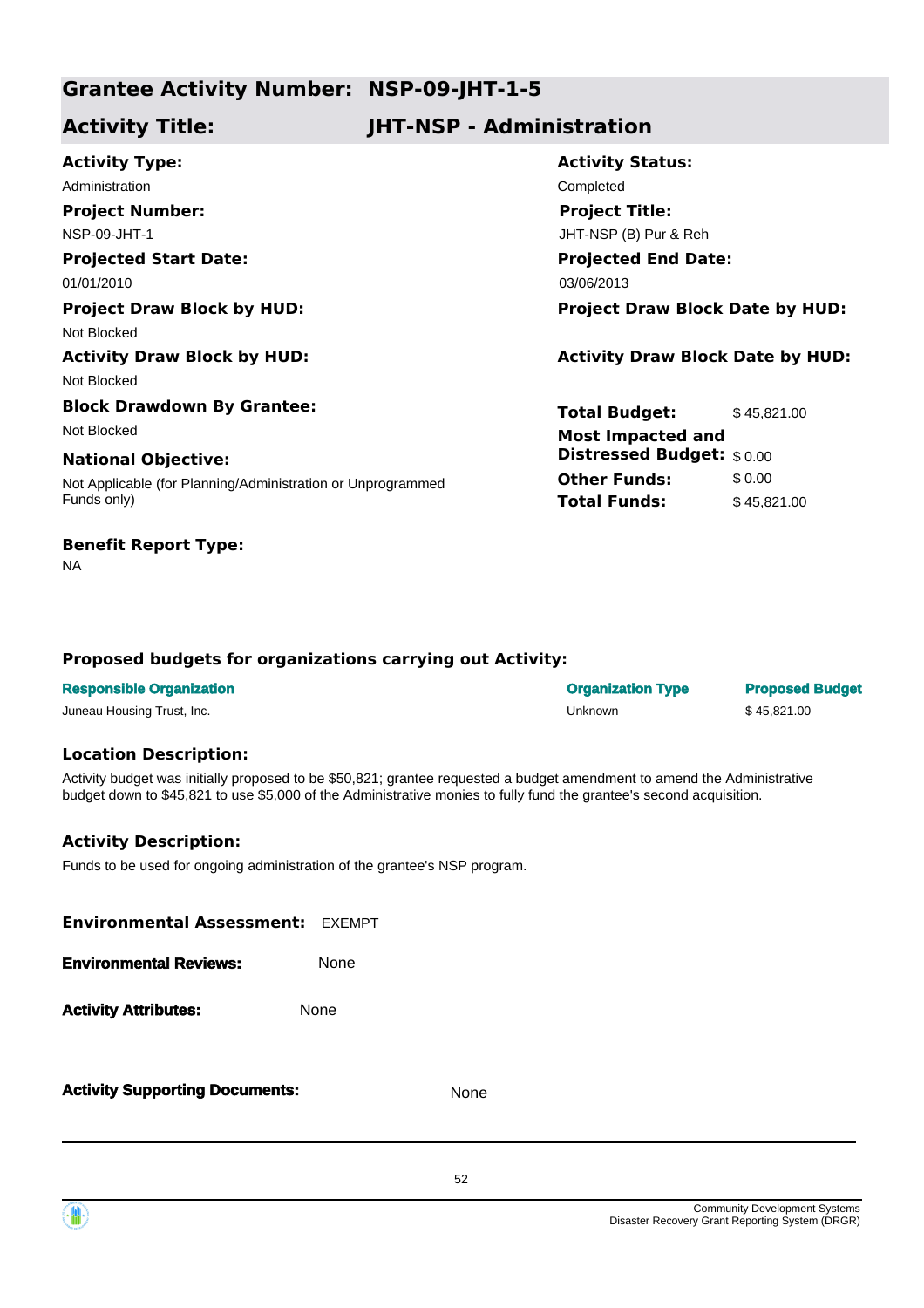# **Grantee Activity Number: NSP-09-JHT-1-9**

# **Activity Title: JHT- NSP (E) - Acq**

| <b>Activity Type:</b>                                        | <b>Activity Status:</b>                 |              |
|--------------------------------------------------------------|-----------------------------------------|--------------|
| Acquisition - general                                        | Completed                               |              |
| <b>Project Number:</b>                                       | <b>Project Title:</b>                   |              |
| NSP-09-JHT-1                                                 | JHT-NSP (B) Pur & Reh                   |              |
| <b>Projected Start Date:</b>                                 | <b>Projected End Date:</b>              |              |
| 11/15/2010                                                   | 03/06/2013                              |              |
| <b>Project Draw Block by HUD:</b>                            | <b>Project Draw Block Date by HUD:</b>  |              |
| Not Blocked                                                  |                                         |              |
| <b>Activity Draw Block by HUD:</b>                           | <b>Activity Draw Block Date by HUD:</b> |              |
| Not Blocked                                                  |                                         |              |
| <b>Block Drawdown By Grantee:</b>                            | <b>Total Budget:</b>                    | \$293,865.57 |
| Not Blocked                                                  | <b>Most Impacted and</b>                |              |
| <b>National Objective:</b>                                   | <b>Distressed Budget:</b> \$0.00        |              |
| LMMI: Low, Moderate and Middle Income National Objective for | <b>Other Funds:</b>                     | \$0.00       |
| NSP Only                                                     | Total Funds:                            | \$293,865.57 |

#### **Benefit Report Type:**

Direct (Households)

| <b>Proposed Beneficiaries</b><br># Owner Households<br># of Households         | <b>Total</b><br>2<br>2 | Low                 | <b>Mod</b><br>2<br>2 | Low/Mod%<br>100.00<br>100.00 |
|--------------------------------------------------------------------------------|------------------------|---------------------|----------------------|------------------------------|
| <b>Proposed Accomplishments</b>                                                |                        | <b>Total</b>        |                      |                              |
| # of Singlefamily Units<br># of Housing Units                                  |                        | $\overline{2}$<br>2 |                      |                              |
| # of Parcels acquired voluntarily<br># of Parcels acquired by admin settlement |                        | $\overline{2}$      |                      |                              |
| # of Parcels acquired by condemnation<br># of buildings (non-residential)      |                        |                     |                      |                              |
| # of Properties                                                                |                        | $\overline{2}$      |                      |                              |

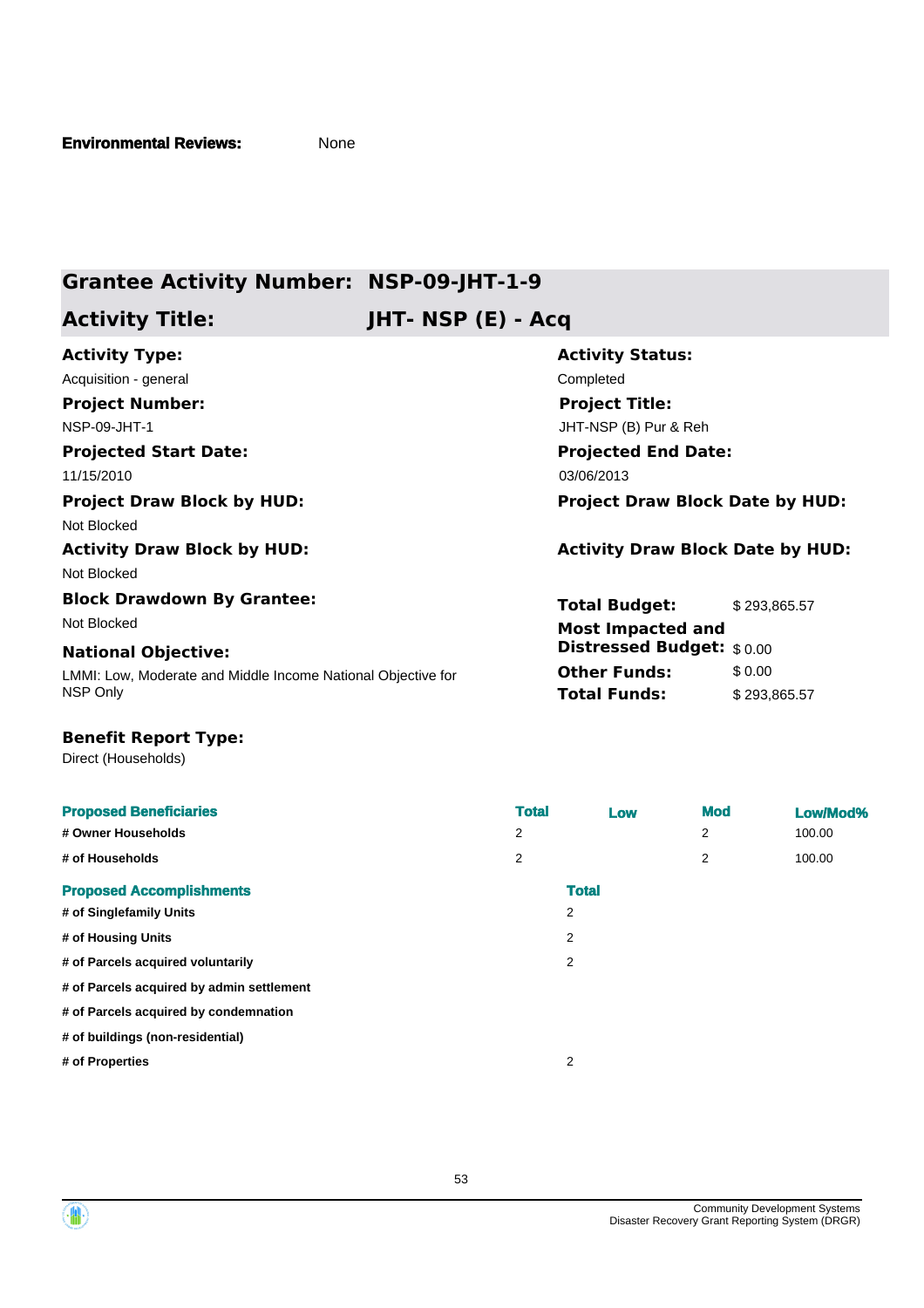# **Proposed budgets for organizations carrying out Activity:**

| <b>Responsible Organization</b> | <b>Organization Type</b> | <b>Proposed Budget</b> |
|---------------------------------|--------------------------|------------------------|
| Juneau Housing Trust, Inc.      | Unknown                  | \$0.00                 |

# **Location Description:**

Grantee to purchase a vacant lot in an existing subdivision in the Lemon Creek area from the City and Borough of Juneau

# **Activity Description:**

JHT plans to use to NSP program income from the sale of the first two NSP homes to develop two small, affordable homes to resale to income-eligible families at or below 120% AMI. Grantee is working in partnership with the City and Borough of Juneau, the Juneau School District, and the state's SAGA program. The affordable homes will be built by the School District's Construction Academy and improvements sold to the Trust for the cost of the improvements. The lots will remain in the Housing Trust to enhance affordably for income-eligible families. The first home is scheduled for completion in 2011, the second home is scheduled for completion in 2012.

| <b>Environmental Assessment: COMPLETED</b> |      |
|--------------------------------------------|------|
| <b>Environmental Reviews:</b>              | None |
| <b>Activity Attributes:</b>                | None |

**Activity Supporting Documents:** None

**Project # / NSP-09-KPH-1 / KPH-NSP (B) Purchase & Rehab.**

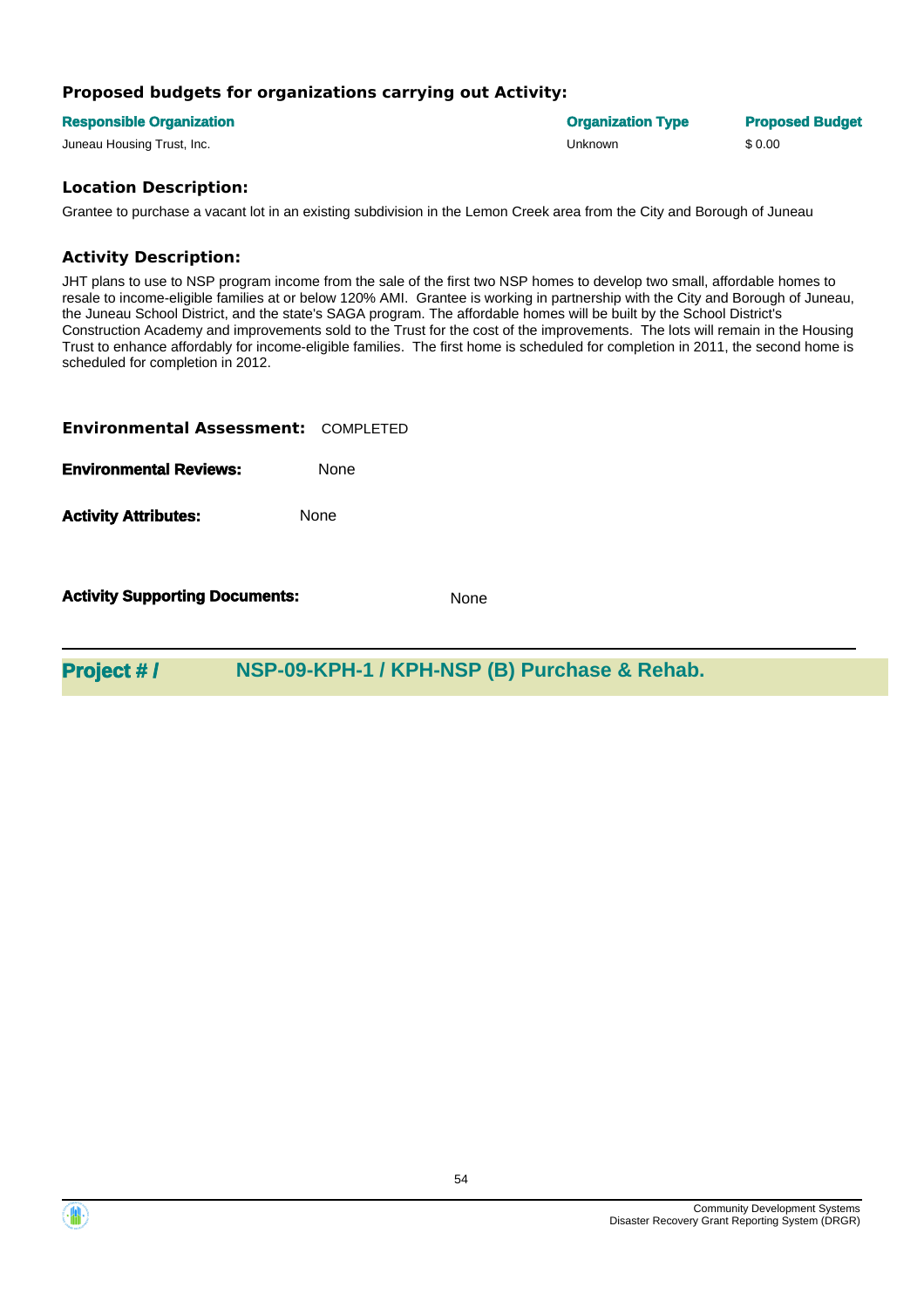# **Grantee Activity Number: NSP-09-KPH-1-1**

# **Activity Title: KPHI - NSP (B) Pur & Rehab-Acq,**

| <b>Activity Type:</b>                                         | <b>Activity Status:</b>                 |  |  |
|---------------------------------------------------------------|-----------------------------------------|--|--|
| Acquisition - general                                         | Completed                               |  |  |
| <b>Project Number:</b>                                        | <b>Project Title:</b>                   |  |  |
| <b>NSP-09-KPH-1</b>                                           | KPH-NSP (B) Purchase & Rehab.           |  |  |
| <b>Projected Start Date:</b>                                  | <b>Projected End Date:</b>              |  |  |
| 12/01/2009                                                    | 03/06/2013                              |  |  |
| <b>Project Draw Block by HUD:</b>                             | <b>Project Draw Block Date by HUD:</b>  |  |  |
| Not Blocked                                                   |                                         |  |  |
| <b>Activity Draw Block by HUD:</b>                            | <b>Activity Draw Block Date by HUD:</b> |  |  |
| Not Blocked                                                   |                                         |  |  |
| <b>Block Drawdown By Grantee:</b>                             | <b>Total Budget:</b><br>\$386,100.65    |  |  |
| Not Blocked                                                   | <b>Most Impacted and</b>                |  |  |
| <b>National Objective:</b>                                    | <b>Distressed Budget:</b> \$0.00        |  |  |
| LH25: Funds targeted for housing for households whose incomes | <b>Other Funds:</b><br>\$0.00           |  |  |
| are at or under 50% Area Median Income.                       | <b>Total Funds:</b><br>\$386,100.65     |  |  |
|                                                               |                                         |  |  |

## **Benefit Report Type:**

Direct (Households)

| <b>Proposed Beneficiaries</b>             | <b>Total</b> |              | Low | <b>Mod</b> | Low/Mod% |
|-------------------------------------------|--------------|--------------|-----|------------|----------|
| # Owner Households                        | 2            |              | 2   |            | 100.00   |
| # of Households                           | 2            |              | 2   |            | 100.00   |
| <b>Proposed Accomplishments</b>           |              | <b>Total</b> |     |            |          |
| # of Singlefamily Units                   |              | 2            |     |            |          |
| # of Housing Units                        |              | 2            |     |            |          |
| Total acquisition compensation to owners  |              |              |     |            |          |
| # of Parcels acquired voluntarily         |              | 2            |     |            |          |
| # of Parcels acquired by admin settlement |              |              |     |            |          |
| # of Parcels acquired by condemnation     |              |              |     |            |          |
| # of buildings (non-residential)          |              |              |     |            |          |
| # of Properties                           |              | 2            |     |            |          |

# **Proposed budgets for organizations carrying out Activity:**

| <b>Responsible Organization</b>     | <b>Organization Type</b> | <b>Proposed Budget</b> |
|-------------------------------------|--------------------------|------------------------|
| Kenai Peninsula Housing Initiatives | Unknown                  | \$386,100.65           |



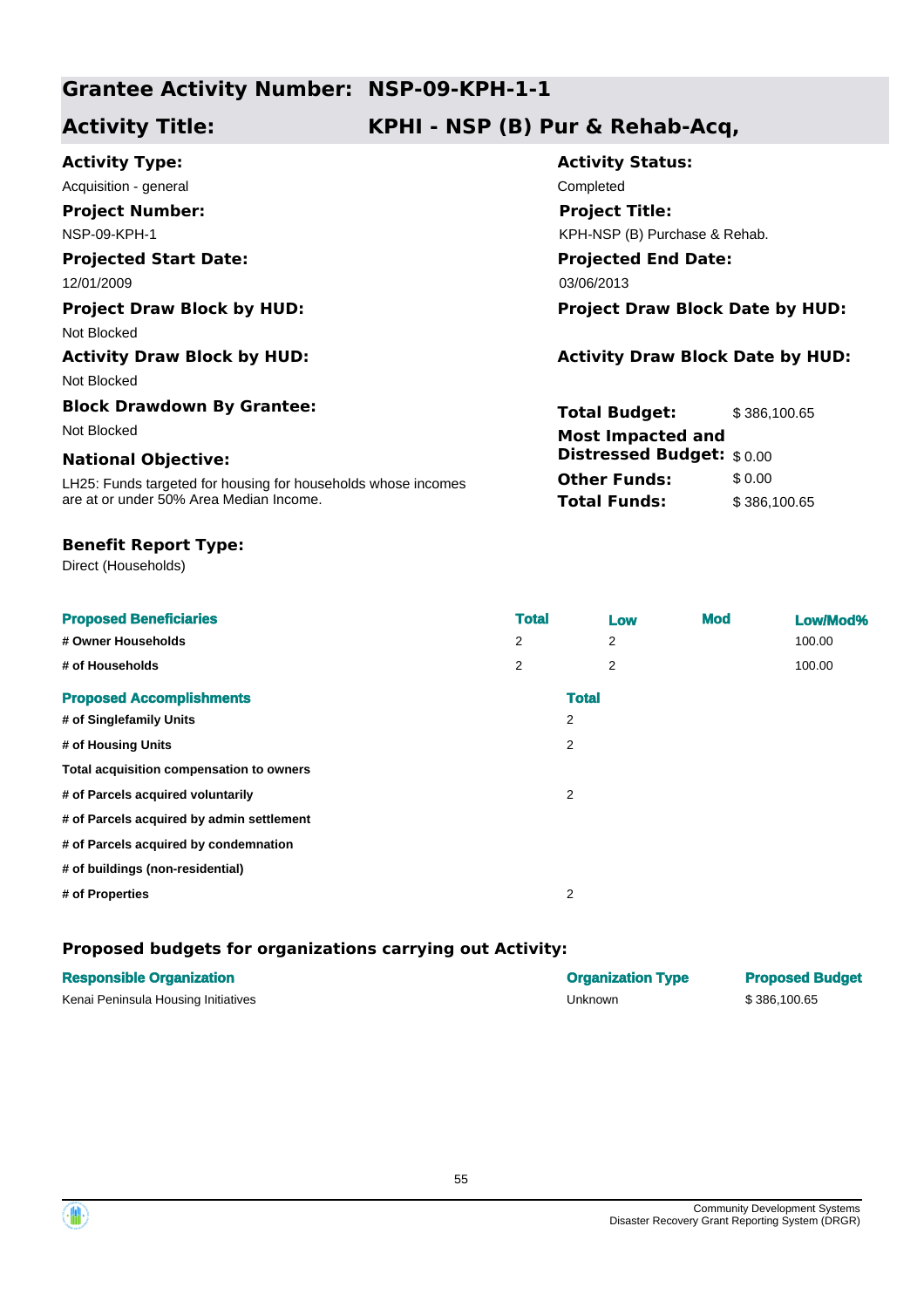## **Location Description:**

115 North Kobuk, Soldotna, Alaska and 398 West Katmai Avenue in Soldotna. In December 2012 the Kay Court property was sold to an 80% AMI buyer, necessitating moving the acquisition funds to the 80% AMI National Objective activity rather than the 50% AMI National Objective activity. Performance meansures have been modified as well. This modification was necessary due to the lack of qualified, mortgage ready 50% AMI and below homebuyers and the prequalification of a mortgage-ready qualified borrower at the 80% AMI and below level who wished to purchase the home. Although this change lessens the amount of NSP set-aside, the NSP set-aside continues to be above the 25% requirement.

### **Activity Description:**

Purchase and rehabilitation of foreclosed homes to rent or sell to individuals at or below 50% AMI. Three homes were initially purchased and rehabilitated with one home moved to an 80% AMI homeownership activity in December 2012. Homes were marketed to income-eligible borrowers. Program income generated from the sale of the properties will be used for additional NSP eligible activities.

| <b>Environmental Assessment: COMPLETED</b> |      |             |
|--------------------------------------------|------|-------------|
| <b>Environmental Reviews:</b>              | None |             |
| <b>Activity Attributes:</b>                | None |             |
| <b>Activity Supporting Documents:</b>      |      | <b>None</b> |



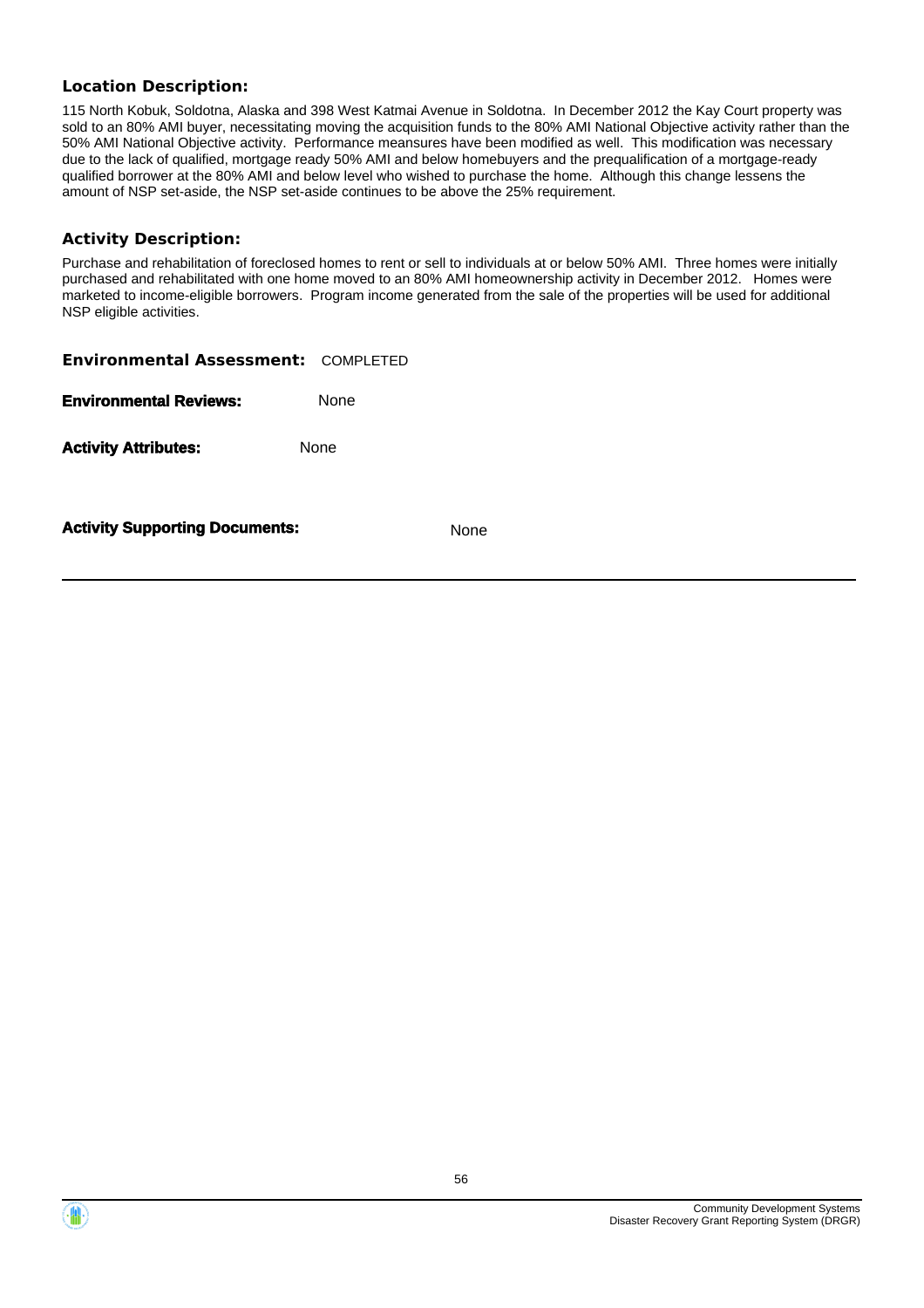# **Grantee Activity Number: NSP-09-KPH-1-2**

# **Activity Title: KPHI - NSP (B) P & R - Rehab**

# **Activity Type:**

Rehabilitation/reconstruction of residential structures Completed

**Project Number:** NSP-09-KPH-1

# **Projected Start Date:**

12/01/2009 03/06/2013

Not Blocked

Not Blocked

# **Block Drawdown By Grantee:**

### **National Objective:**

LH25: Funds targeted for housing for households whose incomes are at or under 50% Area Median Income.

## **Benefit Report Type:**

Direct (Households)

**Activity Status: Projected End Date: Project Title:** KPH-NSP (B) Purchase & Rehab.

**Project Draw Block by HUD: Project Draw Block Date by HUD:**

# Activity Draw Block by HUD: **Activity Draw Block Date by HUD:** Activity Draw Block Date by HUD:

**Total Budget:** \$ 173,936.82 **Other Funds:** \$0.00 **Total Funds:** \$ 173,936.82 Not Blocked **Most Impacted and Distressed Budget:** \$ 0.00

| <b>Proposed Beneficiaries</b>               | <b>Total</b> |                | Low            | <b>Mod</b> | Low/Mod% |
|---------------------------------------------|--------------|----------------|----------------|------------|----------|
| # Owner Households                          | 2            |                | 2              |            | 100.00   |
| # of Households                             | 2            |                | $\overline{2}$ |            | 100.00   |
| <b>Proposed Accomplishments</b>             |              | <b>Total</b>   |                |            |          |
| # of Singlefamily Units                     |              | $\overline{2}$ |                |            |          |
| # of Housing Units                          |              | 2              |                |            |          |
| # ELI Households (0-30% AMI)                |              |                |                |            |          |
| Activity funds eligible for DREF (Ike Only) |              |                |                |            |          |
| #Units with other green                     |              | 1              |                |            |          |
| #Units deconstructed                        |              |                |                |            |          |
| #Sites re-used                              |              |                |                |            |          |
| #Units exceeding Energy Star                |              |                |                |            |          |
| #Units with bus/rail access                 |              |                |                |            |          |
| #Low flow showerheads                       |              |                |                |            |          |
| #Low flow toilets                           |              |                |                |            |          |
| #Units with solar panels                    |              |                |                |            |          |
| #Dishwashers replaced                       |              | 1              |                |            |          |
| #Clothes washers replaced                   |              |                |                |            |          |
| #Refrigerators replaced                     |              | $\mathbf 1$    |                |            |          |
|                                             |              |                |                |            |          |



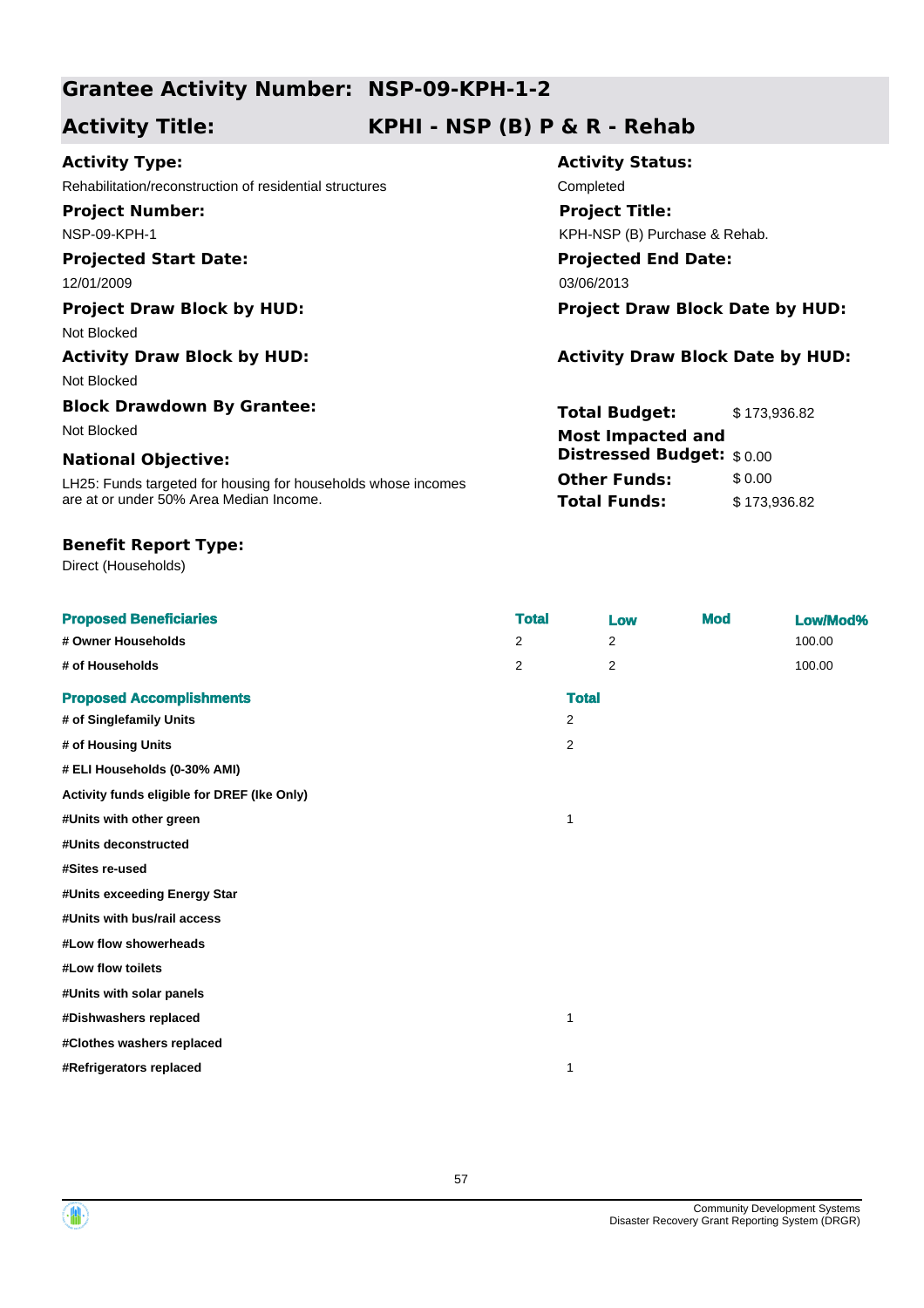| #Light fixtures (outdoors) replaced |   |
|-------------------------------------|---|
| #Light Fixtures (indoors) replaced  |   |
| #Replaced hot water heaters         |   |
| #Replaced thermostats               |   |
| #Efficient AC added/replaced        |   |
| #High efficiency heating plants     |   |
| #Additional Attic/Roof Insulation   |   |
| #Energy Star Replacement Windows    |   |
| # of Properties                     | 2 |
|                                     |   |

# **Proposed budgets for organizations carrying out Activity:**

| <b>Responsible Organization</b>     | <b>Organization Type</b> | <b>Proposed Budget</b> |
|-------------------------------------|--------------------------|------------------------|
| Kenai Peninsula Housing Initiatives | Unknown                  | \$173.936.82           |

#### **Location Description:**

115 North Kobuk, Soldotna, Alaska and 398 Katmai Avenue, Soldotna, Alaska.

#### **Activity Description:**

Rehabilitation of housing for homeownership units for families at or below 50% AMI. In December 2012, one unit was moved to an 80% AMI unit to facilitate the sale to a family with an income at or below 80% AMI; rather than at 50% AMI due to the lack of mortgage-ready families in the area at the 50% AMI level who were interested in purchsing the property. The rehabilitation expenses attributed to the property have been moved to the 80% AMI rehabilitation activity. Although this change lessens the overall 25% AMI set-aside, the set-aside continues to be well above the statuatorily mandated minimum for NSP1.

| <b>Environmental Assessment: COMPLETED</b> |      |
|--------------------------------------------|------|
| <b>Environmental Reviews:</b>              | None |
| <b>Activity Attributes:</b>                | None |
|                                            |      |

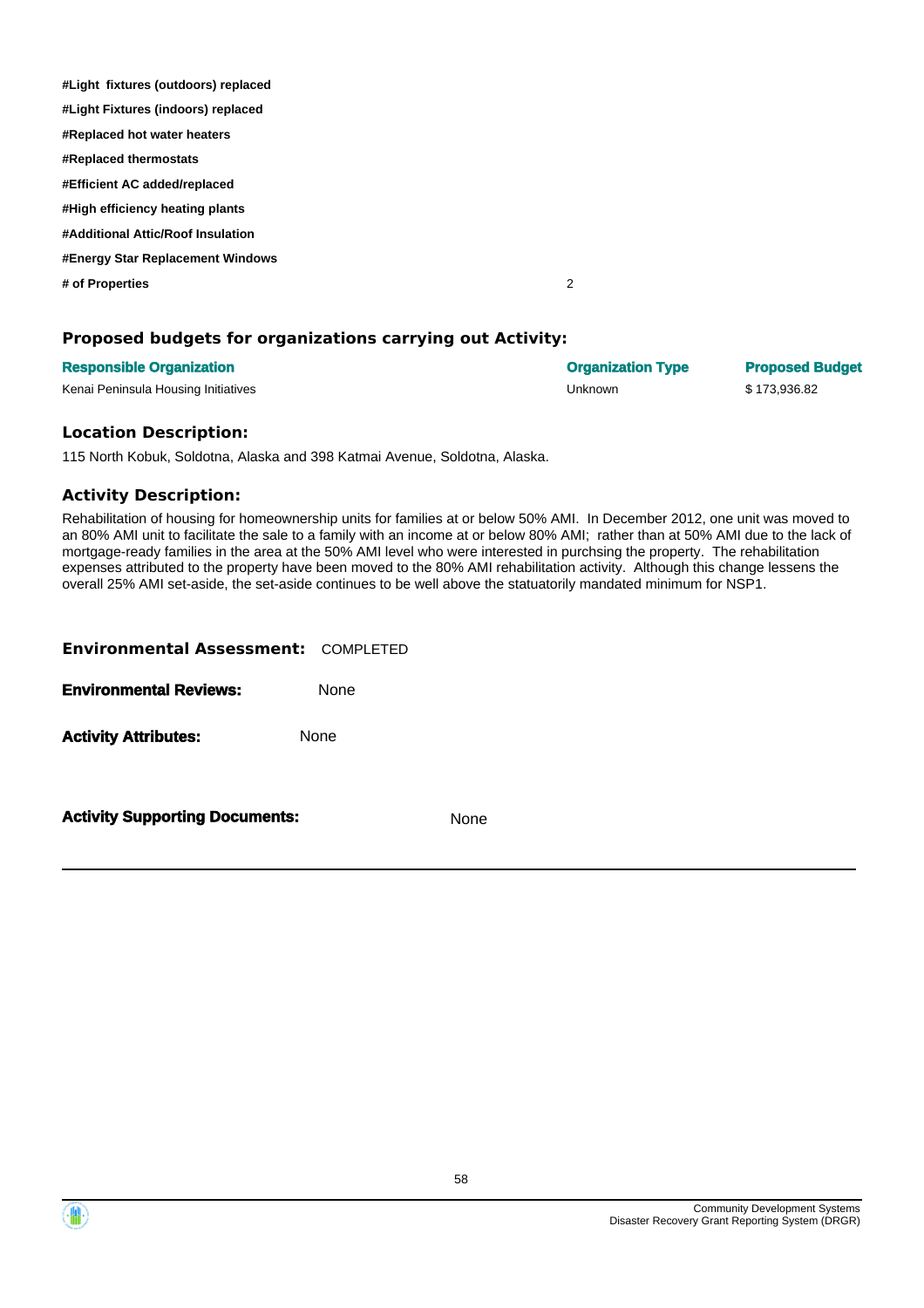# **Grantee Activity Number: NSP-09-KPH-1-3**

# **Activity Title: KPHI - NSP (B) Pur & Rehab -Acq**

| <b>Activity Type:</b>                                        | <b>Activity Status:</b>                 |              |  |
|--------------------------------------------------------------|-----------------------------------------|--------------|--|
| Acquisition - general                                        | Completed                               |              |  |
| <b>Project Number:</b>                                       | <b>Project Title:</b>                   |              |  |
| <b>NSP-09-KPH-1</b>                                          | KPH-NSP (B) Purchase & Rehab.           |              |  |
| <b>Projected Start Date:</b>                                 | <b>Projected End Date:</b>              |              |  |
| 12/01/2009                                                   | 03/06/2013                              |              |  |
| <b>Project Draw Block by HUD:</b>                            | <b>Project Draw Block Date by HUD:</b>  |              |  |
| Not Blocked                                                  |                                         |              |  |
| <b>Activity Draw Block by HUD:</b>                           | <b>Activity Draw Block Date by HUD:</b> |              |  |
| Not Blocked                                                  |                                         |              |  |
| <b>Block Drawdown By Grantee:</b>                            | <b>Total Budget:</b>                    | \$757,203.31 |  |
| Not Blocked                                                  | <b>Most Impacted and</b>                |              |  |
| <b>National Objective:</b>                                   | <b>Distressed Budget: \$0.00</b>        |              |  |
| LMMI: Low, Moderate and Middle Income National Objective for | <b>Other Funds:</b>                     | \$0.00       |  |
| NSP Only                                                     | <b>Total Funds:</b>                     | \$757,203.31 |  |

## **Benefit Report Type:**

Direct (Households)

| <b>Proposed Beneficiaries</b>             | <b>Total</b> | Low          | <b>Mod</b> | Low/Mod% |
|-------------------------------------------|--------------|--------------|------------|----------|
| # Owner Households                        | 2            |              | 2          | 100.00   |
| # of Households                           | 2            |              | 2          | 100.00   |
| <b>Proposed Accomplishments</b>           |              | <b>Total</b> |            |          |
| # of Singlefamily Units                   |              | 2            |            |          |
| # of Housing Units                        |              | 2            |            |          |
| Total acquisition compensation to owners  |              |              |            |          |
| # of Parcels acquired voluntarily         |              | 2            |            |          |
| # of Parcels acquired by admin settlement |              |              |            |          |
| # of Parcels acquired by condemnation     |              |              |            |          |
| # of buildings (non-residential)          |              |              |            |          |
| # of Properties                           |              | 2            |            |          |

# **Proposed budgets for organizations carrying out Activity:**

| <b>Responsible Organization</b>     | <b>Organization Type</b> | <b>Proposed Budget</b> |
|-------------------------------------|--------------------------|------------------------|
| Kenai Peninsula Housing Initiatives | Unknown                  | \$757.203.31           |



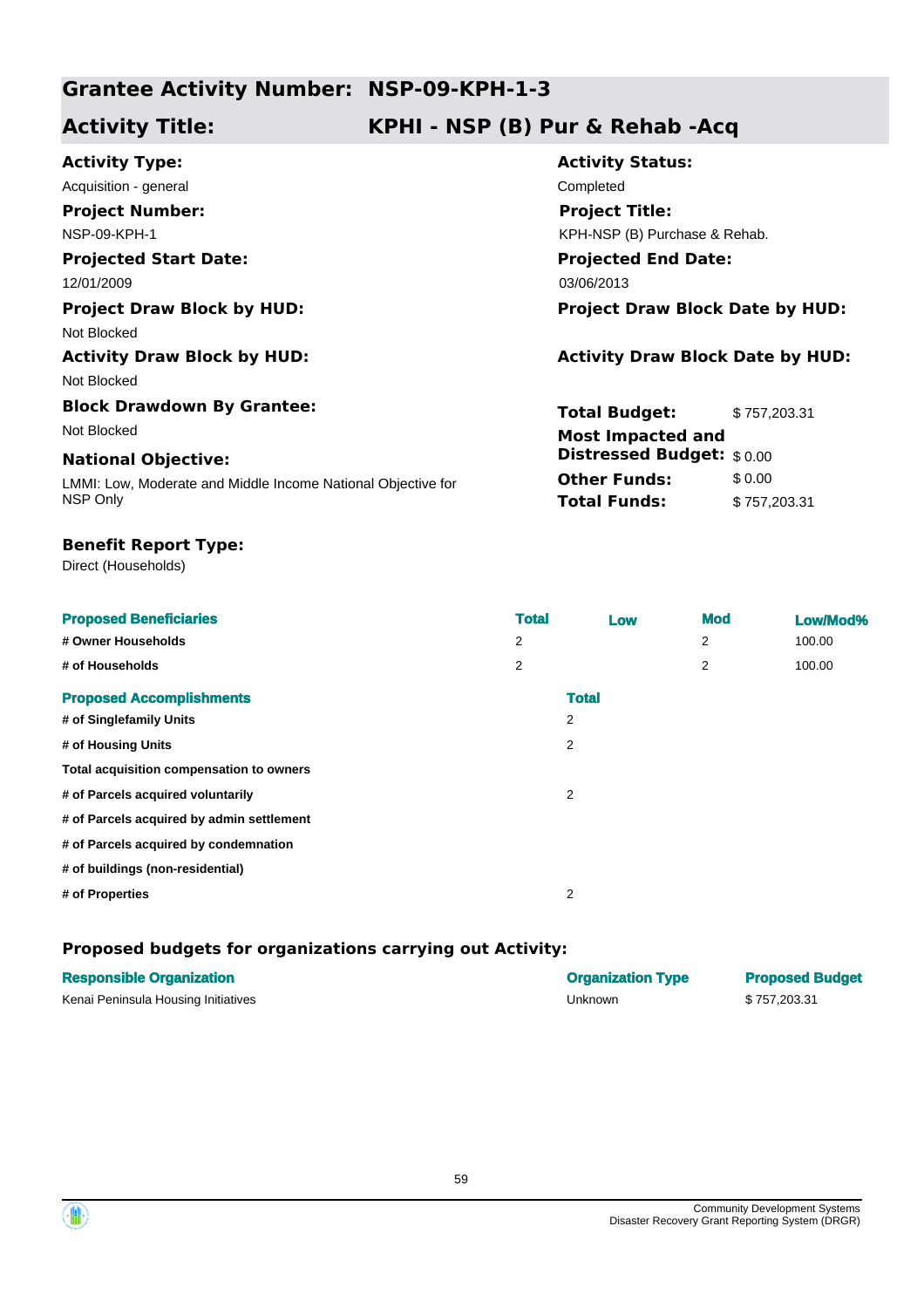# **Location Description:**

3751 Sterling Highway, Homer, Alaska and 40810 Kay Court, Homer, Alaska.

### **Activity Description:**

Large foreclosed home was acquired at a 14.36% discount from the lender. Sterling Highway property currently being marketed by grantee to income-eligible borrowers at or below 120% AMI. Program income generated from the sale of the property to an income-eligible borrower will be utilized for additional NSP-eligible activities. In December 2012, the acquisition expenses attributed to 40810 Kay Court were moved to this activity due to the sale of the property to an 80% AMI, rather than a 50% AMI prequalified homebuyer. The 3751 Serling Highway property was sold to a 120% AMI buyer. This activity is being tracked in NSP-09-KPH-1-4.

**Environmental Assessment:** COMPLETED

**Environmental Reviews:** None

Activity **Attributes:** None



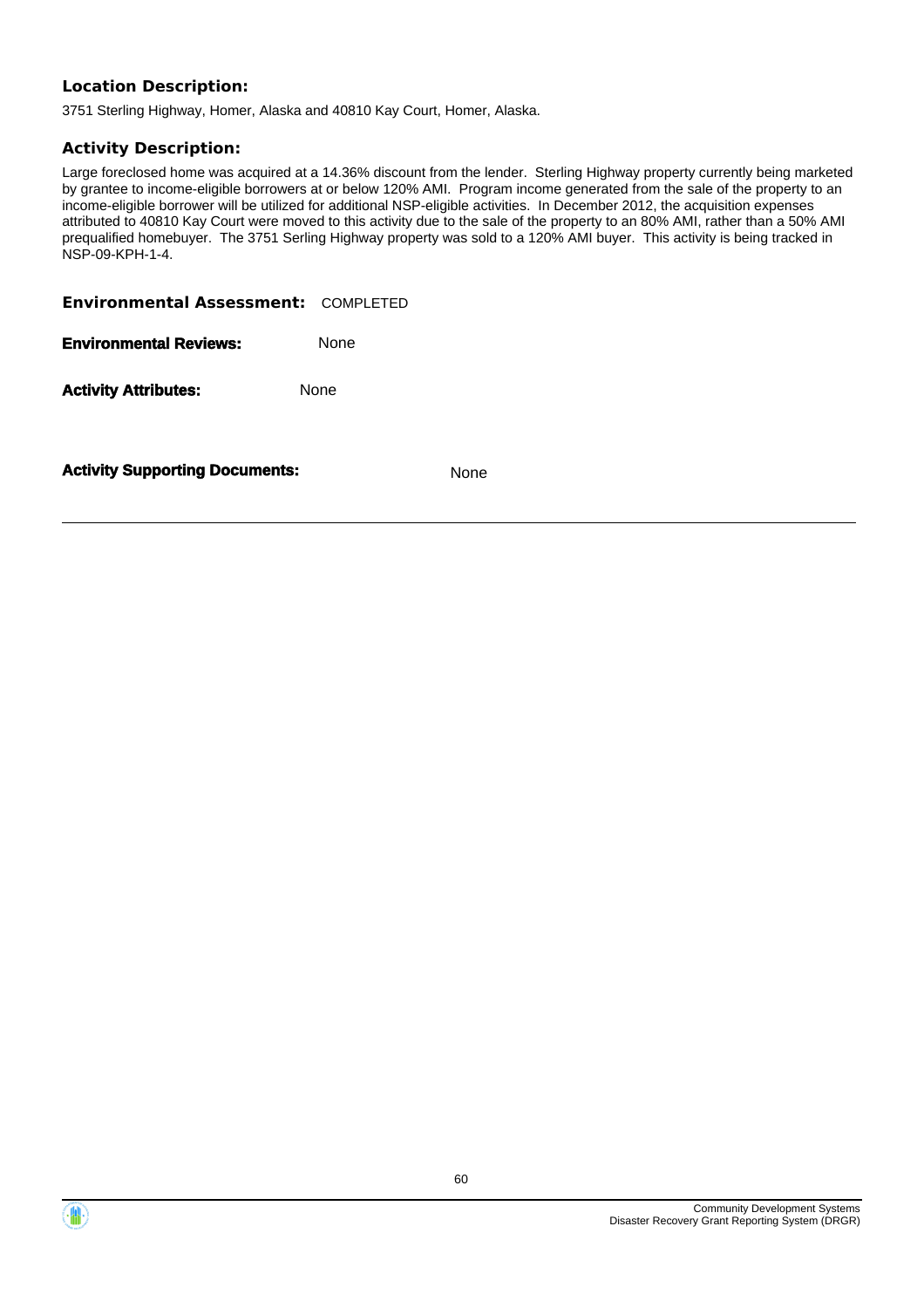# **Grantee Activity Number: NSP-09-KPH-1-4**

# **Activity Title: KPHI - NSP (B) P & R - Rehab**

**Activity Status:**

**Project Title:**

**Projected End Date:**

KPH-NSP (B) Purchase & Rehab.

**Total Budget:** \$23,624.31

**Other Funds:** \$0.00 **Total Funds:** \$23,624.31

**Distressed Budget:** \$ 0.00

# **Activity Type:**

Rehabilitation/reconstruction of residential structures Completed **Project Number:**

NSP-09-KPH-1

# **Projected Start Date:**

12/01/2009 03/06/2013

## **Project Draw Block by HUD: Project Draw Block Date by HUD:**

Not Blocked

# **Activity Draw Block by HUD: Activity Draw Block Date by HUD:**

Not Blocked

# **Block Drawdown By Grantee:** Not Blocked **Most Impacted and**

### **National Objective:**

LMMI: Low, Moderate and Middle Income National Objective for NSP Only

## **Benefit Report Type:**

Direct (Households)

| <b>Proposed Beneficiaries</b>   | <b>Total</b> | Low          | <b>Mod</b> | Low/Mod% |
|---------------------------------|--------------|--------------|------------|----------|
| # Owner Households              | 2            |              | 2          | 100.00   |
| # of Households                 | 2            |              | 2          | 100.00   |
| <b>Proposed Accomplishments</b> |              | <b>Total</b> |            |          |
| # of Singlefamily Units         |              | 2            |            |          |
| # of Housing Units              |              | 2            |            |          |

**Activity funds eligible for DREF (Ike Only)**

**#Units with other green**

**#Units deconstructed**

**#Sites re-used**

**#Units exceeding Energy Star**

**#Units with bus/rail access**

**#Low flow showerheads**

**#Low flow toilets**

**#Units with solar panels**

**#Dishwashers replaced**

**#Clothes washers replaced**

**#Refrigerators replaced**

**#Light fixtures (outdoors) replaced**

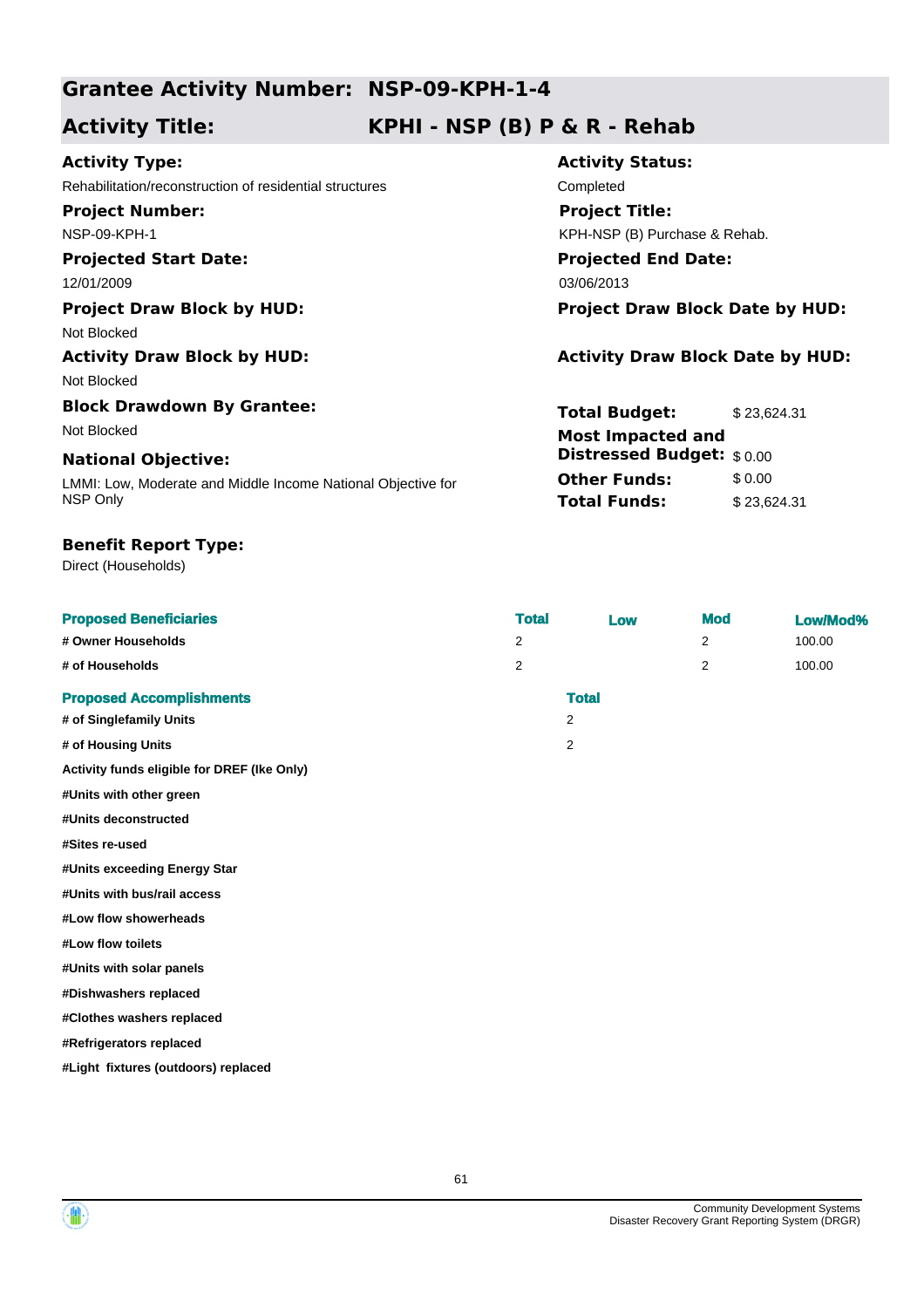| #Light Fixtures (indoors) replaced |   |
|------------------------------------|---|
| #Replaced hot water heaters        |   |
| #Replaced thermostats              |   |
| #Efficient AC added/replaced       |   |
| #High efficiency heating plants    |   |
| #Additional Attic/Roof Insulation  |   |
| #Energy Star Replacement Windows   |   |
| # of Properties                    | 2 |
|                                    |   |

## **Proposed budgets for organizations carrying out Activity:**

| <b>Responsible Organization</b>     | <b>Organization Type</b> | <b>Proposed Budget</b> |
|-------------------------------------|--------------------------|------------------------|
| Kenai Peninsula Housing Initiatives | Unknown                  | \$23.624.31            |

### **Location Description:**

3751 Sterling Highway and 40810 Kay Court, Homer, Alaska.

### **Activity Description:**

Rehabilitation of one foreclosure to be resold or leased to an income eligible family with an income at or below 120% AMI. Grantee requested budget modification on April 5, 2010, moving funds from rehabilitation to acquisition. Rehabilitation will take place through the use of other funding sources, with the NSP funds used for acquisition. In December 2012, the expenses attributed to rehabilitation of a second unit initially purchased for resale to a 50% AMI family was reprogrammed to this activity to facilitate the sale of the Kay Court home to a family with an 80% AMI income level. The 3751 Sterling Highway property was sold in July 2017 to a 120% AMI qualified buyer.

| <b>Environmental Assessment: COMPLETED</b> |             |
|--------------------------------------------|-------------|
| <b>Environmental Reviews:</b>              | <b>None</b> |
| <b>Activity Attributes:</b>                | <b>None</b> |
|                                            |             |



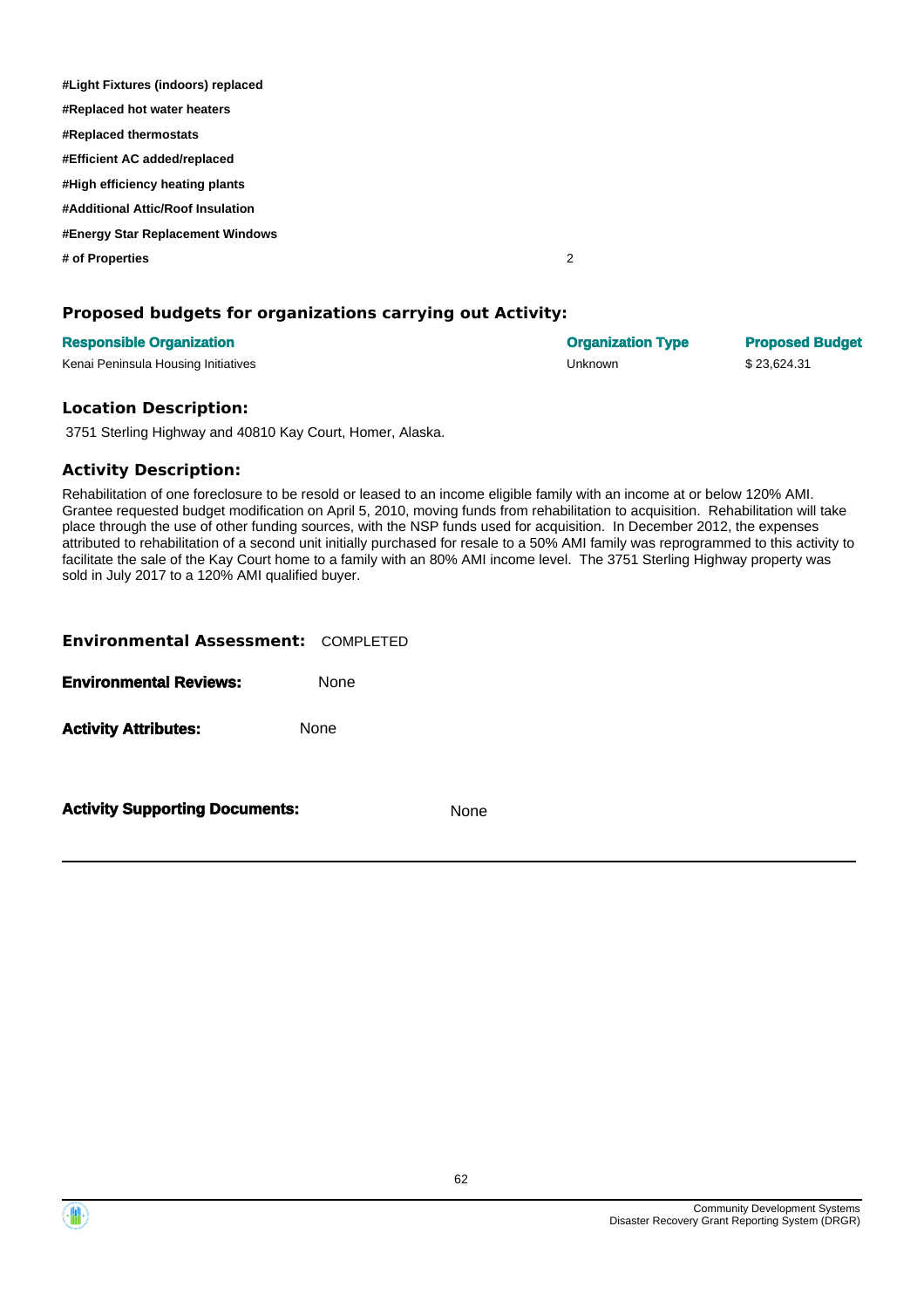# **Grantee Activity Number: NSP-09-KPH-1-5**

# **Activity Title: KPH-NSP (E) Redev Acq- NHC**

| <b>Activity Type:</b>                                        | <b>Activity Status:</b>                 |              |
|--------------------------------------------------------------|-----------------------------------------|--------------|
| Acquisition - general                                        | Completed                               |              |
| <b>Project Number:</b>                                       | <b>Project Title:</b>                   |              |
| <b>NSP-09-KPH-1</b>                                          | KPH-NSP (B) Purchase & Rehab.           |              |
| <b>Projected Start Date:</b>                                 | <b>Projected End Date:</b>              |              |
| 03/01/2011                                                   | 03/06/2013                              |              |
| <b>Project Draw Block by HUD:</b>                            | <b>Project Draw Block Date by HUD:</b>  |              |
| Not Blocked                                                  |                                         |              |
| <b>Activity Draw Block by HUD:</b>                           | <b>Activity Draw Block Date by HUD:</b> |              |
| Not Blocked                                                  |                                         |              |
| <b>Block Drawdown By Grantee:</b>                            | <b>Total Budget:</b>                    | \$153,262.49 |
| Not Blocked                                                  | <b>Most Impacted and</b>                |              |
| <b>National Objective:</b>                                   | Distressed Budget: \$0.00               |              |
| LMMI: Low, Moderate and Middle Income National Objective for | <b>Other Funds:</b>                     | \$0.00       |
| NSP Only                                                     | <b>Total Funds:</b>                     | \$153,262.49 |
| <b>Benefit Report Type:</b><br><b>NA</b>                     |                                         |              |
|                                                              |                                         |              |

| <b>Proposed Accomplishments</b> | <b>Total</b> |
|---------------------------------|--------------|
| # of Properties                 |              |

### **Proposed budgets for organizations carrying out Activity:**

| <b>Responsible Organization</b>     | <b>Organization Type</b> | <b>Proposed Budget</b> |
|-------------------------------------|--------------------------|------------------------|
| Kenai Peninsula Housing Initiatives | Unknown                  | \$0.00                 |

### **Location Description:**

Grantee is currently exploring options to purchase vacant property on the Kenai peninsula with program income generated by the sale of homes to income-eligible families. No homes have sold yet so this is a future activity.

# **Activity Description:**

Grantee is currently exploring options to purchase properties with NSP program income to develop additional units of affordable housing. This activity is anticipated to begin in mid-2011 after the agency's NSP acquisitions have been rehabilitated and resold to income eligible families.

**Environmental Assessment:** COMPLETED

| <b>Environmental Reviews:</b> | None |
|-------------------------------|------|
|                               |      |

Activity **Attributes:** None

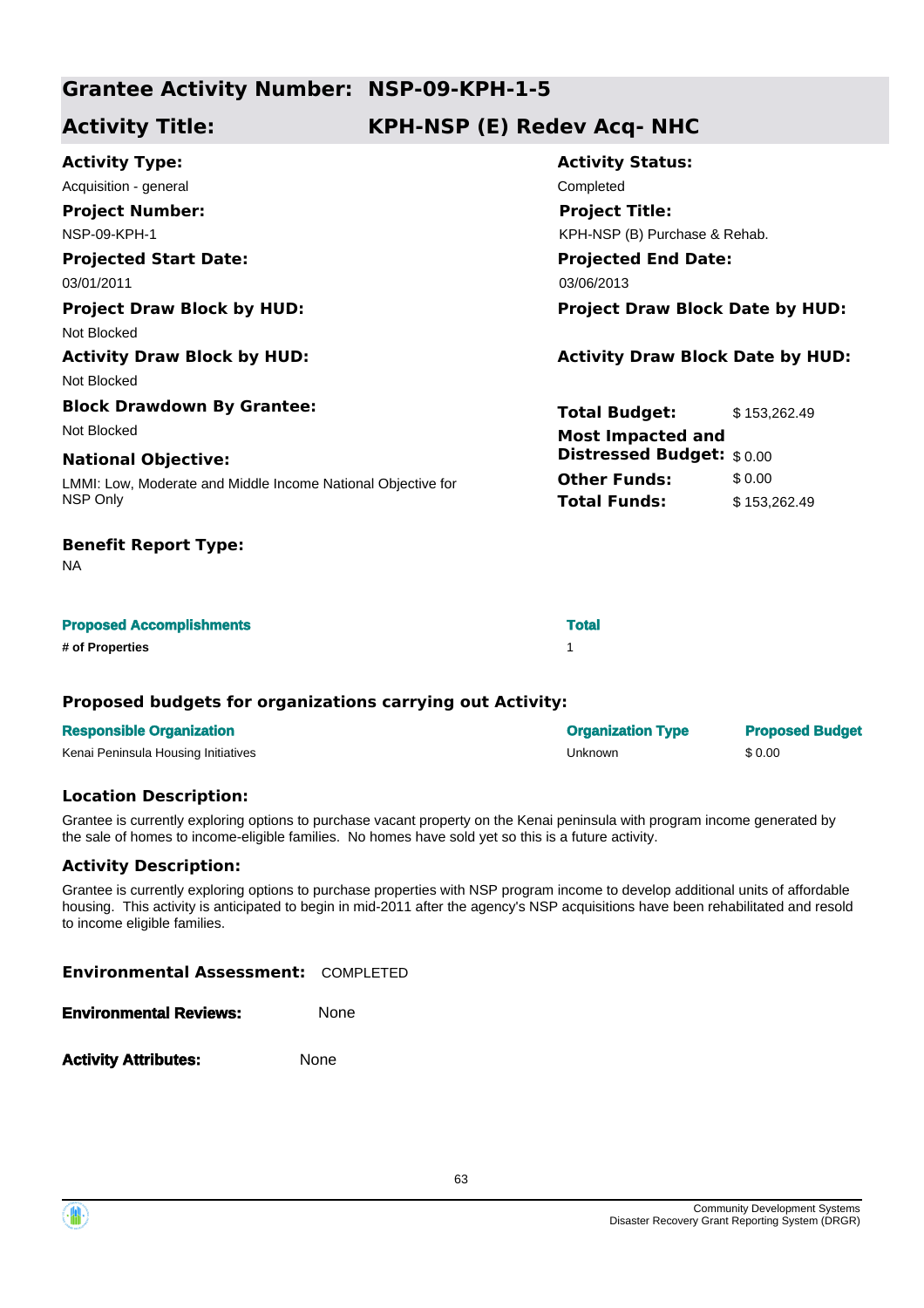**Environmental Reviews:** None

**Activity Supporting Documents:** None

**Project # / NSP-09-RCP-1 / Rural CAP-NSP (E) Redev-Anch**



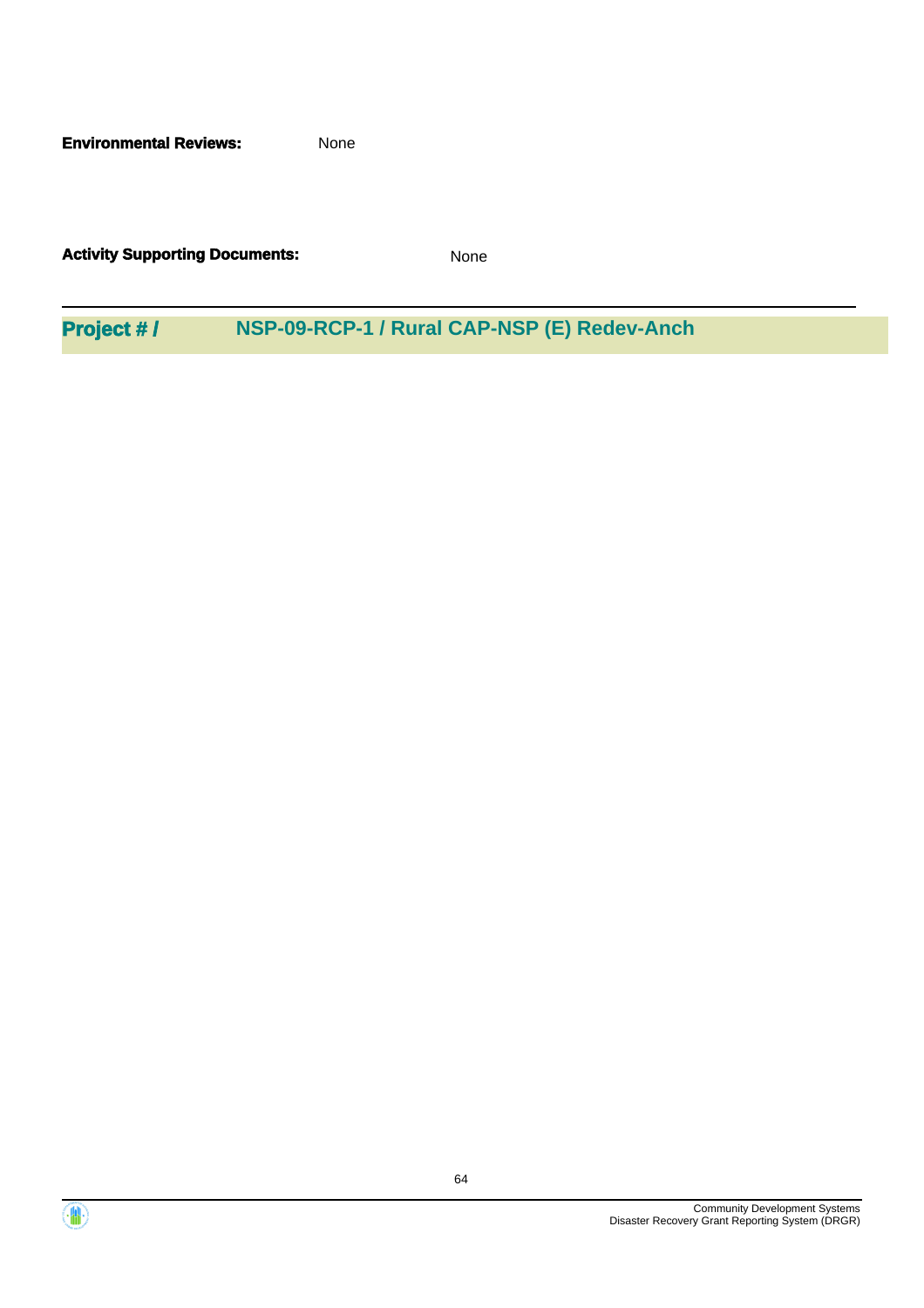# **Grantee Activity Number: NSP-09-RCP-1-1**

# **Activity Title: Rural CAP-NSP (B) Acquisition**

| <b>Activity Type:</b>                                         | <b>Activity Status:</b>                 |  |  |
|---------------------------------------------------------------|-----------------------------------------|--|--|
| Acquisition - general                                         | Completed                               |  |  |
| <b>Project Number:</b>                                        | <b>Project Title:</b>                   |  |  |
| NSP-09-RCP-1                                                  | Rural CAP-NSP (E) Redev-Anch            |  |  |
| <b>Projected Start Date:</b>                                  | <b>Projected End Date:</b>              |  |  |
| 11/04/2009                                                    | 03/06/2013                              |  |  |
| <b>Project Draw Block by HUD:</b>                             | <b>Project Draw Block Date by HUD:</b>  |  |  |
| Not Blocked                                                   |                                         |  |  |
| <b>Activity Draw Block by HUD:</b>                            | <b>Activity Draw Block Date by HUD:</b> |  |  |
| Not Blocked                                                   |                                         |  |  |
| <b>Block Drawdown By Grantee:</b>                             | Total Budget:<br>\$125,911.86           |  |  |
| Not Blocked                                                   | <b>Most Impacted and</b>                |  |  |
| <b>National Objective:</b>                                    | <b>Distressed Budget:</b> \$0.00        |  |  |
| LH25: Funds targeted for housing for households whose incomes | <b>Other Funds:</b><br>\$0.00           |  |  |
| are at or under 50% Area Median Income.                       | <b>Total Funds:</b><br>\$125,911.86     |  |  |
|                                                               |                                         |  |  |

# **Benefit Report Type:**

Direct (Households)

| <b>Proposed Beneficiaries</b>             | <b>Total</b> |              | Low | <b>Mod</b> | Low/Mod% |
|-------------------------------------------|--------------|--------------|-----|------------|----------|
| # Renter Households                       | 1            |              | 1   |            | 100.00   |
| # of Households                           | 1            |              | 1   |            | 100.00   |
| <b>Proposed Accomplishments</b>           |              | <b>Total</b> |     |            |          |
| # of Singlefamily Units                   |              |              |     |            |          |
| # of Housing Units                        |              |              |     |            |          |
| Total acquisition compensation to owners  |              | 126000       |     |            |          |
| # of Parcels acquired voluntarily         |              |              |     |            |          |
| # of Parcels acquired by admin settlement |              |              |     |            |          |
| # of Parcels acquired by condemnation     |              |              |     |            |          |
| # of buildings (non-residential)          |              |              |     |            |          |
| # of Properties                           |              |              |     |            |          |

# **Proposed budgets for organizations carrying out Activity:**

| <b>Responsible Organization</b>             | <b>Organization Type</b> | <b>Proposed Budget</b> |
|---------------------------------------------|--------------------------|------------------------|
| Rural Alaska Community Action Program, Inc. | Non-Profit               | \$126.238.86           |
| <b>Funding Source Name</b>                  | <b>Matching Funds</b>    | <b>Funding Amount</b>  |

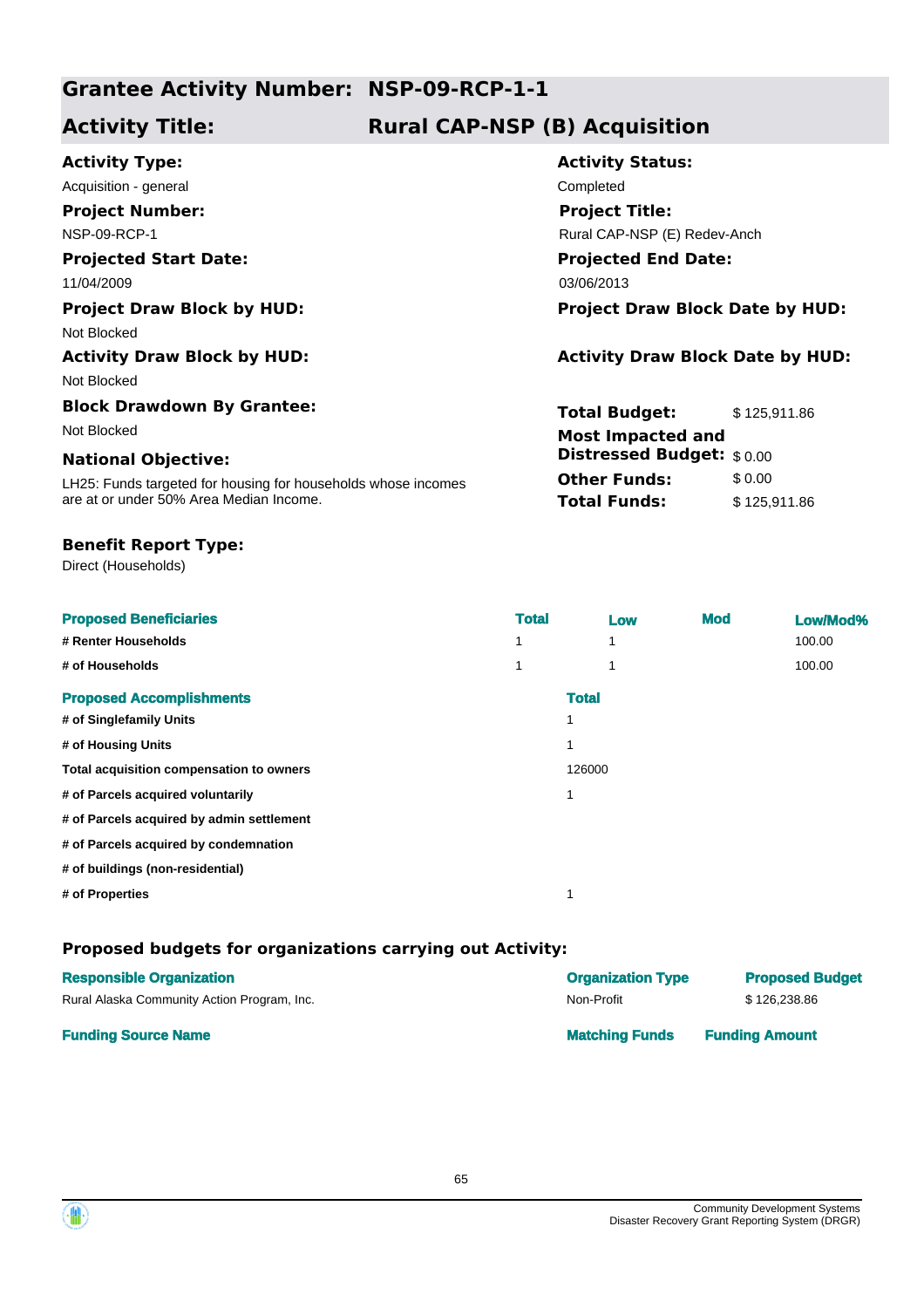#### **Neighborhood Stabilization Program No** \$ 0.00

**Location Description:**

Property address: 7341 Huntsman Circle, #17-D, Anchorage, AK.

### **Activity Description:**

RCP acquired a foreclosed condominium unit at a discount to rehabilitate and lease to an income-eligible family. RCP completed the acquisition of the foreclosed property. This property adds one additional unit of affordable housing to the agency's Affordable Housing Program.

66

| <b>Environmental Assessment: EXEMPT</b> |             |             |
|-----------------------------------------|-------------|-------------|
| <b>Environmental Reviews:</b>           | <b>None</b> |             |
| <b>Activity Attributes:</b>             | None        |             |
| <b>Activity Supporting Documents:</b>   |             | <b>None</b> |

Disaster Recovery Grant Reporting System (DRGR)

Community Development Systems



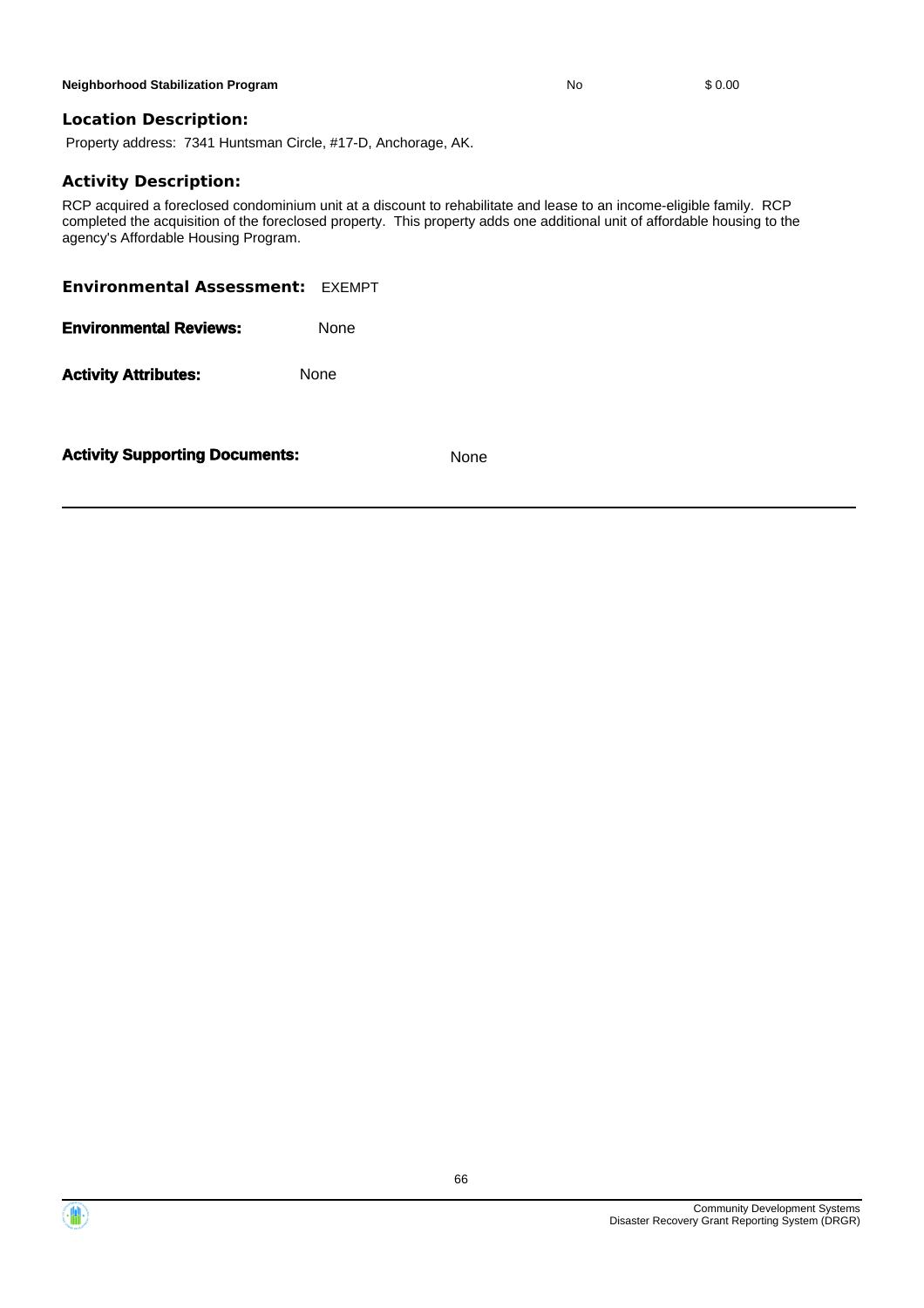# **Grantee Activity Number: NSP-09-RCP-1-2**

# **Activity Title: Rural CAP - NSP (E) Redev NHC**

| <b>Activity Type:</b>                                        | <b>Activity Status:</b>                 |                              |  |  |
|--------------------------------------------------------------|-----------------------------------------|------------------------------|--|--|
| Construction of new housing                                  | Completed                               |                              |  |  |
| <b>Project Number:</b>                                       | <b>Project Title:</b>                   |                              |  |  |
| <b>NSP-09-RCP-1</b>                                          |                                         | Rural CAP-NSP (E) Redev-Anch |  |  |
| <b>Projected Start Date:</b>                                 | <b>Projected End Date:</b>              |                              |  |  |
| 06/01/2009                                                   | 03/06/2013                              |                              |  |  |
| <b>Project Draw Block by HUD:</b>                            | <b>Project Draw Block Date by HUD:</b>  |                              |  |  |
| Not Blocked                                                  |                                         |                              |  |  |
| <b>Activity Draw Block by HUD:</b>                           | <b>Activity Draw Block Date by HUD:</b> |                              |  |  |
| Not Blocked                                                  |                                         |                              |  |  |
| <b>Block Drawdown By Grantee:</b>                            | <b>Total Budget:</b>                    | \$229,117.56                 |  |  |
| Not Blocked                                                  | <b>Most Impacted and</b>                |                              |  |  |
| <b>National Objective:</b>                                   | <b>Distressed Budget:</b> \$0.00        |                              |  |  |
| LMMI: Low, Moderate and Middle Income National Objective for | <b>Other Funds:</b>                     | \$0.00                       |  |  |
| NSP Only                                                     | <b>Total Funds:</b>                     | \$229,117.56                 |  |  |

## **Benefit Report Type:**

Direct (Households)

| <b>Proposed Beneficiaries</b>               | <b>Total</b>   |              | Low | <b>Mod</b> | Low/Mod% |
|---------------------------------------------|----------------|--------------|-----|------------|----------|
| # Renter Households                         | 7              |              | 7   |            | 100.00   |
| # of Households                             | $\overline{7}$ |              | 7   |            | 100.00   |
| <b>Proposed Accomplishments</b>             |                | <b>Total</b> |     |            |          |
| # of Multifamily Units                      |                | 7            |     |            |          |
| # of Housing Units                          |                | 7            |     |            |          |
| Activity funds eligible for DREF (Ike Only) |                |              |     |            |          |
| #Units with other green                     |                | 7            |     |            |          |
| #Sites re-used                              |                |              |     |            |          |
| #Units exceeding Energy Star                |                | 7            |     |            |          |
| #Units with bus/rail access                 |                | 7            |     |            |          |
| #Low flow showerheads                       |                |              |     |            |          |
| #Low flow toilets                           |                |              |     |            |          |

**#Units with solar panels**

# **Proposed budgets for organizations carrying out Activity:**

| <b>Responsible Organization</b> | <b>Organization Type</b> | <b>Proposed Budget</b> |
|---------------------------------|--------------------------|------------------------|
|                                 |                          |                        |



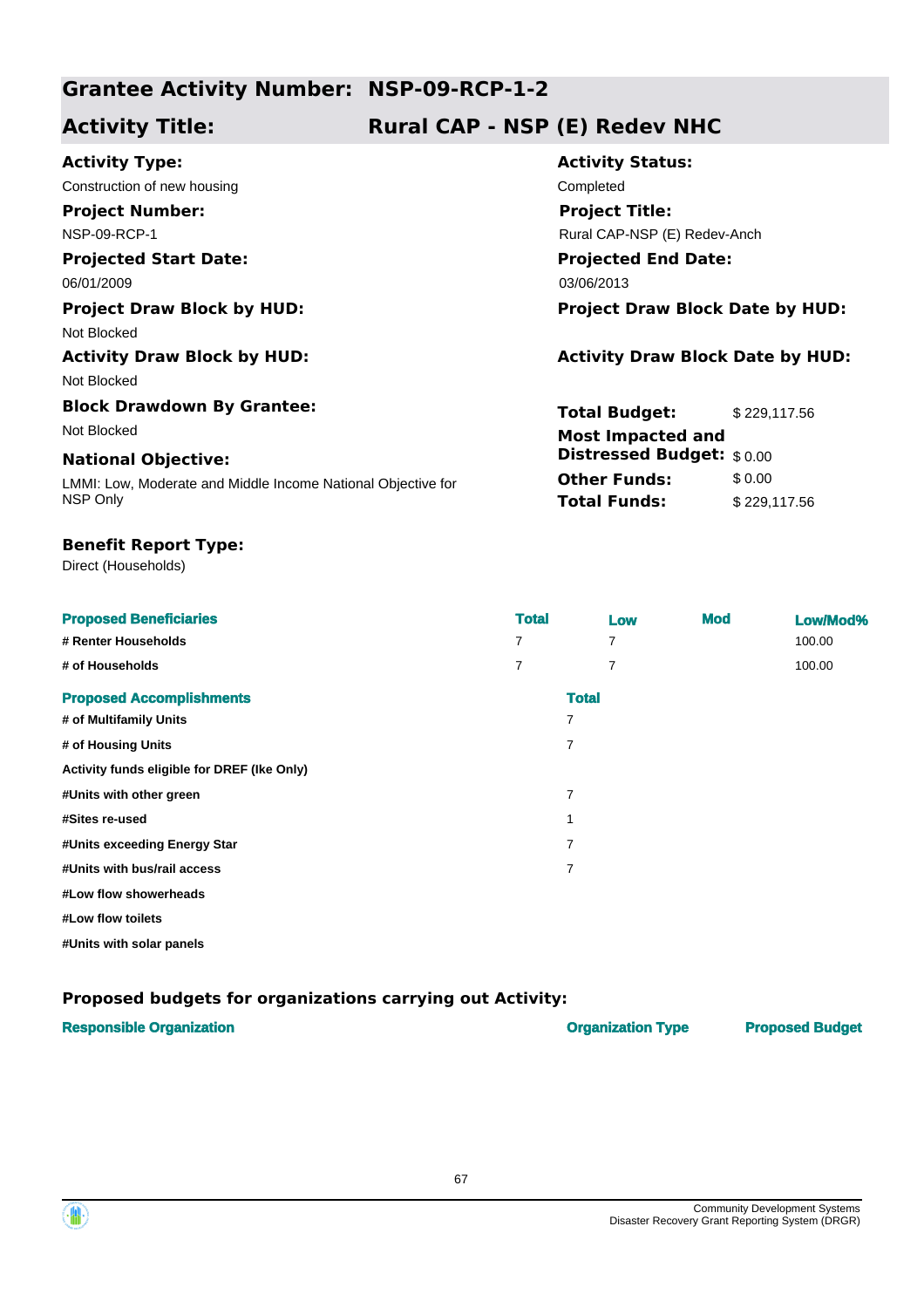Rural Alaska Community Action Program, Inc. Non-Profit \$ 229,444.56

### **Location Description:**

Fairview subdivision, Anchorage, Alaska. Address: 1036 East 11th, Third Addition, Lots 11 and 12 B3C. The census tract block group has a HUD Foreclosure Risk Assessment Score of 3.

### **Activity Description:**

Replat and redevelop two vacant subdivision lots into seven units of affordable housing for individuals at or below 50% AMI

**Environmental Assessment:** COMPLETED **Environmental Reviews:** None Activity **Attributes:** None

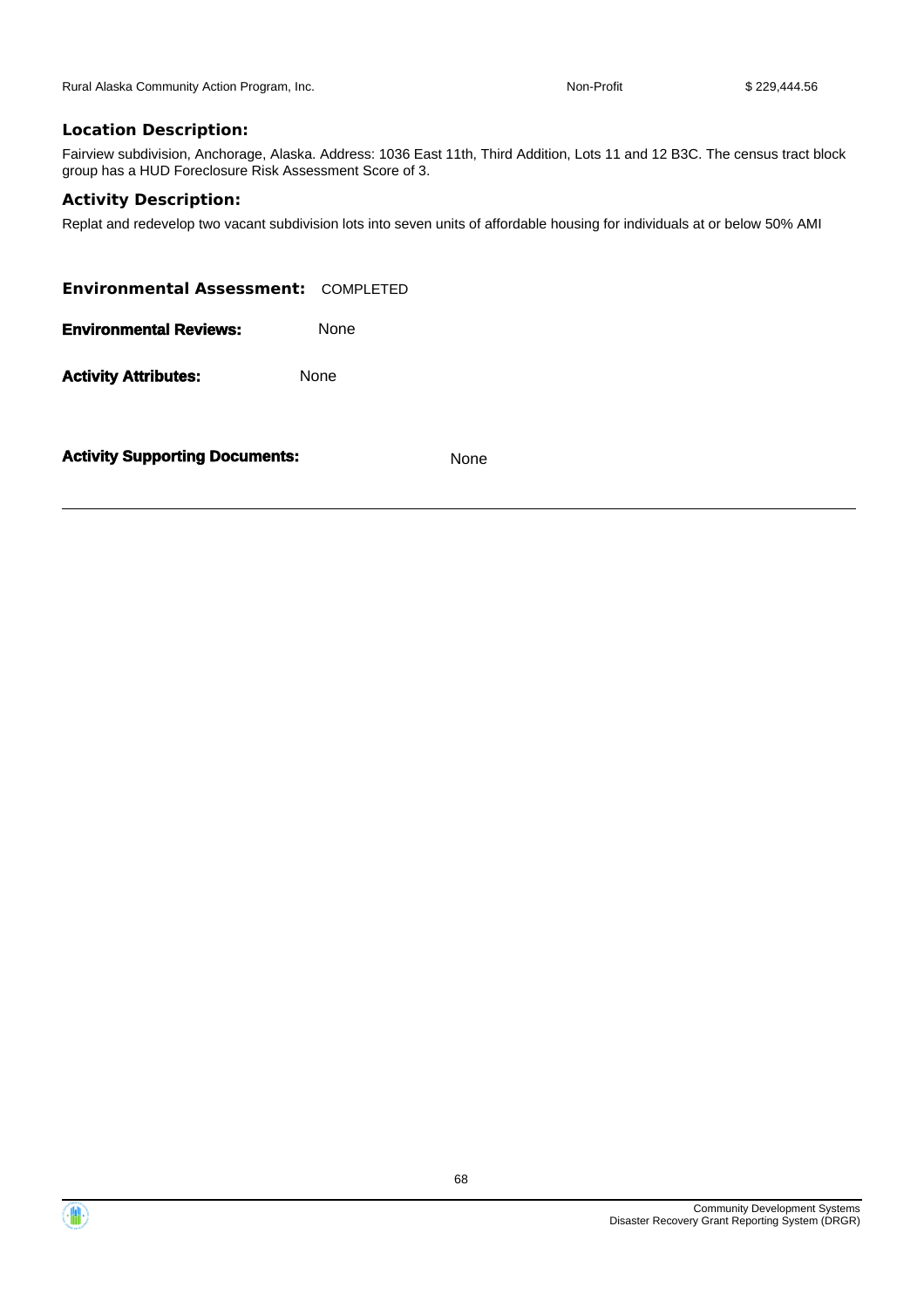# **Grantee Activity Number: NSP-09-RCP-1-3**

# **Activity Title: Rural CAP-NSP (B) Rehab**

# **Activity Type:**

Rehabilitation/reconstruction of residential structures Completed **Project Number:**

NSP-09-RCP-1

# **Projected Start Date:**

Not Blocked

Not Blocked

# **Block Drawdown By Grantee:**

## **National Objective:**

LH25: Funds targeted for housing for households whose incomes are at or under 50% Area Median Income.

## **Benefit Report Type:**

Direct (Households)

# **Activity Status: Projected End Date:** 02/01/2010 06/15/2010 06/15/2010 **Project Title:** Rural CAP-NSP (E) Redev-Anch

**Project Draw Block by HUD: Project Draw Block Date by HUD:**

# Activity Draw Block by HUD: **Activity Draw Block Date by HUD:** Activity Draw Block Date by HUD:

**Total Budget:** \$6,276.58 **Other Funds:** \$0.00 **Total Funds:** \$6,276.58 Not Blocked **Most Impacted and Distressed Budget:** \$ 0.00

| <b>Proposed Beneficiaries</b>               | <b>Total</b> | Low          | <b>Mod</b> | Low/Mod% |
|---------------------------------------------|--------------|--------------|------------|----------|
| # Renter Households                         | 1            | 1            |            | 100.00   |
| # of Households                             | 1            | 1            |            | 100.00   |
| <b>Proposed Accomplishments</b>             |              | <b>Total</b> |            |          |
| # of Singlefamily Units                     | 1            |              |            |          |
| # of Housing Units                          | 1            |              |            |          |
| # ELI Households (0-30% AMI)                |              |              |            |          |
| Activity funds eligible for DREF (Ike Only) |              |              |            |          |
| #Units with other green                     |              |              |            |          |
| #Units deconstructed                        |              |              |            |          |
| #Sites re-used                              |              |              |            |          |
| #Units exceeding Energy Star                |              |              |            |          |
| #Units with bus/rail access                 | 1            |              |            |          |
| #Low flow showerheads                       | 1            |              |            |          |
| #Low flow toilets                           | 1            |              |            |          |
| #Units with solar panels                    |              |              |            |          |
| #Dishwashers replaced                       |              |              |            |          |
| #Clothes washers replaced                   |              |              |            |          |
| #Refrigerators replaced                     |              |              |            |          |



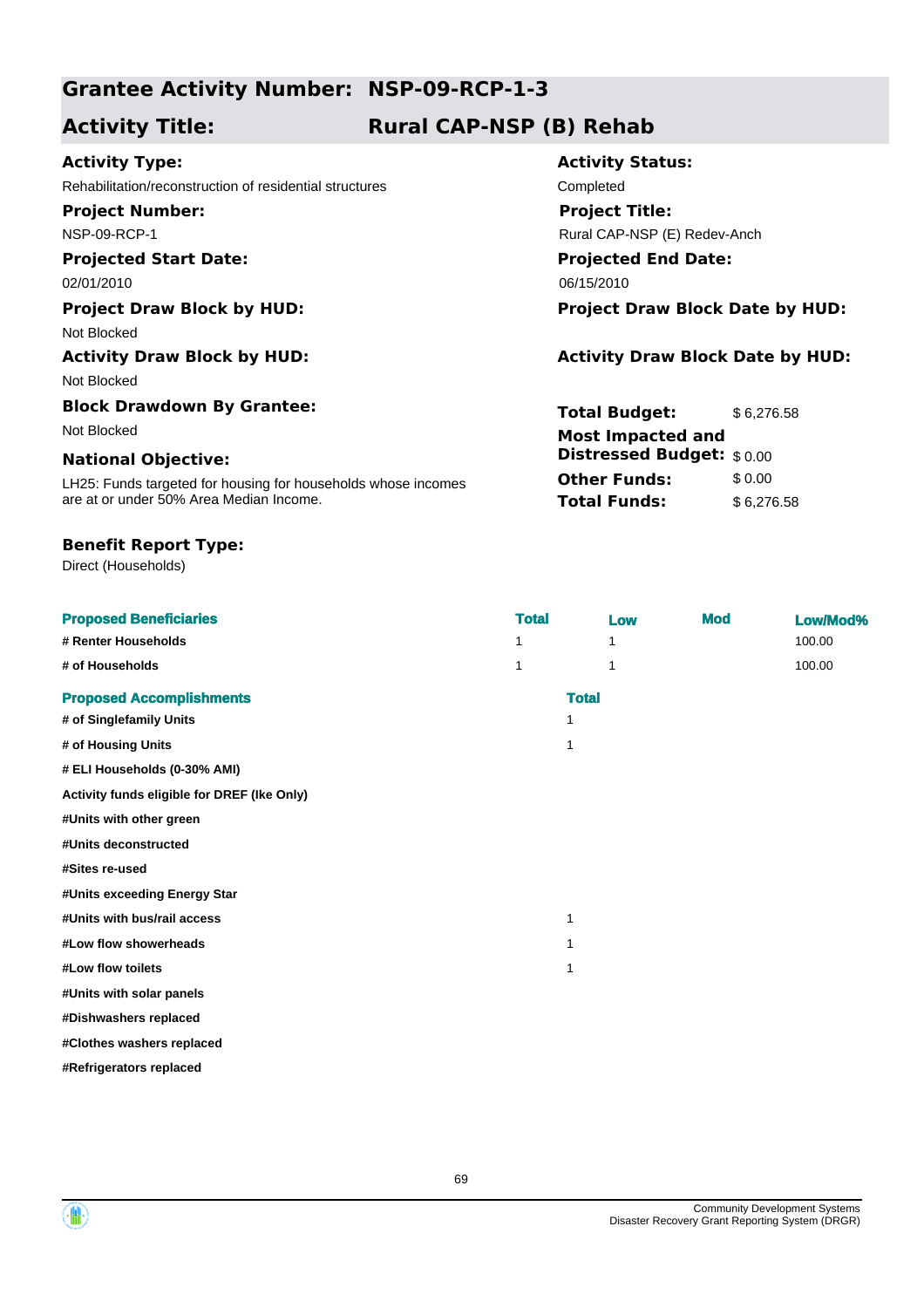| #Light fixtures (outdoors) replaced |  |
|-------------------------------------|--|
| #Light Fixtures (indoors) replaced  |  |
| #Replaced hot water heaters         |  |
| #Replaced thermostats               |  |
| #Efficient AC added/replaced        |  |
| #High efficiency heating plants     |  |
| #Additional Attic/Roof Insulation   |  |
| #Energy Star Replacement Windows    |  |
| # of Properties                     |  |
|                                     |  |

## **Proposed budgets for organizations carrying out Activity:**

| <b>Responsible Organization</b>             | <b>Organization Type</b> | <b>Proposed Budget</b> |
|---------------------------------------------|--------------------------|------------------------|
| Rural Alaska Community Action Program, Inc. | Non-Profit               | \$6.276.58             |

#### **Location Description:**

7341 Huntsman Circle, Anchorage, Alaska

#### **Activity Description:**

Grantee purchased and rehabilitated one foreclosed condominium unit to house an income eligible family with an income at or below 50% AMI in Anchorage, Alaska. This property will add one unit of affordable housing to the grantees Affordable Housing Program rental stock.

| <b>Environmental Assessment: EXEMPT</b> |      |
|-----------------------------------------|------|
| <b>Environmental Reviews:</b>           | None |
| <b>Activity Attributes:</b>             | None |
| <b>Activity Supporting Documents:</b>   | None |

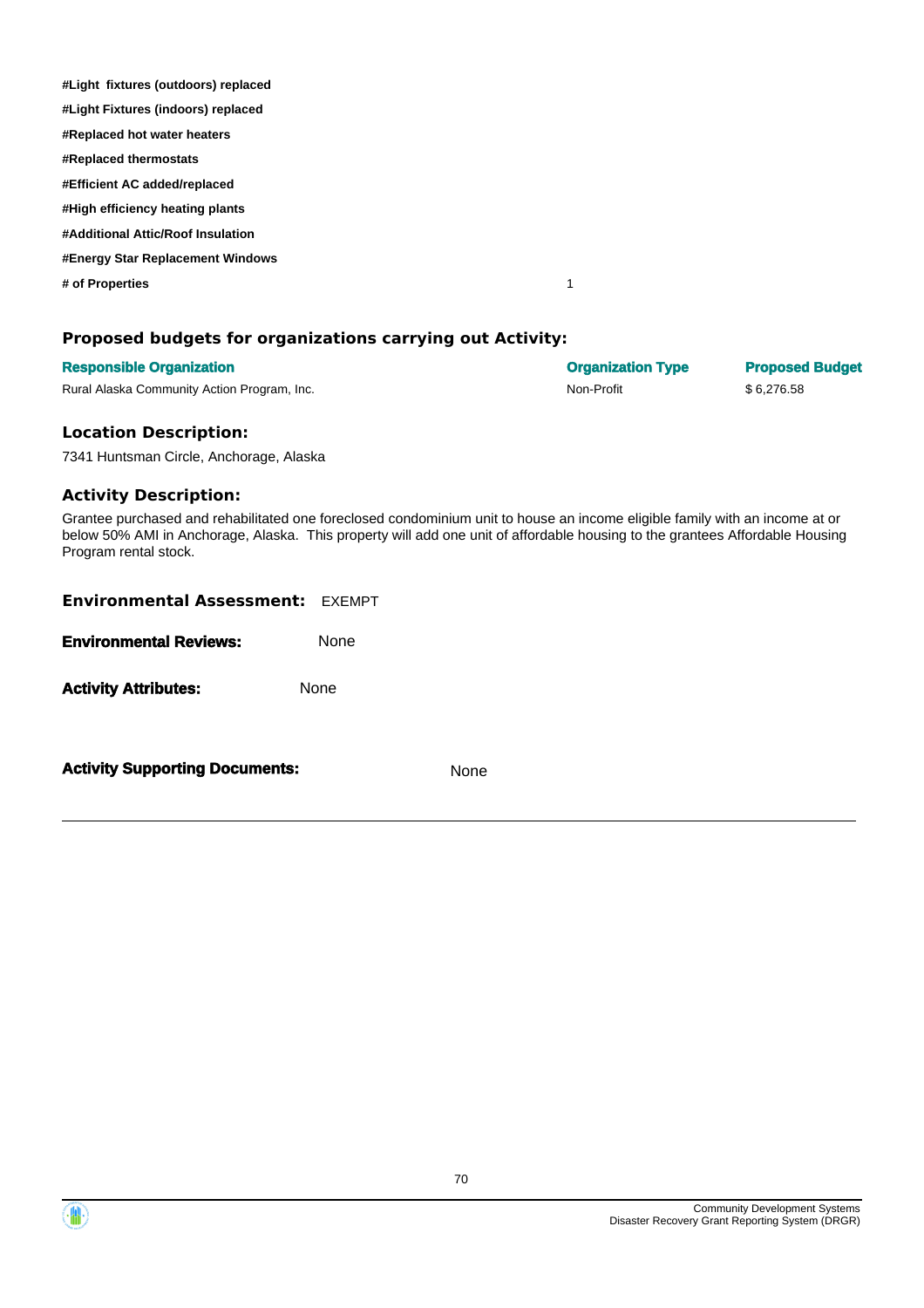# **Grantee Activity Number: NSP-09-RCP-1-4**

# **Activity Title: RCP-NSP (E) Redev-NHC LH25**

| <b>Activity Type:</b>                                         | <b>Activity Status:</b>                 |              |  |
|---------------------------------------------------------------|-----------------------------------------|--------------|--|
| Construction of new housing                                   | Completed                               |              |  |
| <b>Project Number:</b>                                        | <b>Project Title:</b>                   |              |  |
| <b>NSP-09-RCP-1</b>                                           | Rural CAP-NSP (E) Redev-Anch            |              |  |
| <b>Projected Start Date:</b>                                  | <b>Projected End Date:</b>              |              |  |
| 08/02/2010                                                    | 03/06/2013                              |              |  |
| <b>Project Draw Block by HUD:</b>                             | <b>Project Draw Block Date by HUD:</b>  |              |  |
| Not Blocked                                                   |                                         |              |  |
| <b>Activity Draw Block by HUD:</b>                            | <b>Activity Draw Block Date by HUD:</b> |              |  |
| Not Blocked                                                   |                                         |              |  |
| <b>Block Drawdown By Grantee:</b>                             | <b>Total Budget:</b>                    | \$850,068.00 |  |
| Not Blocked                                                   | <b>Most Impacted and</b>                |              |  |
| <b>National Objective:</b>                                    | <b>Distressed Budget:</b> \$0.00        |              |  |
| LH25: Funds targeted for housing for households whose incomes | <b>Other Funds:</b>                     | \$0.00       |  |
| are at or under 50% Area Median Income.                       | <b>Total Funds:</b>                     | \$850,068.00 |  |
|                                                               |                                         |              |  |

## **Benefit Report Type:**

Direct (Households)

| <b>Proposed Beneficiaries</b>               | <b>Total</b>   | Low            | <b>Mod</b> | Low/Mod% |
|---------------------------------------------|----------------|----------------|------------|----------|
| # Renter Households                         | 7              |                |            | 0.00     |
| # of Households                             | $\overline{7}$ |                |            | 0.00     |
| <b>Proposed Accomplishments</b>             |                | <b>Total</b>   |            |          |
| # of Multifamily Units                      |                |                |            |          |
| # of Housing Units                          |                | 7              |            |          |
| Activity funds eligible for DREF (Ike Only) |                |                |            |          |
| #Units with other green                     |                | 7              |            |          |
| #Sites re-used                              |                |                |            |          |
| #Units exceeding Energy Star                |                | 7              |            |          |
| #Units with bus/rail access                 |                | 7              |            |          |
| #Low flow showerheads                       |                | 7              |            |          |
| #Low flow toilets                           |                | $\overline{7}$ |            |          |
| #Units with solar panels                    |                |                |            |          |

# **Proposed budgets for organizations carrying out Activity:**

| <b>Responsible Organization</b> | <b>Organization Type</b> | <b>Proposed Budget</b> |
|---------------------------------|--------------------------|------------------------|
|                                 |                          |                        |



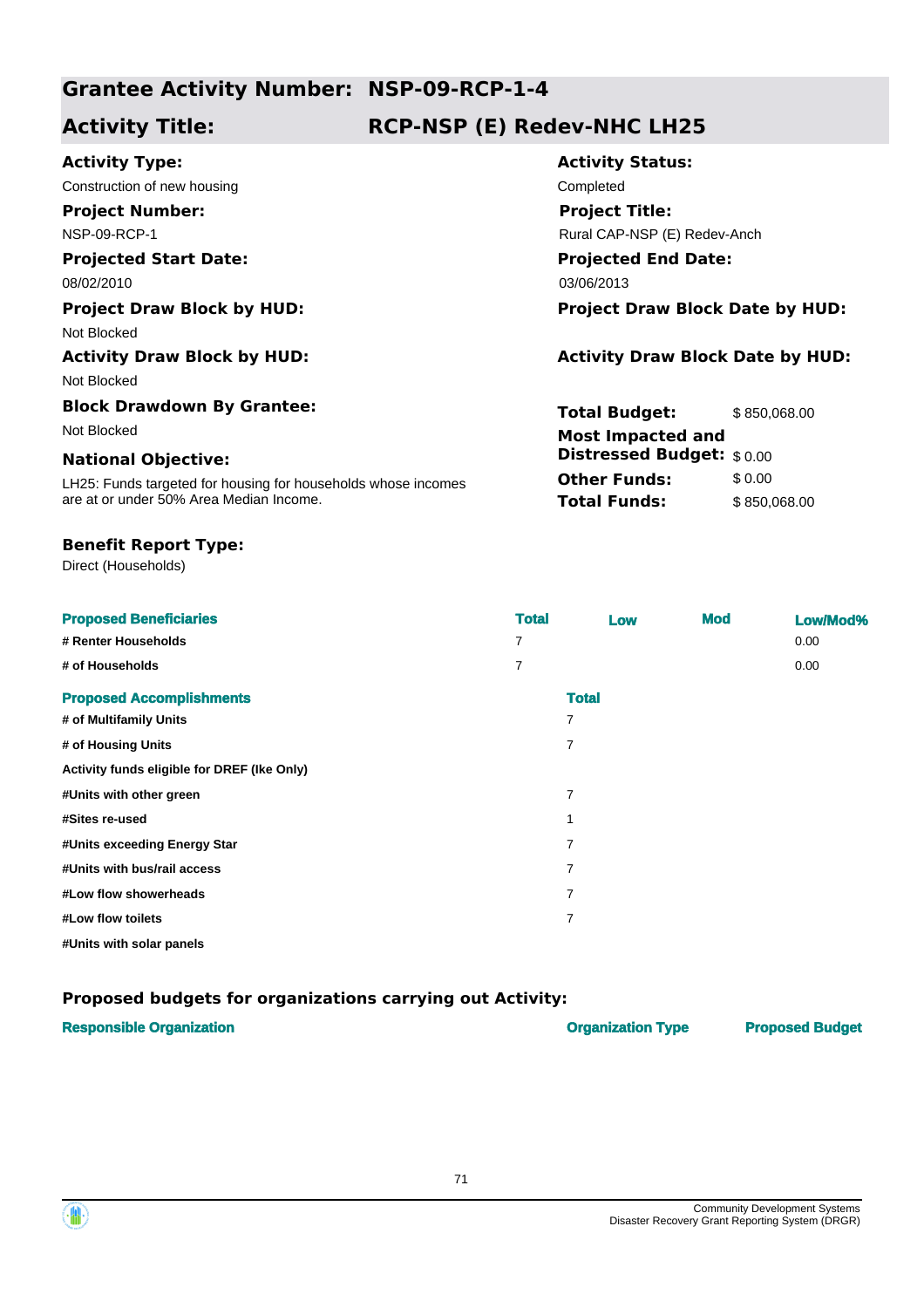Rural Alaska Community Action Program, Inc. Non-Profit Non-Profit \$ 0.00

# **Location Description:**

11th and Medfra, Anchorage, AK

#### **Activity Description:**

This is a duplicate activity. As per the Dodd-Frank Bill, project for which funds have not been obligated or for which funds have been obligated with no expenditures will be able to apply for all of the costs toward the set-aside and HUD will allow credit for any expenditures made after July 21, 2010. Grantee is calculating expenditures from August 1, 2010, forward to move to this duplicate activity after approval.

**Environmental Assessment:** COMPLETED

**Environmental Reviews:** None

Activity **Attributes:** None

**Activity Supporting Documents:** None

**Project # / NSP-09-RCP-2 / Rural CAP - NSP (E) Redev-Kenai**



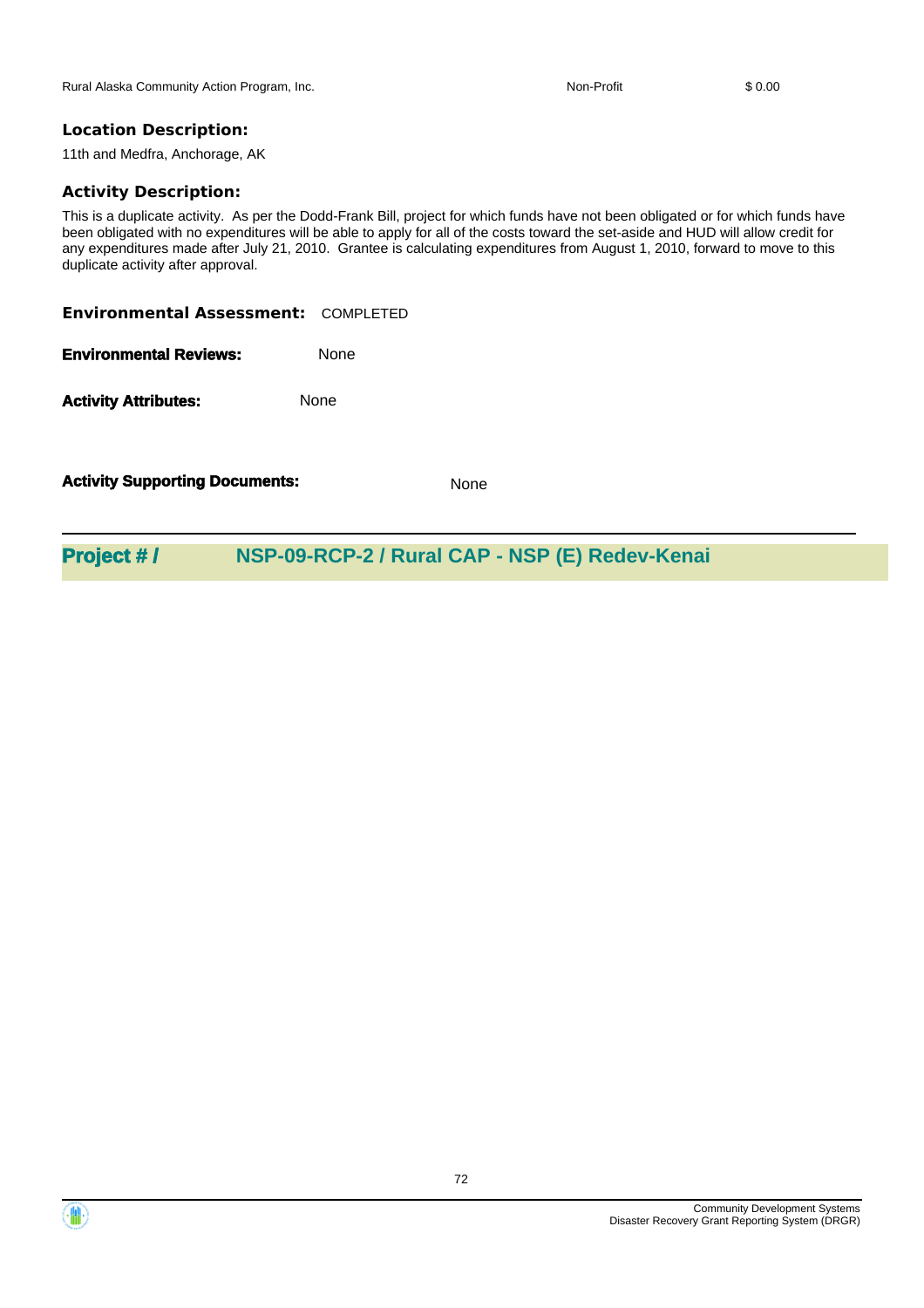## **Grantee Activity Number: NSP-09-RCP-2-1**

# **Activity Title: Rural CAP - NSP (E) Redev -Acq.**

| <b>Activity Type:</b>                                        | <b>Activity Status:</b>                 |  |  |
|--------------------------------------------------------------|-----------------------------------------|--|--|
| Acquisition - general                                        | Completed                               |  |  |
| <b>Project Number:</b>                                       | <b>Project Title:</b>                   |  |  |
| <b>NSP-09-RCP-2</b>                                          | Rural CAP - NSP (E) Redev-Kenai         |  |  |
| <b>Projected Start Date:</b>                                 | <b>Projected End Date:</b>              |  |  |
| 01/04/2010                                                   | 03/06/2013                              |  |  |
| <b>Project Draw Block by HUD:</b>                            | <b>Project Draw Block Date by HUD:</b>  |  |  |
| Not Blocked                                                  |                                         |  |  |
| <b>Activity Draw Block by HUD:</b>                           | <b>Activity Draw Block Date by HUD:</b> |  |  |
| Not Blocked                                                  |                                         |  |  |
| <b>Block Drawdown By Grantee:</b>                            | Total Budget:<br>\$137,691.03           |  |  |
| Not Blocked                                                  | <b>Most Impacted and</b>                |  |  |
| <b>National Objective:</b>                                   | <b>Distressed Budget: \$0.00</b>        |  |  |
| LMMI: Low, Moderate and Middle Income National Objective for | <b>Other Funds:</b><br>\$0.00           |  |  |
| NSP Only                                                     | <b>Total Funds:</b><br>\$137,691.03     |  |  |

#### **Benefit Report Type:**

Direct (Households)

| <b>Proposed Beneficiaries</b>             | <b>Total</b> |              | Low |   | <b>Mod</b> | Low/Mod% |
|-------------------------------------------|--------------|--------------|-----|---|------------|----------|
| # Owner Households                        | 9            |              | 6   | 3 |            | 100.00   |
| # of Households                           | 9            |              | 6   | 3 |            | 100.00   |
| <b>Proposed Accomplishments</b>           |              | <b>Total</b> |     |   |            |          |
| # of Singlefamily Units                   |              | 9            |     |   |            |          |
| # of Housing Units                        |              | 9            |     |   |            |          |
| # of Parcels acquired voluntarily         |              | 9            |     |   |            |          |
| # of Parcels acquired by admin settlement |              |              |     |   |            |          |
| # of Parcels acquired by condemnation     |              |              |     |   |            |          |
| # of buildings (non-residential)          |              |              |     |   |            |          |
| # of Properties                           |              | 9            |     |   |            |          |

### **Proposed budgets for organizations carrying out Activity:**

| <b>Responsible Organization</b>             | <b>Organization Type</b> | <b>Proposed Budget</b> |
|---------------------------------------------|--------------------------|------------------------|
| Rural Alaska Community Action Program, Inc. | Non-Profit               | \$138.281.59           |

#### **Location Description:**



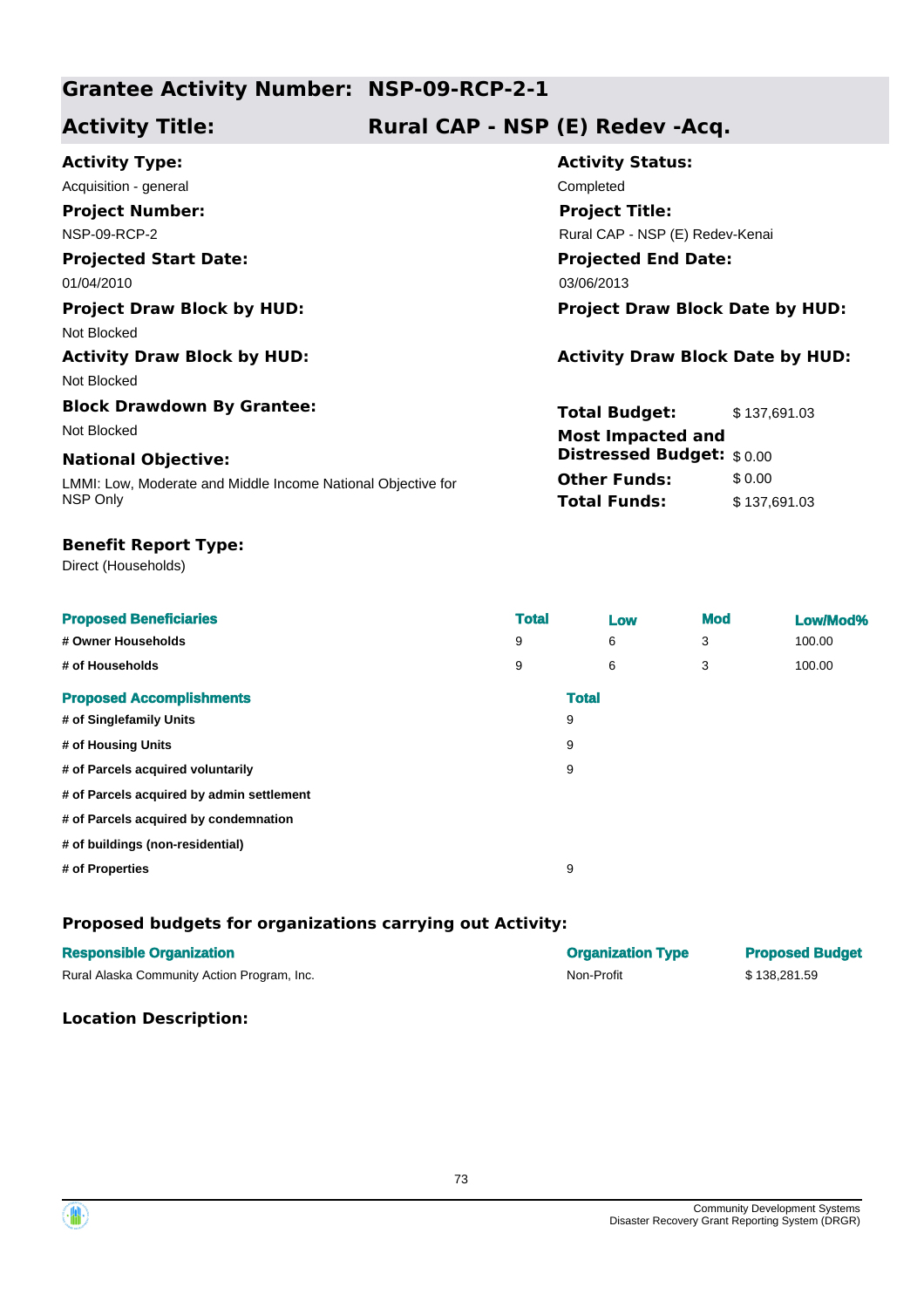Chinulna Point, Lots A1, F8, F9, F10, F11, F14, F15, F16 on Sea Quest Drive in Kenai, Alaska. One additional lot in Chinulna Point, A4, acquired in the summer of 2010, to increase the size of the project by one family.

#### **Activity Description:**

Development of nine homes through Rural CAP's self-help homeownership program on nine previously vacant lots in an established sudivision in Kenai, Alaska, in conjunction with the USDA 523 Program. One additional project site was added due to less than anticipated lot improvement costs. The project was initially an eight-house project. Due to two families dropping out early-on in the project the two initial, alternate homeowners for the project moved forward.

| <b>Environmental Assessment: COMPLETED</b> |             |
|--------------------------------------------|-------------|
| <b>Environmental Reviews:</b>              | <b>None</b> |
| <b>Activity Attributes:</b>                | None        |
|                                            |             |

**Activity Supporting Documents:** None



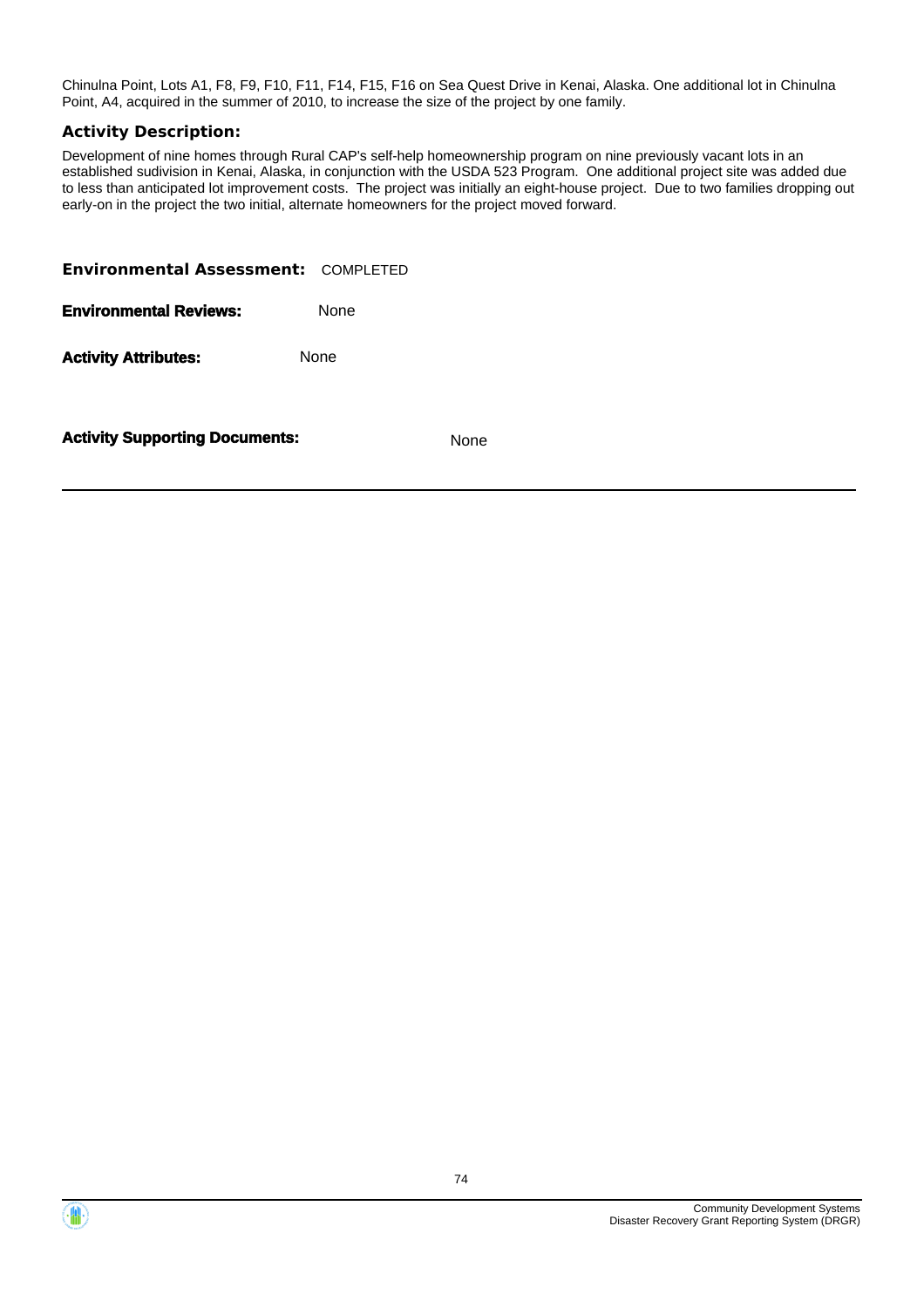## **Grantee Activity Number: NSP-09-RCP-2-2**

# **Activity Title: Rural CAP - NSP (E) Redev-NHC**

#### **Activity Type:**

Construction of new housing Completed **Project Number:**

NSP-09-RCP-2

#### **Projected Start Date:** 01/04/2010 03/06/2013

Not Blocked

# Not Blocked

**Block Drawdown By Grantee:**

#### **National Objective:**

LMMI: Low, Moderate and Middle Income National Objective for NSP Only

Direct (Households)

# **Activity Status: Projected End Date: Project Title:** Rural CAP - NSP (E) Redev-Kenai

#### **Project Draw Block by HUD: Project Draw Block Date by HUD:**

### **Activity Draw Block by HUD: Activity Draw Block Date by HUD:**

**Total Budget:** \$ 440,308.97 **Other Funds:** \$0.00 **Total Funds:** \$440,308.97 Not Blocked **Most Impacted and Distressed Budget:** \$ 0.00

# **Benefit Report Type: Program Income Account:**

Rural CAP II P/I

| <b>Proposed Beneficiaries</b>               | <b>Total</b> | Low          | <b>Mod</b> | Low/Mod% |
|---------------------------------------------|--------------|--------------|------------|----------|
| # Owner Households                          | 9            | 5            | 4          | 100.00   |
| # of Households                             | 9            | 5            | 4          | 100.00   |
| <b>Proposed Accomplishments</b>             |              | <b>Total</b> |            |          |
| # of Singlefamily Units                     | 9            |              |            |          |
| # of Housing Units                          | 9            |              |            |          |
| Activity funds eligible for DREF (Ike Only) |              |              |            |          |
| #Units with other green                     | 9            |              |            |          |
| #Sites re-used                              | 9            |              |            |          |
| #Units exceeding Energy Star                | 9            |              |            |          |
| #Units with bus/rail access                 |              |              |            |          |
| #Low flow showerheads                       |              |              |            |          |

**#Low flow toilets**

**#Units with solar panels**

### **Proposed budgets for organizations carrying out Activity:**

### **Responsible Organization Construction Construction Type Proposed Budget Proposed Budget**



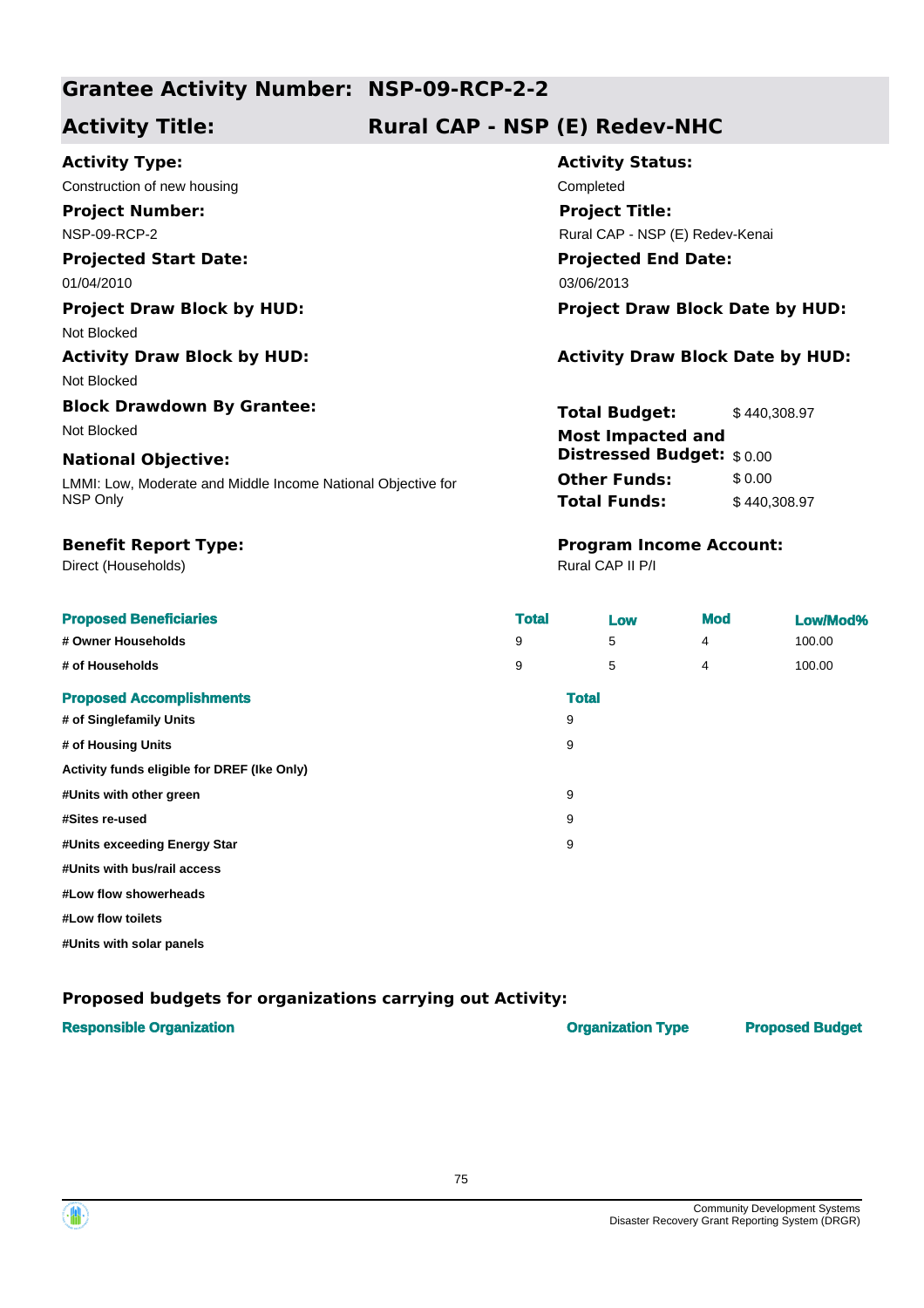#### **Location Description:**

Chinulna Point #8, Lots A1, F8, F9, F10, F11, F14, F15, F16, Kenai, Alaska. Adding one additional lot, A4, to project due to lower than anticipated lot improvement costs.

#### **Activity Description:**

Construction of a total of nine units of affordable housing through Rural CAP's self-help homeownership program. The agency was awarded a USDA 523 Program technical assistance grant to assist homeowners in building their homes. Homeowners to finance homes through the USDA 502 direct program. NSP funds will be used to improve the lots prior to the sale to low- to moderate income owner/builders. Homeowners executed an NSP deed of trust, deed of trust note and subsidy agreement. Homes are closed in with owner/builders working on interiors of the homes with an anticipated completion date in the spring of 2011.

| <b>Environmental Assessment: COMPLETED</b> |             |
|--------------------------------------------|-------------|
| <b>Environmental Reviews:</b>              | <b>None</b> |
| <b>Activity Attributes:</b>                | None        |
|                                            |             |

| <b>Activity Supporting Documents:</b> | None |
|---------------------------------------|------|
|---------------------------------------|------|

# **Action Plan Comments:**

Davis, Kim .

- Budget Revision #1- Changes in budgeted amounts for activities under Project NSP-09-CIH-1, are approved. Davis, Kim
- Revisions to activites NSP-09-CIH-1-1 and NSP-09-RCP-1-1 (adding LH25 activity)are approved Reviewed by KD. Davis, Kim
- Davis, Kim Budget Revision moving funds from NSP-09-KPH-1-4 to NSP-09-KPH-1-3 is approved.
- Budget revision moving funds from NSP-09-JHT-1-2 to NSP-09-JHT-1-1 and revision to activity NSP-09-RCP-1- 1 and adding LH-25 Rehab activity NSP-09-RCP-1-3 is approved. Reviewed by KD. Davis, Kim
- Davis, Kim Budget revision moving funds (\$28,000) from NSP-09-FNH-1-2 to NSP-09-FNH-1-1 is approved.
- Budget revision moving funds from NSP-CDI-1-2 to NSP-CDI-1-3, and creating a new activity (NSP-CDI-1- 4)from funds from NSP-CDI-1-2 is approved. Davis, Kim
- Budget revision moving funds from NSP-09-RCP-2-2 to NSP-09-RCP-2-1, is approved. Grantee added definition for "Affordable Rents" and "Blighted Structures" into on-line action plan. Davis, Kim
- Davis, Kim Budget revisions, addition of LH-25 activities are approved.

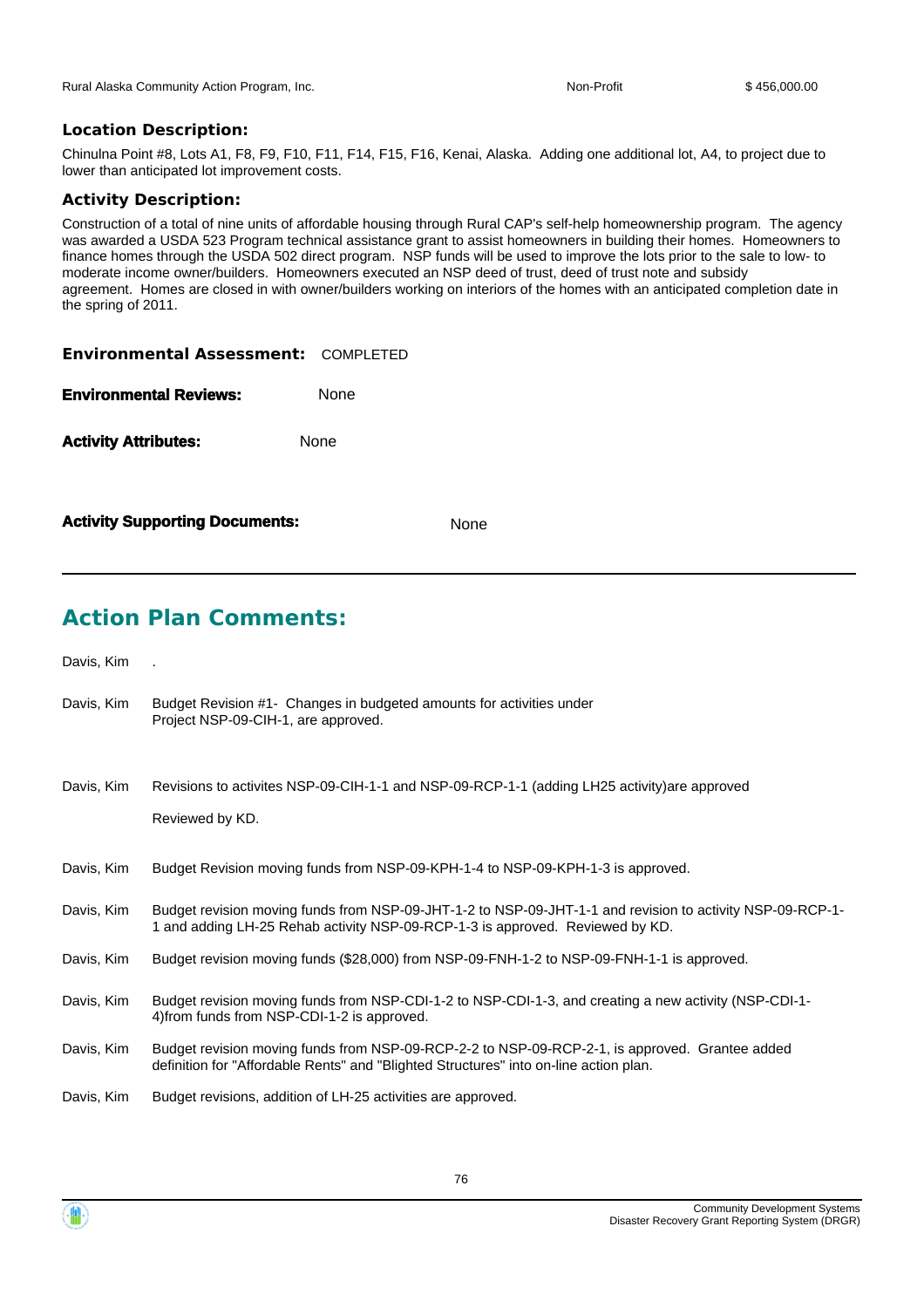Davis, Kim Minor changes to NSP-09-JHT-8, and NSP-09-JHT-9 (change in activity title)

- Revision to activities carried out by ANHS, creating separate activates for each multi-family project. Addition of number of demolished units in activity NSP-09-CDI-1-1 Davis, Kim
- Revision to activities carried out by ANHS, adding correct budget amounts. Budget revision for activities adding program income. Davis, Kim
- Minor budgetary changes to Admin "activity" budge Activity number NSP-09-AHF-1-1 as well as the Admin "project budget NSP-09-AHF-1 Davis, Kim
- Budget adjustment for activities NSP-09-RCP-1-1 and NSP-09-RCP-1-2. Adjustment of \$327 moved from first activity to second. Davis, Kim
- Davis, Kim Budget Revision moving \$590.56 from NSP-09-RCP-2-1 to NSP-09-RCP-2-2 is approved
- Budget revision and amendments to activities moving activity from the LH-25 set aside due to sale of propety to 80% LMI. Affected activities NSP-09-KPH-1-1 thru NSP-09-KPH-1-4. Davis, Kim
- Davis, Kim Action Plan correction to fix expenditure data issue from QPR for Activity NSP-09-RCP-1-2
- Action Plan revision to remove activities that will not be funded with NSP. NSP-09-CIH-1-3 and 1-4. NSP-09-JHT-1-3, 1-4,-1-6, 1-7, and 1-8. Davis, Kim

Addition of one activity anticipated to be funded with program income: NSP-09-CIH-1-8.

The minor budget changes are approved. Davis, Kim

> Budget changes to move funds (\$61.13) from NSP-09-KPH-1-1 to NSP-09-KPH-1-2 in order to facilitate the final draw for this grantee. Moving funds (\$327) from NSP-09-RCP-1-2, to NSP-09-RCP-1-4, that were wrongly classified.

# **Action Plan History**

| <b>Version</b>        | <b>Date</b> |
|-----------------------|-------------|
| B-08-DN-02-0001 AP#22 | 03/07/2022  |
| B-08-DN-02-0001 AP#21 | 10/28/2020  |
| B-08-DN-02-0001 AP#20 | 06/09/2020  |
| B-08-DN-02-0001 AP#19 | 05/02/2018  |
| B-08-DN-02-0001 AP#18 | 11/09/2017  |
| B-08-DN-02-0001 AP#17 | 08/14/2017  |